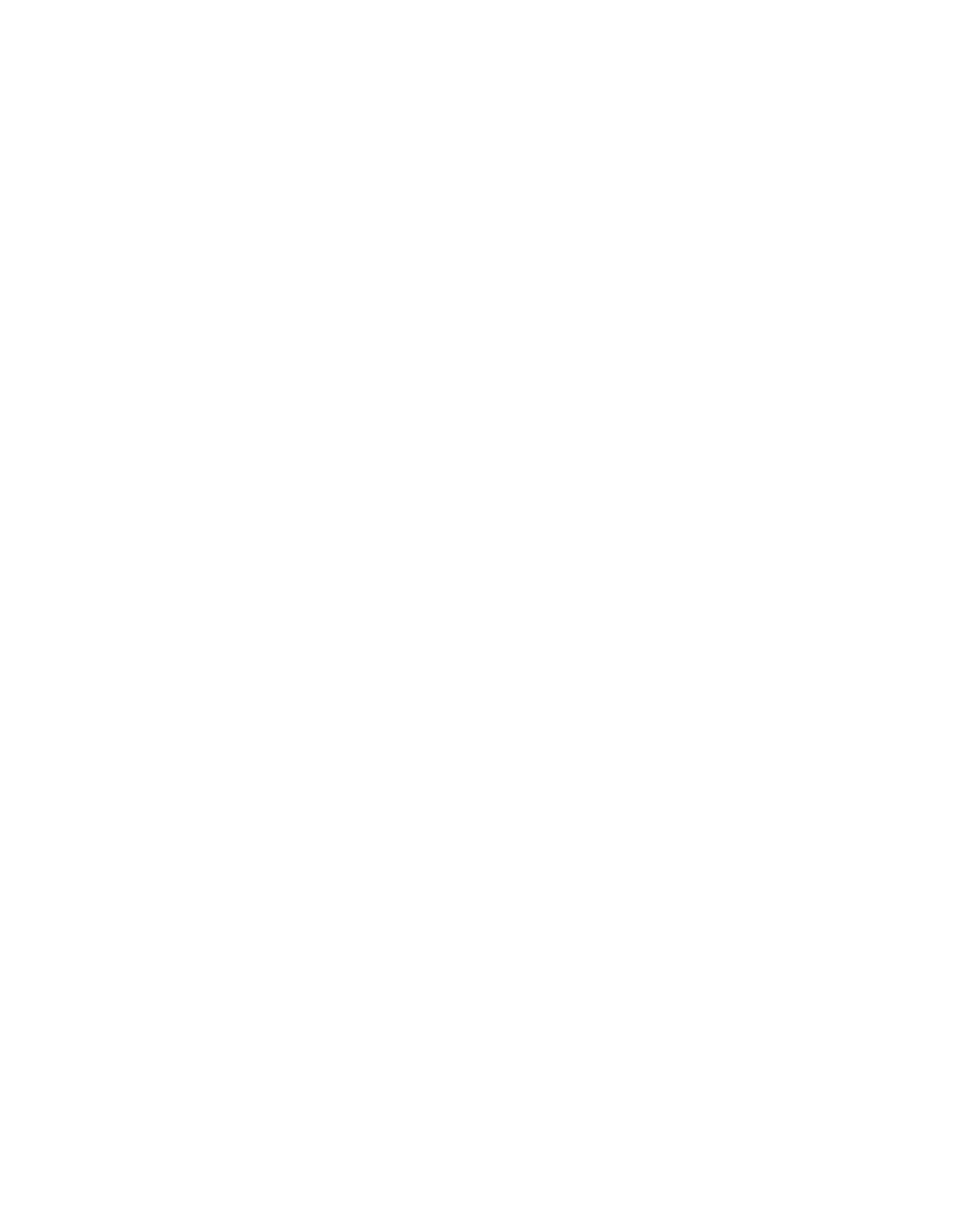### **OFFICERS**

| $1-1$   |  | *** |  |
|---------|--|-----|--|
| $1 - 2$ |  | *** |  |
| $1 - 3$ |  | *** |  |
| .       |  |     |  |

- 1-4 Once elected, officers shall not be removed except by a two-thirds vote of the house.
- 1-5 An officer of the house shall not solicit subscriptions for any purpose from any other officer or employee thereof nor from any member; nor shall any person be permitted to solicit or receive subscriptions or contributions for any purpose on the floor or in the lobby of the house.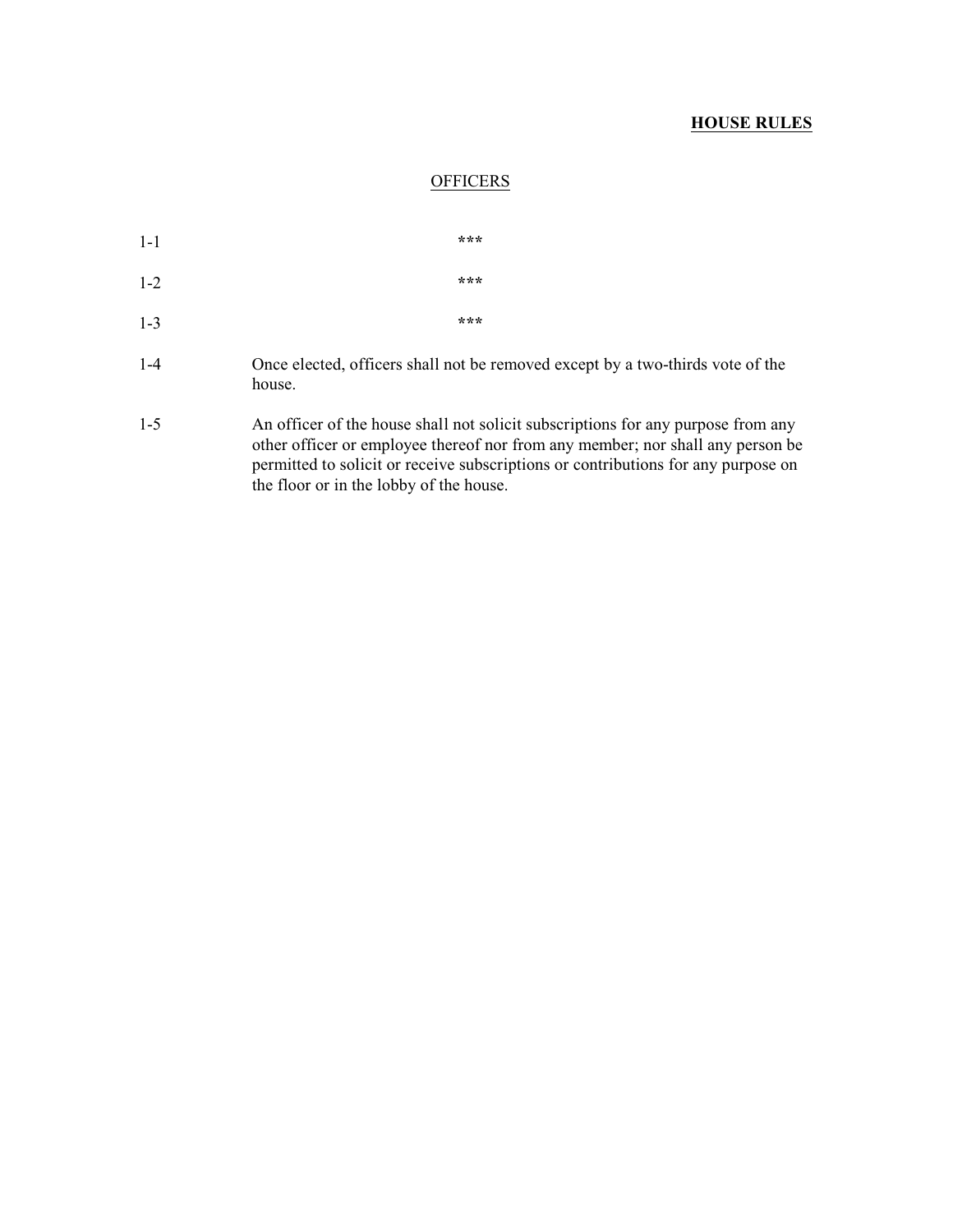### EMPLOYEES

- 2-1 **\*\*\***
- 2-2 The hiring and dismissal of employees shall be the responsibility of the committee on printing and supplies.
- 2-3 No honorary page shall be appointed unless he is at least ten years of age and unless the member sponsoring such page makes arrangements with the chief clerk at least two calendar days prior to the day in which it is desired to have the honorary page serve in the house. No honorary page shall be appointed to serve two or more consecutive days, and no more than sixteen honorary pages shall be appointed to serve in one calendar day.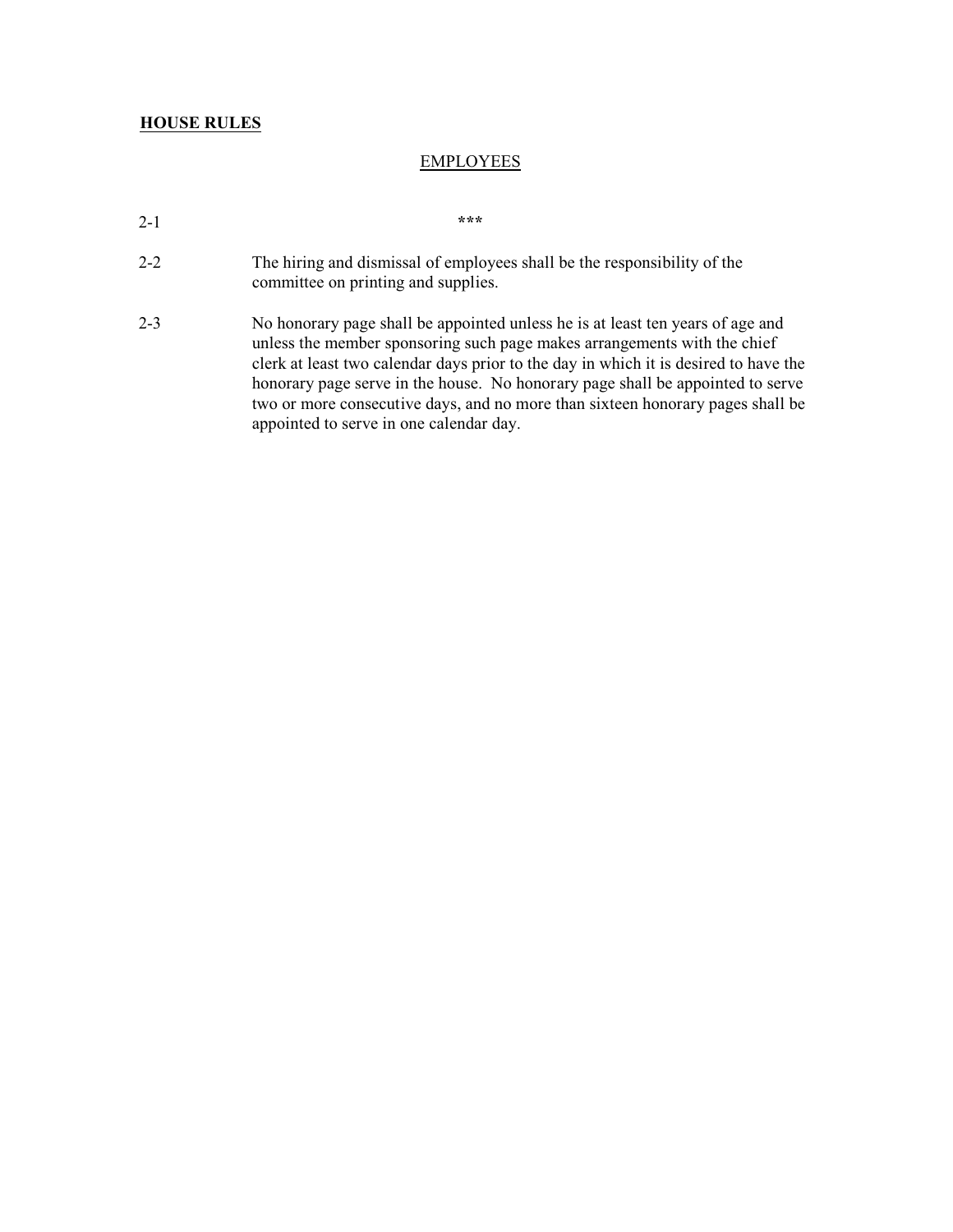### PARTY LEADERS

3-1 **\*\*\***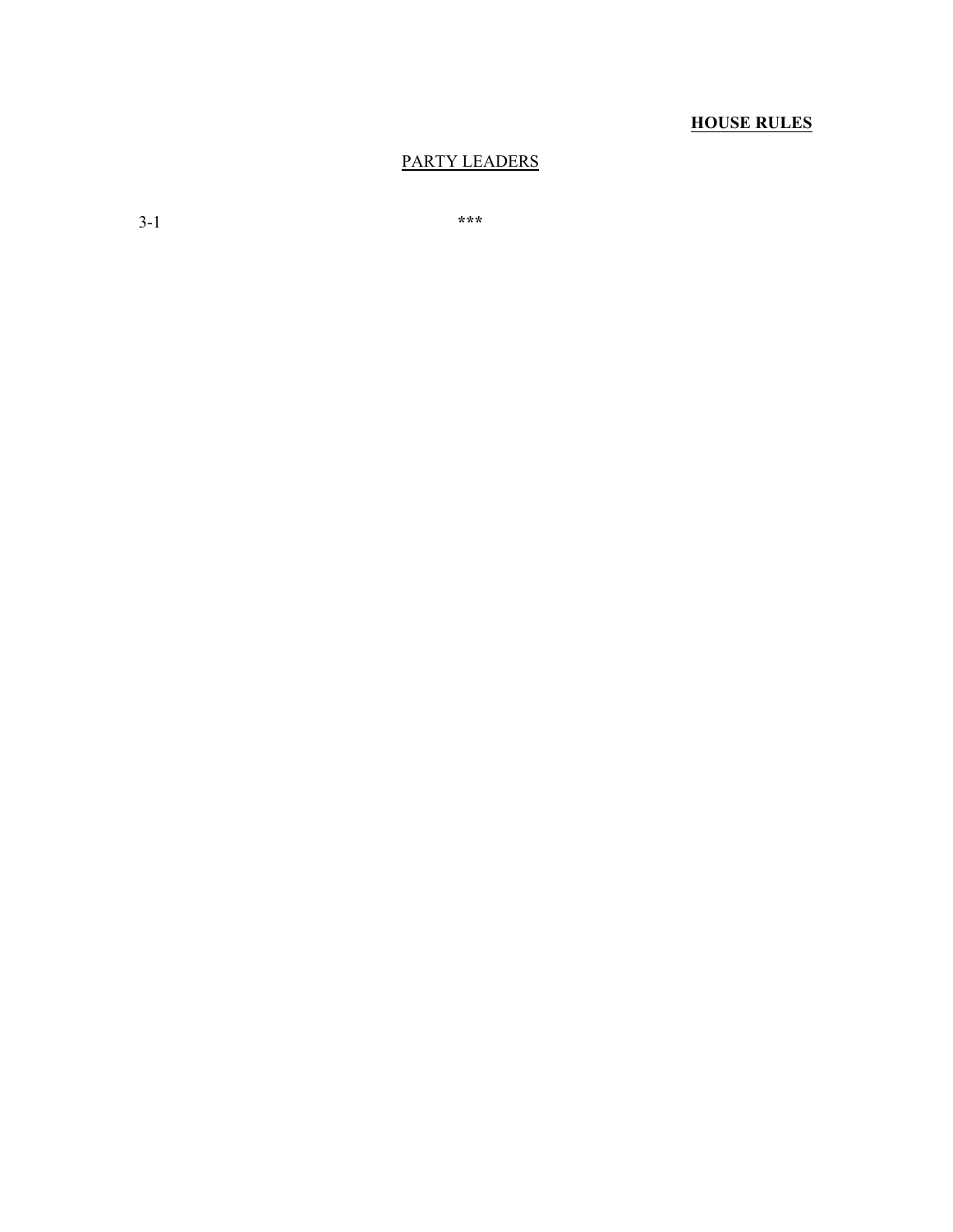### PRESIDING OFFICER DUTIES

- 4-1 The speaker shall preserve order and decorum in the house, galleries, lobby and rooms connected therewith. In the case of disturbance or disorderly conduct in the galleries or lobby, he may order them cleared or cause the removal of disorderly persons.
- 4-2 The speaker shall have the power to issue a writ for the arrest of any person who contumaciously fails or refuses to appear before the house or any committees thereof after having been subpoenaed to do so by any order of the house. The speaker shall sign all processes ordered issued by the house.
- 4-3 The speaker shall decide all questions of procedure and order, subject to an appeal to the house. When such an appeal is made, no member shall speak more than once and not longer than fifteen minutes, and the decision of the speaker shall prevail unless reversed by a majority vote of the members present.
- 4-4 The speaker shall sign all bills, resolutions and memorials and certify the passage of all bills that may be passed over the governor's veto, giving the date of their passage.
- 4-5 The speaker may call any member to the chair to act as speaker, but no such designation shall exceed one day without the consent of the house.
- 4-6 The speaker shall have all other powers and privileges which are possessed by the speaker of the house of representatives of the present United States congress.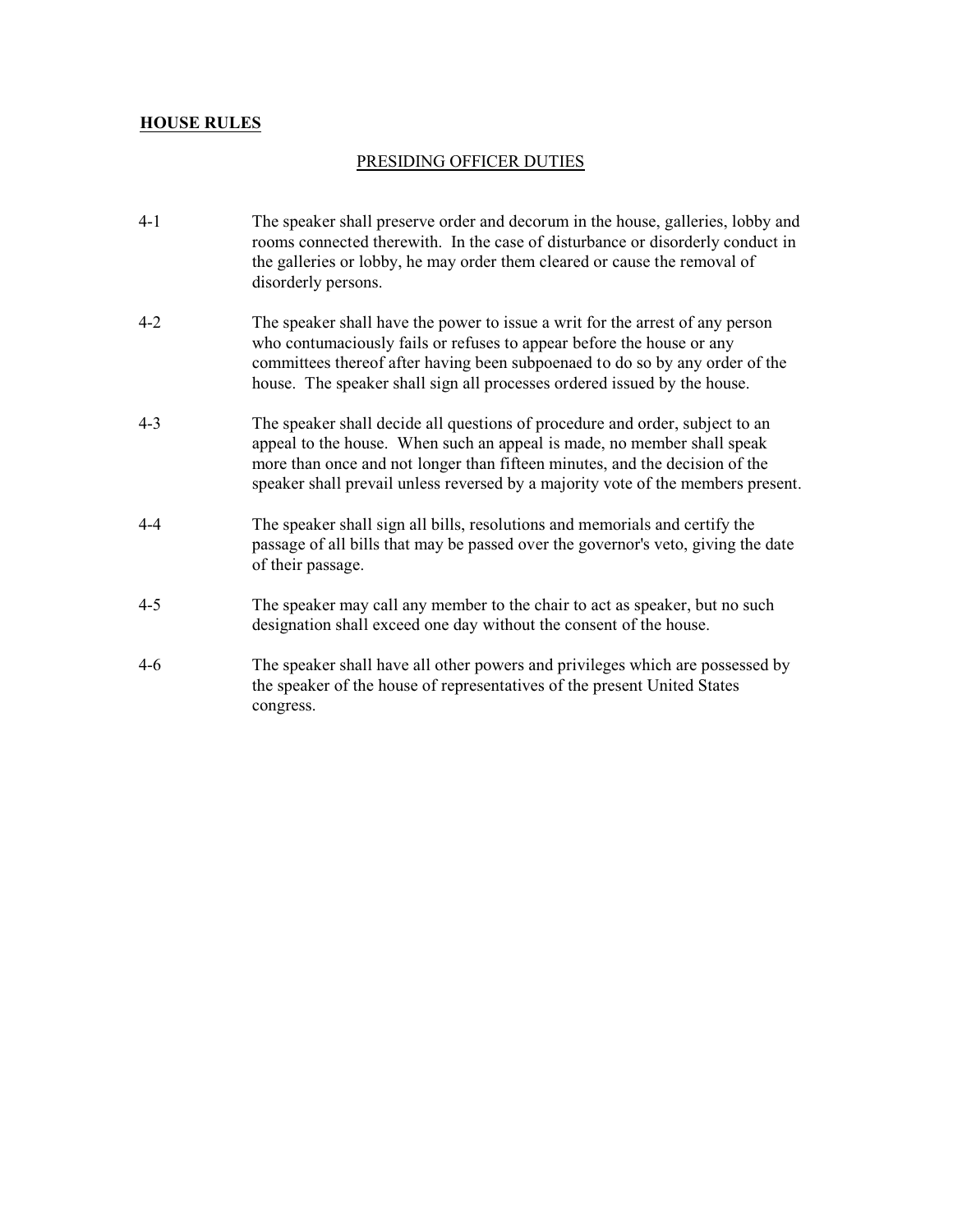#### CHIEF CLERK

- 5-1 At the close of any legislative session, all committee chairmen shall return to the chief clerk all bills, resolutions, memorials, communications and petitions in their possession which have been referred to them and which have not been disposed of in their regular order.
- 5-2 **\*\*\***

5-3 The chief clerk shall:

(a) attend every session and call the roll when ordered to do so by the speaker;

(b) read or cause to be read all bills, amendments, memorials, resolutions and papers ordered to be read by the speaker;

(c) prepare, publish on the legislature's website and furnish each member with copies of all calendars, which shall include all bills for third reading and other matters to be considered by the house;

(d) see that all bills and other papers shall be presented to the house in the order in which they are reported or stand upon the calendar, unless otherwise directed by the house;

(e) keep a correct journal of the proceedings of the house, in which shall be recorded in full all messages from the governor to the house or the legislature during the present session, all titles of bills, resolutions and memorials introduced or submitted for the consideration of the house;

(f) superintend all copying and work to be done for the house;

(g) notify the house of the action by the senate on all matters originating in the house and requiring action on the part of the house;

(h) during the session, present to the governor and enter upon the journal such bills and other matters that originated in the house and were passed by both houses and require the governor's consideration; transmit all bills, joint resolutions and joint memorials that have been passed by the house to the senate, but before doing so, the chief clerk shall certify thereon the facts of their passage and the date thereof and the votes by which they passed;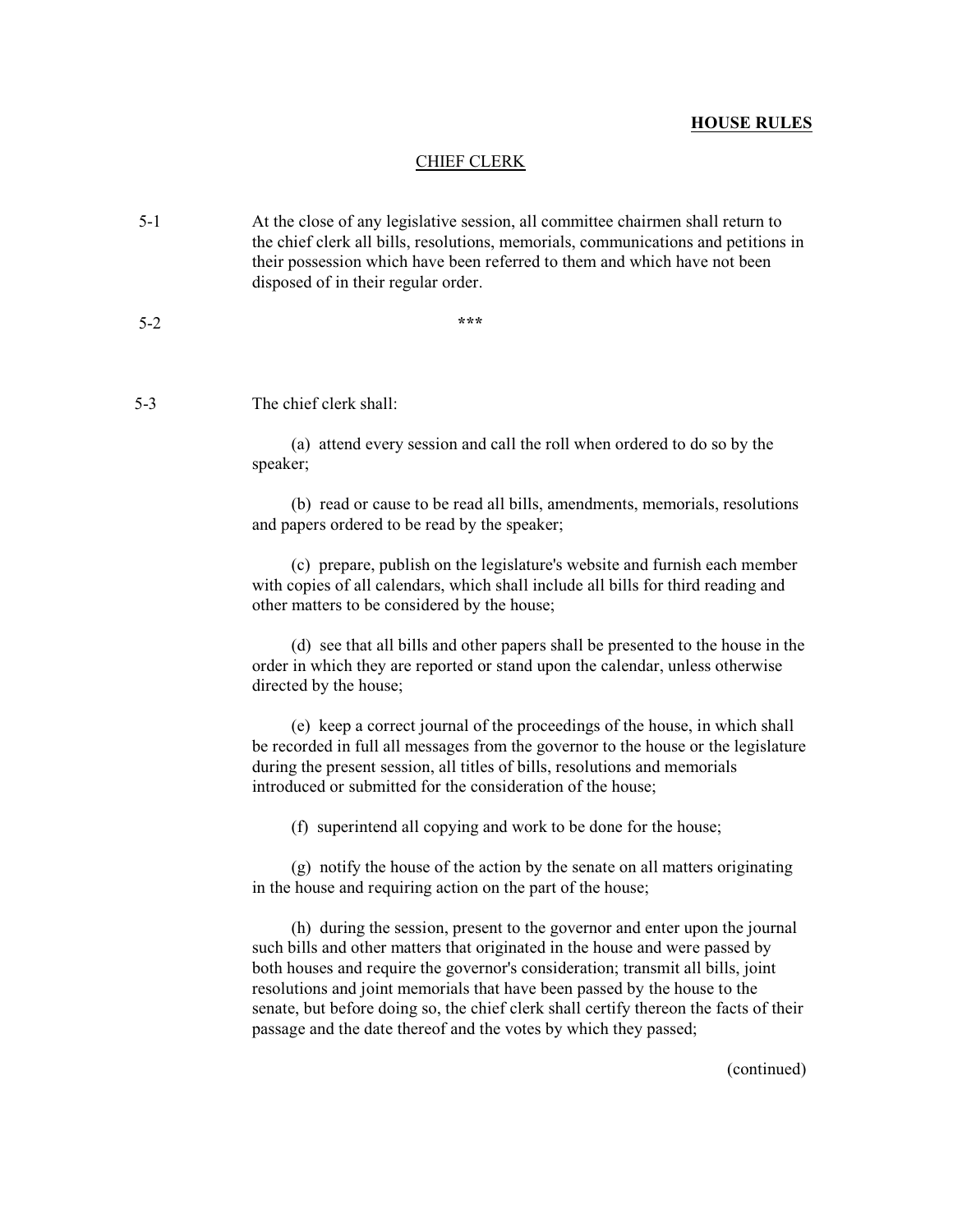#### CHIEF CLERK (cont'd)

5-3 (i) under the direction of the speaker, have control and care during the (cont'd) session of all rooms, passages and parts of the capitol set apart for the use of the house of representatives;

> (j) direct, assign and reassign all employees of the house to their respective duties, except the assistant sergeants-at-arms, and report to the house all incompetent employees with a recommendation for removal, and such report shall be acted upon forthwith;

(k) prepare, publish on the legislature's website and furnish to each member of the legislature a schedule for upcoming house committee hearings, as reported by the committee chairs, showing by number and short title the bill to be heard, the committee that will conduct the hearing and the time, date and place of hearing;

(l) prepare a list showing the status of legislation either on the speaker's table or in committee at the time of final adjournment, which list shall be included in the journal, and deliver all such documents to the office of the secretary of state to be filed as a permanent record; and

(m) permit no papers or records belonging to the house to be taken out of the chief clerk's custody other than by the regular course of business. [2/14/18]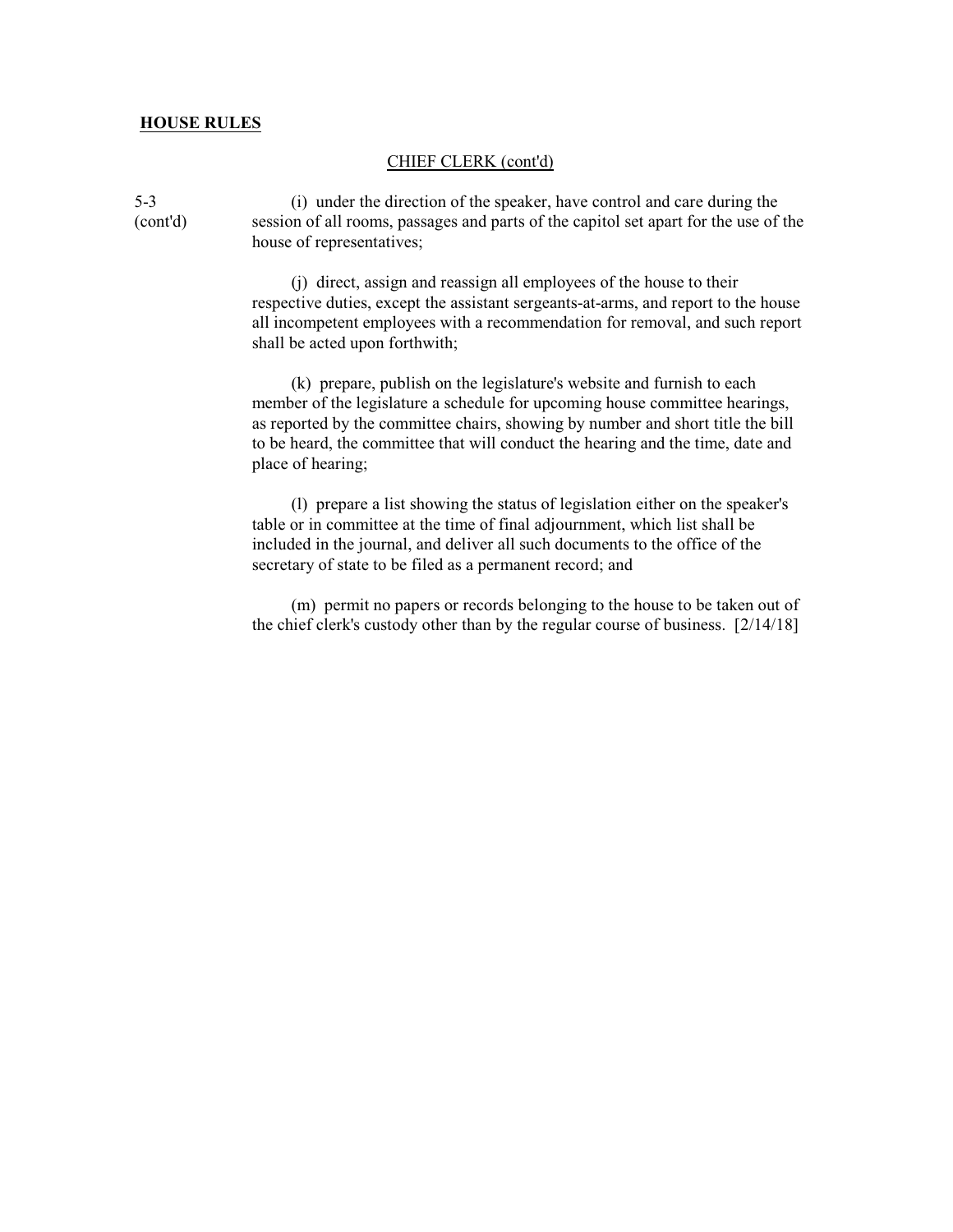### SERGEANT-AT-ARMS

- 6-1 The sergeant-at-arms, except when absent in the discharge of his duties, shall be in constant attendance upon the sessions of house and enforce order on the floor of the house and in the lobbies, galleries and passages and rooms connected therewith and see that no person remains on the floor of the house unless entitled to privileges thereof. 6-2 The sergeant-at-arms shall execute the orders of the speaker and of the house, together with all processes issued by authority thereof, as directed to him by the chief clerk or by the speaker. 6-3 **\*\*\*** 6-4 **\*\*\*** 6-5 The sergeant-at-arms shall, at least one hour previous to the opening of each session, place all bills, resolutions, memorials and other documents to be acted upon by the house on the desks of members of the house.
- 6-6 Whenever a message arrives from the governor or the senate, the sergeant-atarms shall receive the message and announce its arrival to the speaker.
- 6-7 The sergeant-at-arms shall assign or reassign all assistant sergeants-at-arms and direct them in their duties.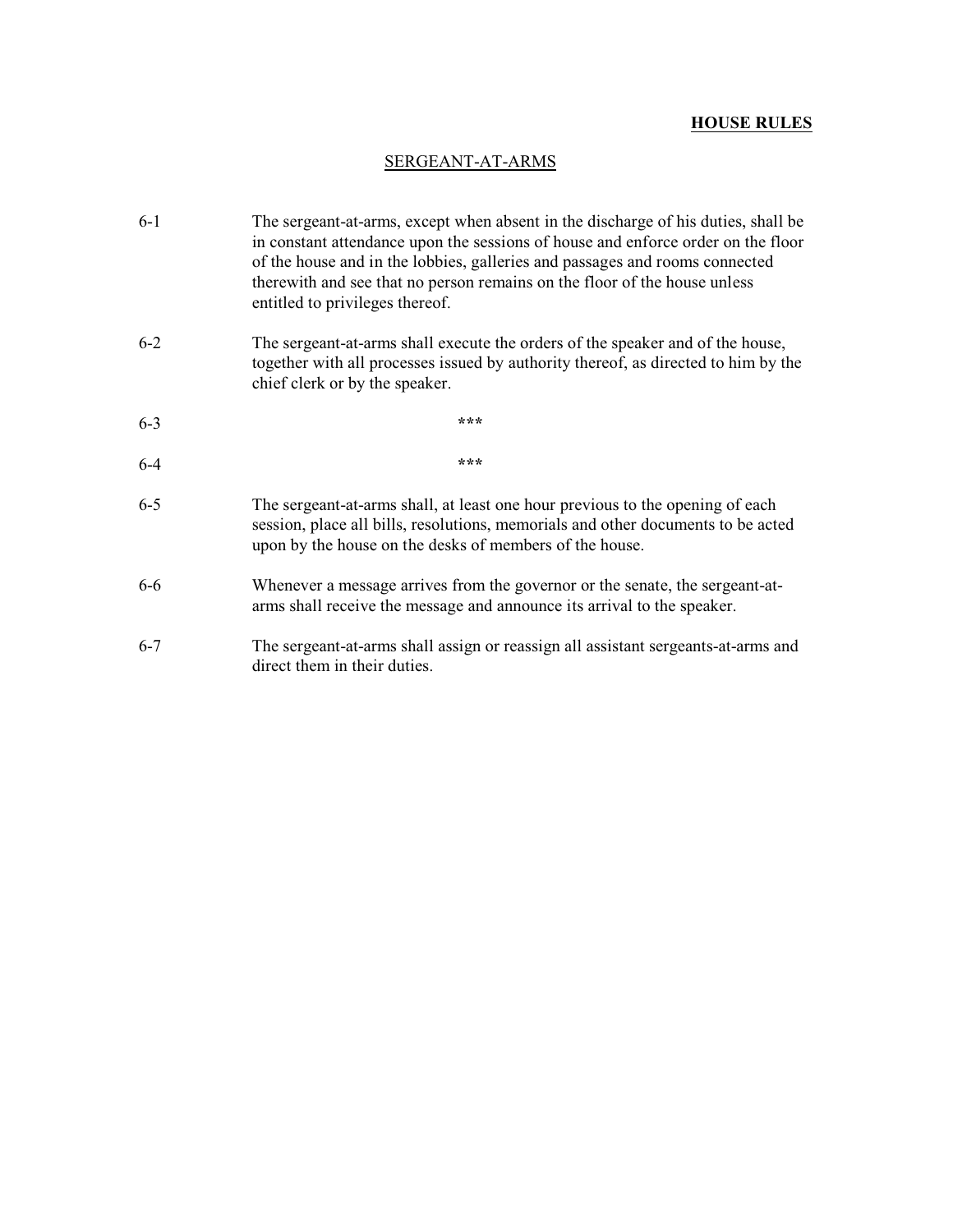### DUTIES AND RIGHTS OF MEMBERS

- 7-1 Every member of the house shall be present on the floor of the house during each session, unless prevented by sickness or excused by the speaker in writing. The excuse shall be filed with the chief clerk.
- 7-2 A quorum of the house is a majority of the members elected and qualified thereof. When a lesser number than a quorum of the house convenes at any authorized session, those present may send the sergeant-at-arms for the absent members and may compel their attendance. During any session of the house, the members present may take such action as they deem necessary to secure the presence of the absentees and, in addition to suspension for a certain period, may inflict censure or penalty as they think just on those who do not send a sufficient excuse for their absence.
- 7-3 If at any time during the session of the house a question is raised by any member as to the presence of a quorum, the speaker shall forthwith direct a roll call and shall announce the result, and such proceedings shall not be interrupted by any other member raising the question of a lack of quorum. The question as to the presence of a quorum shall not be raised more often than once every hour, unless the lack of a quorum is disclosed upon a roll call of yeas and nays. Whenever, upon a roll call, any member who is upon the floor of the house refuses to respond or vote, it is the duty of the speaker, either upon his own motion or upon the suggestion of any member, to request that member to respond or vote. If the member fails to respond or vote when so requested, the fact of such request and refusal shall be entered in the journal and such member shall be counted as present for the purpose of constituting a quorum. [1/22/80]
- 7-4 When a quorum is present and any member is absent, a call of the house shall be ordered by the speaker upon an affirmative vote of seven or more of the members present; excepting that a call of the house shall not be ordered on a motion to adjourn, motion to take a recess, after the voting on any question has begun, or after the speaker recognizes any person authorized to close debate on any bill, resolution or memorial.
- 7-4-1 A motion for the call of the house shall be decided without debate or amendment.
- 7-5 Every member of the house shall vote on each question or motion coming up before the house when requested to do so by the speaker, unless excused by a majority vote of those members present.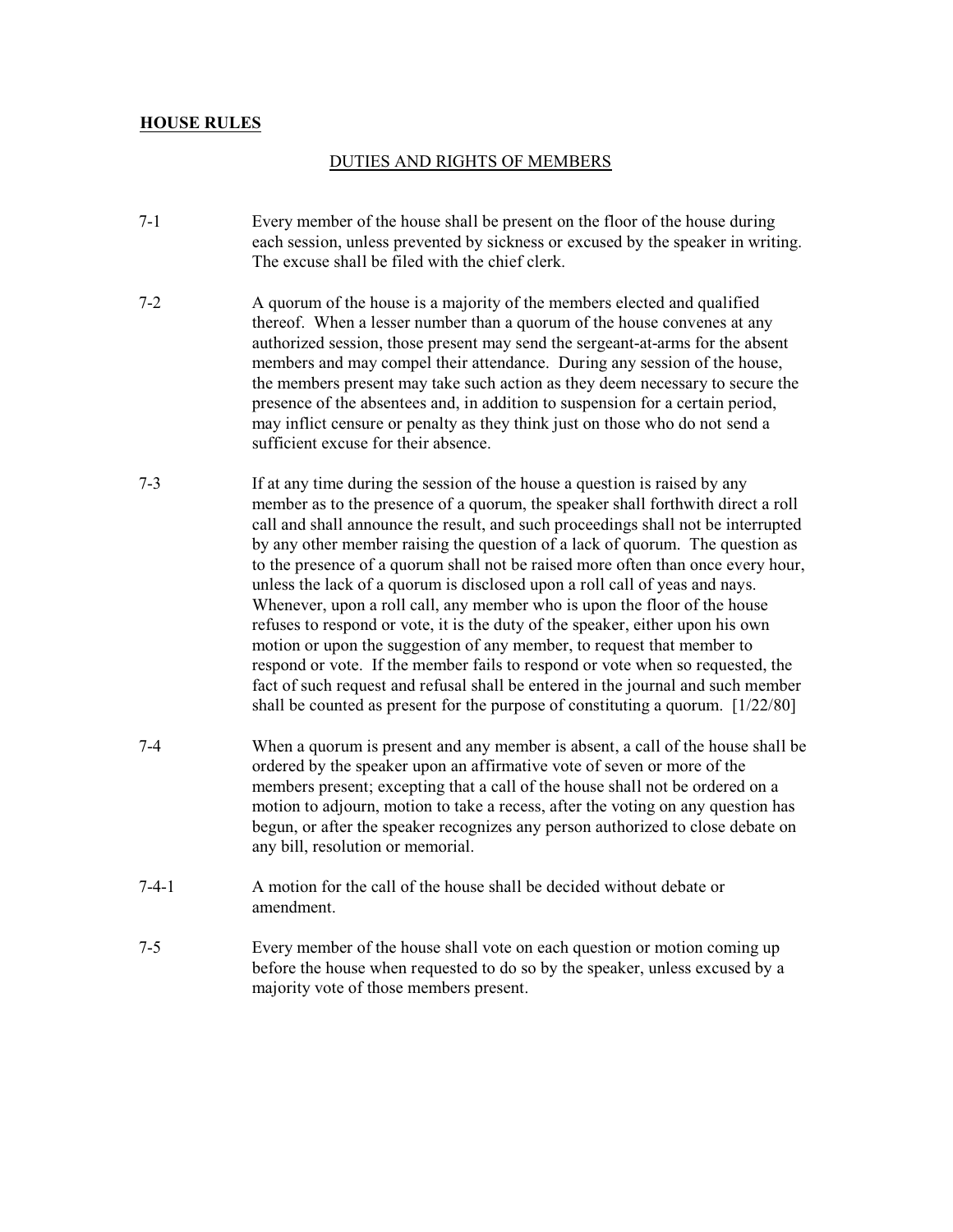## DUTIES AND RIGHTS OF MEMBERS (cont'd)

| $7-6$    | A member who desires to be excused from voting may, after the roll call is<br>requested but before the roll call is commenced, make a brief statement, not<br>occupying more than three minutes, explaining his reasons for desiring to be<br>excused. The question of excusing him shall be decided without debate.<br>[1/22/80]                                                                                                                                                                                                                                                                                                                              |
|----------|----------------------------------------------------------------------------------------------------------------------------------------------------------------------------------------------------------------------------------------------------------------------------------------------------------------------------------------------------------------------------------------------------------------------------------------------------------------------------------------------------------------------------------------------------------------------------------------------------------------------------------------------------------------|
| $7 - 7$  | No member upon a roll call vote shall be allowed to explain his vote during roll<br>call; however, at the conclusion of the roll call, a member shall be allowed one<br>minute to explain his vote.                                                                                                                                                                                                                                                                                                                                                                                                                                                            |
| $7 - 8$  | A member rising to debate, to present a petition or other paper, to give notice, to<br>make a motion or to report shall address the speaker and shall not proceed<br>further until recognized by him.                                                                                                                                                                                                                                                                                                                                                                                                                                                          |
| $7-9$    | No member shall speak more than once in any one day at the same stage of the<br>bill, except for explanation, without permission of the speaker so long as any<br>member who has not debated the matter desires to speak.                                                                                                                                                                                                                                                                                                                                                                                                                                      |
| $7-10$   | No member shall be interrupted when speaking nor shall any motion be in order<br>until such member has concluded, and no member shall speak on a motion<br>except as propounded through the speaker and with the consent of the member<br>making the motion. $[2/14/18]$                                                                                                                                                                                                                                                                                                                                                                                       |
| $7 - 11$ | The author of a bill, motion, resolution or memorial has the right to close the<br>debate.                                                                                                                                                                                                                                                                                                                                                                                                                                                                                                                                                                     |
| $7 - 12$ | Each member owes a duty to preserve the decorum of the house. While the<br>house is in session, a member shall devote the member's attention to the<br>business of the house and shall not speak in a disruptive manner to another<br>member or behave in a manner that detracts from the decorum of the house or<br>otherwise disrupts the business of the house. A member shall not walk across<br>the chamber when the speaker is putting a question. No member shall walk<br>between a member who is speaking and the chair or between the two members<br>engaged in a debate. No member shall otherwise interrupt the business of the<br>house. [2/14/18] |
| 7-12-1   | Electronic devices shall be kept in silent mode while the house is in session. A<br>member shall not record or transmit audio or video of another member while on<br>the floor without that member's permission. $[2/14/18]$                                                                                                                                                                                                                                                                                                                                                                                                                                   |
| $7-13$   | When a member is called to order, he shall take his seat until the speaker has<br>determined whether he is in order or not; and if decided to be out of order, he<br>shall not proceed without the permission of the house. Every question of order<br>shall be decided by the speaker, subject to an appeal to the house. No second<br>appeal shall be determined until the original appeal has been decided. If a<br>member is called to order for words spoken, the words excepted to shall be<br>immediately taken down in writing.                                                                                                                        |
|          |                                                                                                                                                                                                                                                                                                                                                                                                                                                                                                                                                                                                                                                                |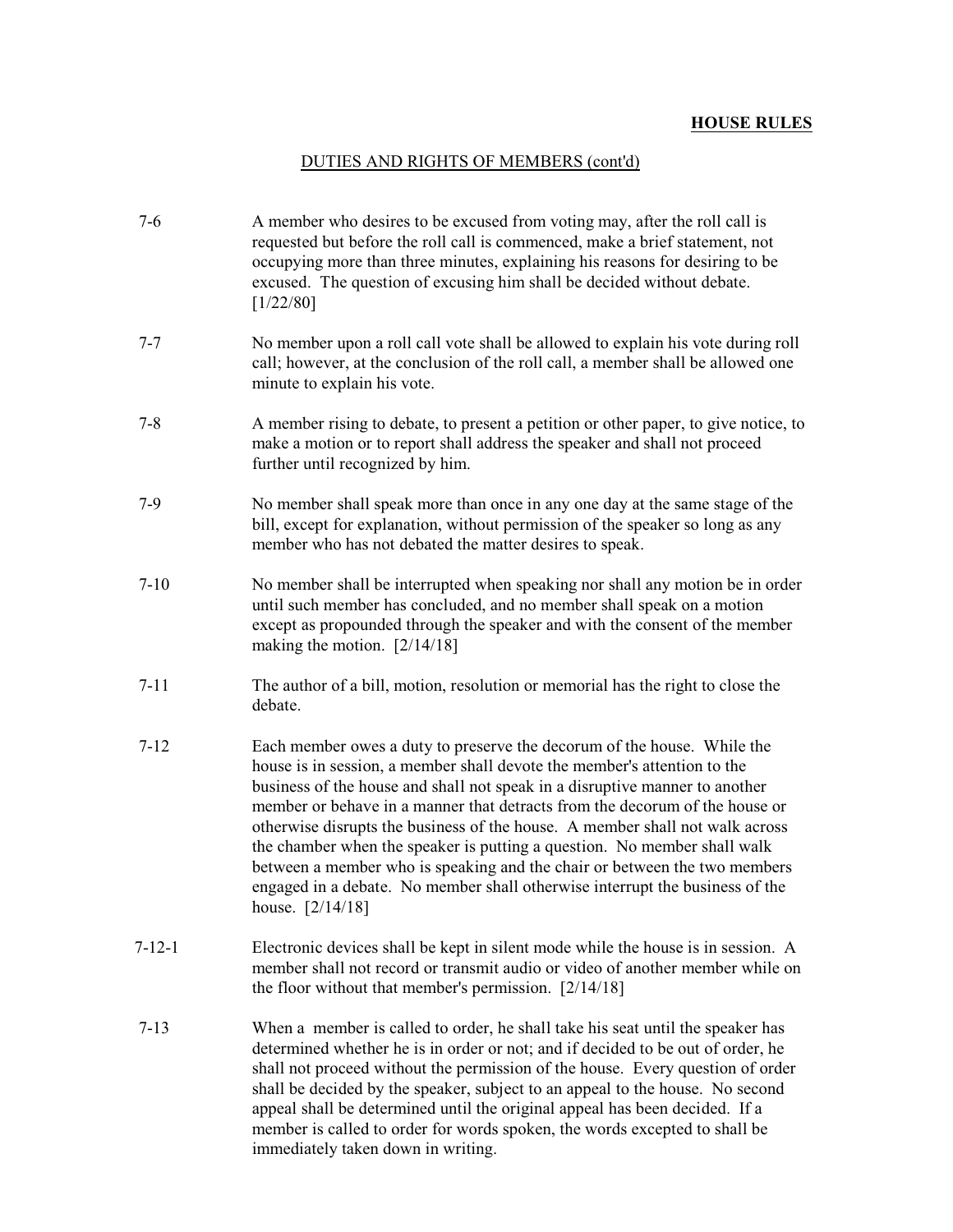## DUTIES AND RIGHTS OF MEMBERS (cont'd)

- 7-14 All debates, discussions or statements regarding all matters pending before the house must be made from the floor of the house.
- 7-15 Upon an appeal from the decision of the speaker, the question, which may be debated subject to the limitation in House Rule 4-3, shall be put as follows: "Shall the decision of the chair be sustained?", and if a majority of the members present vote in the negative, the decision shall be reversed. [2/17/11]

- 7-17 No member of the house of representatives, or any agent on his behalf, shall knowingly solicit a contribution for a political purpose for that period beginning January 1 prior to any regular session of the legislature and ending on the twentieth day following the adjournment of the regular session. For purposes of this rule, "political purpose" means influencing or attempting to influence an election, including a constitutional amendment or other question submitted to the voters. [2/17/93]
- 7-18 Members of the house of representatives shall dress in business attire befitting the decorum of the house and the wearing of bolo ties shall be permitted. All persons permitted access to the floor of the house shall be held to the same standard. [2/3/09]

 <sup>7-16</sup> **\*\*\***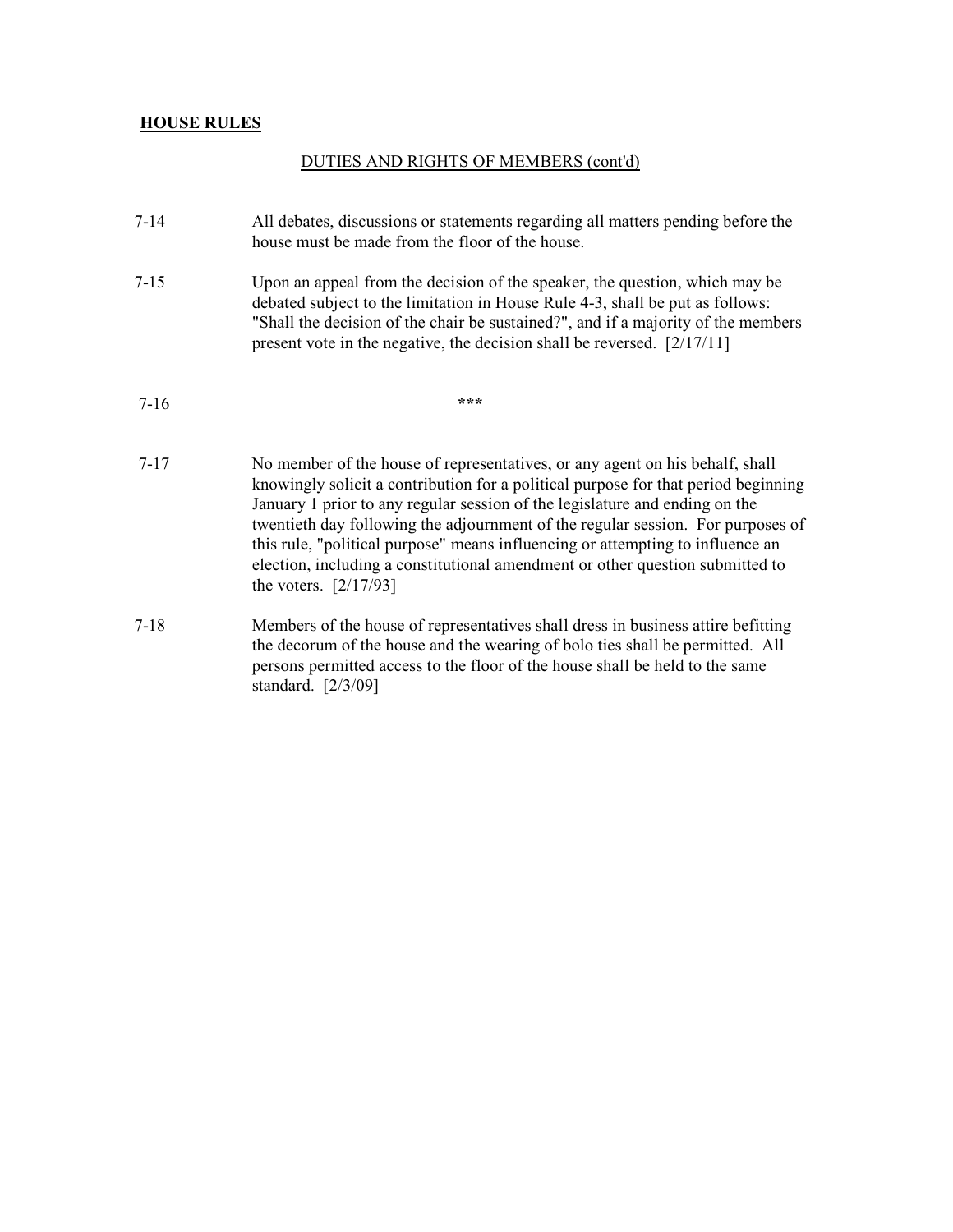### ORDER OF BUSINESS

 8-1 The speaker shall take the chair each day at the hour to which the house shall have adjourned and shall call the house to order, after which he shall direct the roll of the members to be called, and if there be a quorum present, he shall call up the business of the day as follows:

Order of Business

- (1) prayer;
- (2) pledge of allegiance;
- (3) reading of the journal;
- (4) introduction of legislation:
	- (a) bills;
	- (b) joint resolutions;
	- (c) resolutions;
	- (d) joint memorials; and
	- (e) memorials;
- (5) reports of committees:
	- (a) standing; and
	- (b) special;
- (6) third reading of legislation;
- (7) business on speaker's table;
- (8) reading of messages and petitions; and
- (9) announcements and miscellaneous business. [8/7/75]
- 8-1-1 When the journal has been read, the speaker shall afford the members of the house an opportunity to suggest corrections, after which the journal shall be subject to approval by the house.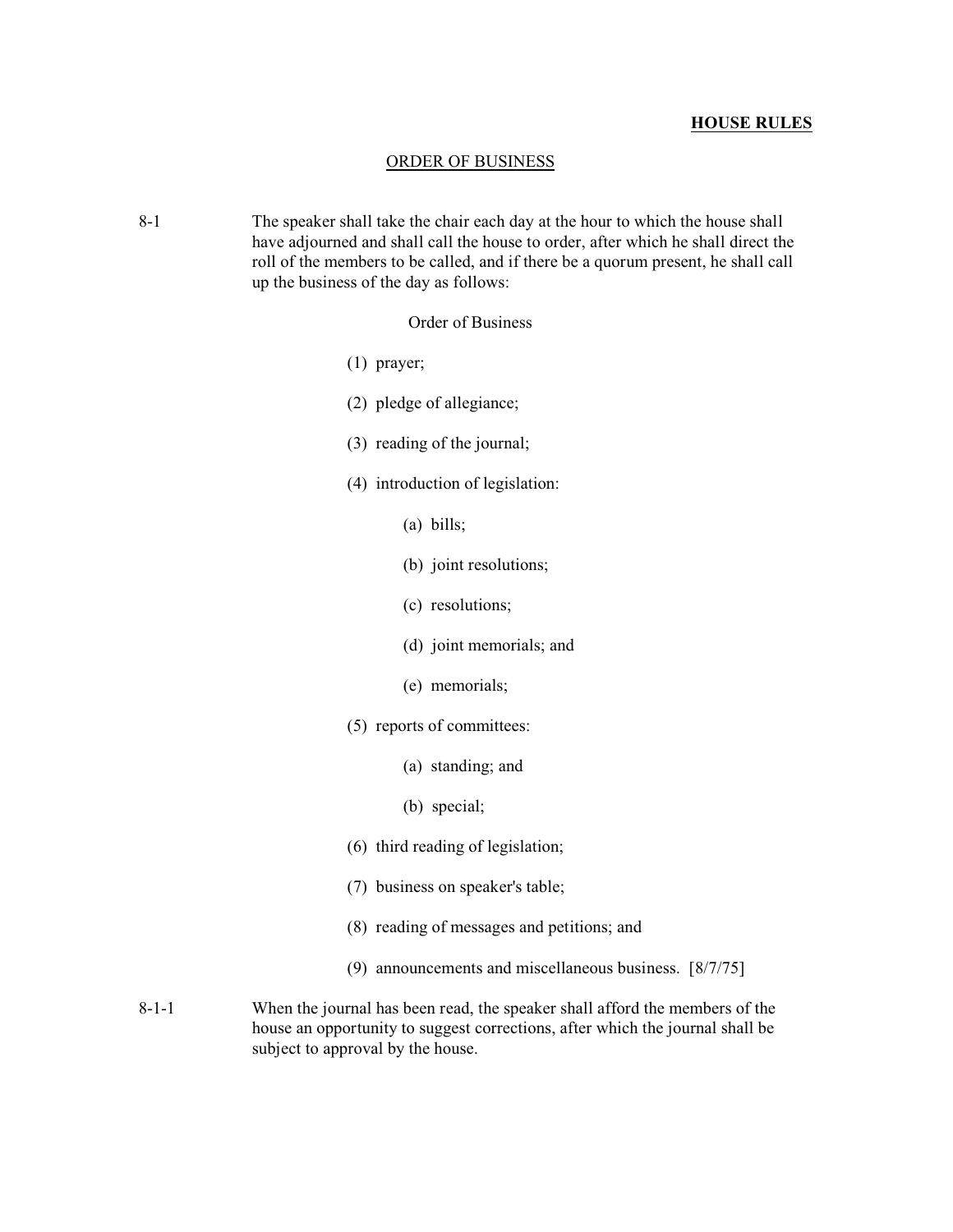### ORDER OF BUSINESS (cont'd)

- 8-1-2 The reading of the journal may be dispensed with by a majority vote of the members of the house present.
- 8-2 Notwithstanding the order of business, the following shall be received at any time they are offered, and their consideration shall always be in order, and when such consideration is in progress, no motion not germane to the reports shall be entertained until the report is disposed of:
	- (a) messages from the governor of the state;
	- (b) messages from the senate;
	- (c) communications and reports from state officers;
	- (d) reports from the printing and supplies committee;
	- (e) reports from the enrolling and engrossing committee;
	- (f) reports from the rules and order of business committee; and
	- (g) executive communications.
- 8-3 A proposition requesting information from the governor or any office of the state is in order at any time, unless otherwise determined by a majority of the members, and when adopted, the chief clerk shall cause the request to be forwarded immediately to the governor or other state officer.
- 8-4 The house shall have a consent calendar as follows:

(a) If a committee determines that a bill it recommends to pass, without amendment or substitution, is of a routine nature or otherwise of a nature which likely will not be opposed, it may, in its report, recommend that the bill be placed on the consent calendar. If such a report is adopted, the bill will be placed on the consent calendar. The recommendation that the bill be placed on the consent calendar may be divided from the question of adopting the committee report.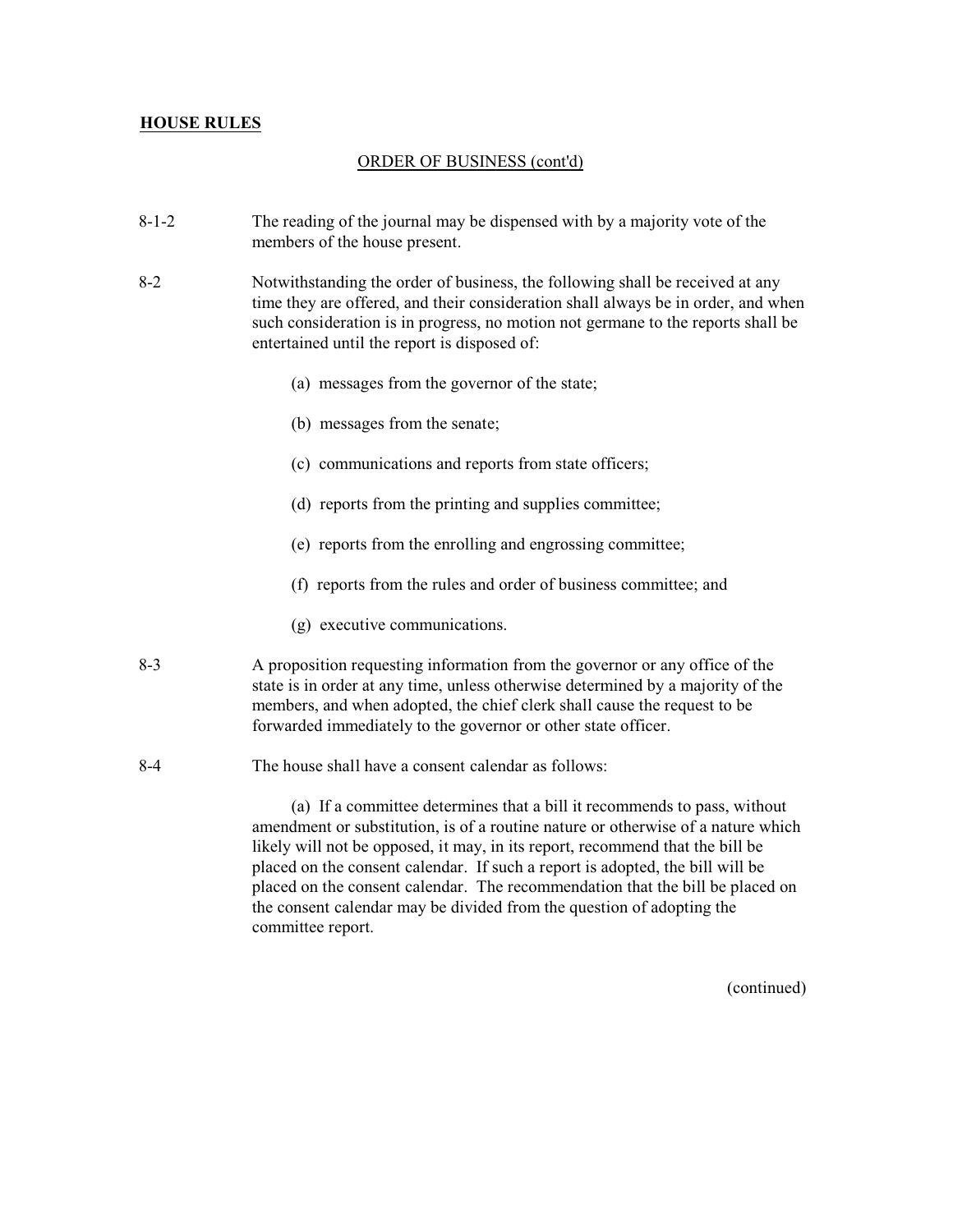### ORDER OF BUSINESS (cont'd)

| $8-4$    | (b) The consent calendar shall consist of all bills so placed upon it. Bills                                                                                                                                                                                                                                                                                                                                                                                                        |
|----------|-------------------------------------------------------------------------------------------------------------------------------------------------------------------------------------------------------------------------------------------------------------------------------------------------------------------------------------------------------------------------------------------------------------------------------------------------------------------------------------|
| (cont'd) | on such calendars shall be taken up for third reading and final passage in the<br>order listed on that calendar each day of the legislative session immediately<br>prior to that order of business known as "reports of committees". No more than                                                                                                                                                                                                                                   |
|          | five minutes shall be allotted for explanation of the bill, and no more than an<br>aggregate of five minutes shall be allotted to each side for debate prior to final<br>passage of each bill on the consent calendar.                                                                                                                                                                                                                                                              |
|          | (c) If any five members object from the floor, during any session, to the<br>consideration of a bill on the consent calendar at any time before the question of<br>its final passage is put to the house, the bill shall, without further action, be<br>removed from the consent calendar and assigned a place upon the regular<br>calendar of the house as it would have been in the normal course of legislative<br>procedure.                                                    |
| $8 - 5$  | All questions relating to the priority of business shall be determined by a vote of<br>the house without debate.                                                                                                                                                                                                                                                                                                                                                                    |
| $8-6$    | The concurrence in senate amendments to house bills shall be taken up and<br>considered by the house under that order of business, "reading of messages and<br>petitions". Except during the sixtieth legislative day of an odd-year session and<br>during the thirtieth legislative day of an even-year session, the house shall not<br>consider or take any action for or against such concurrence to senate<br>amendments to house bills until the amendments have been printed. |
| $8 - 7$  | When the reading of a paper other than bills, resolutions and petitions is called<br>for, and the reading is objected to by any member, the question shall be<br>determined by a vote of the house without debate.                                                                                                                                                                                                                                                                  |
| $8 - 8$  | ***                                                                                                                                                                                                                                                                                                                                                                                                                                                                                 |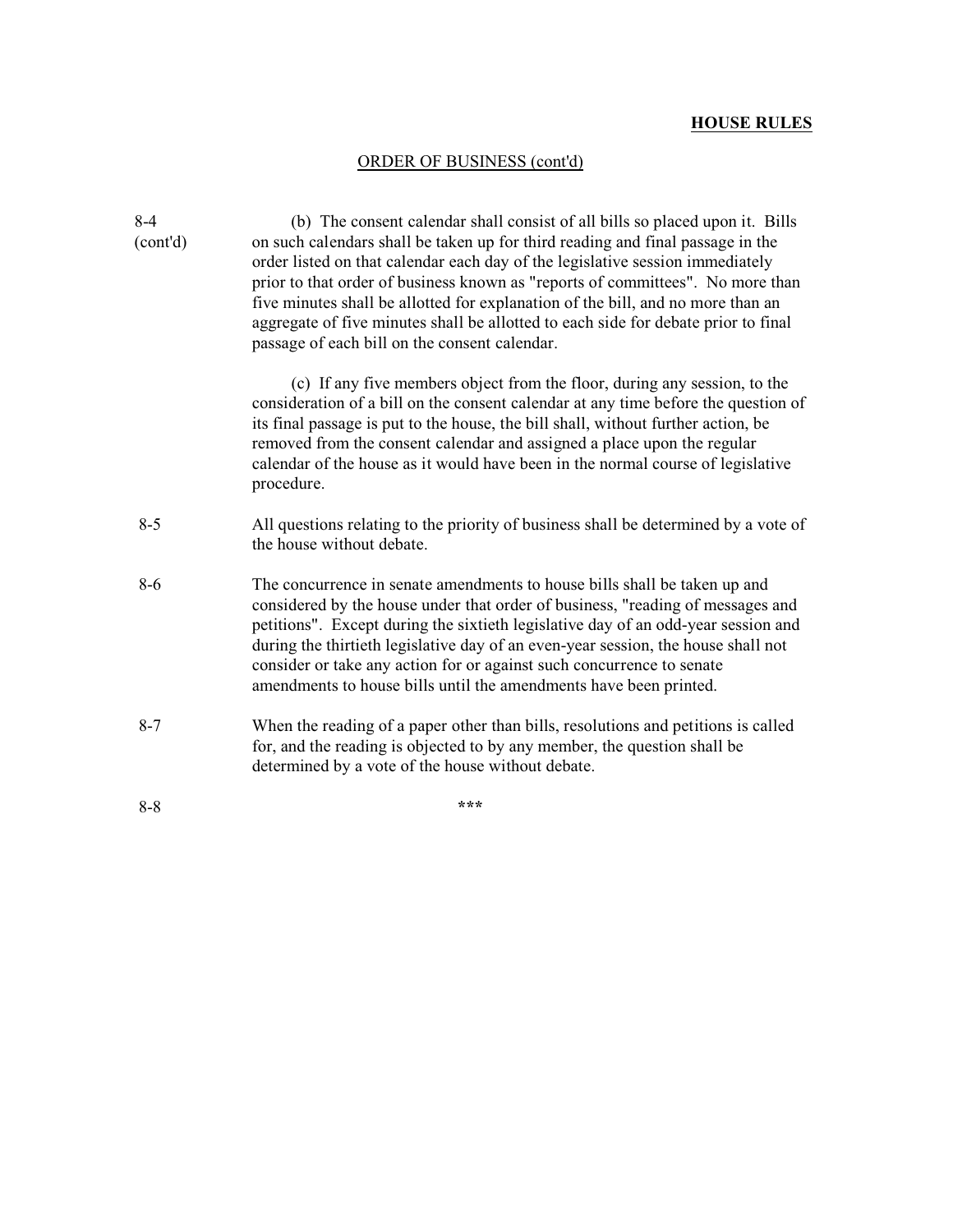## **COMMITTEES**

| $9-1$       | The speaker shall appoint all committees created by the house except those<br>where the members are designated in the motion creating them, and all<br>appointments shall be announced in open session and made a matter of record in<br>the journal. |
|-------------|-------------------------------------------------------------------------------------------------------------------------------------------------------------------------------------------------------------------------------------------------------|
| $9 - 1 - 1$ | ***                                                                                                                                                                                                                                                   |
| $9 - 1 - 2$ | The speaker shall designate the chairmen when the committee is appointed.                                                                                                                                                                             |
| $9 - 1 - 3$ | ***                                                                                                                                                                                                                                                   |
| $9 - 1 - 4$ | ***                                                                                                                                                                                                                                                   |
| $9 - 1 - 5$ | ***                                                                                                                                                                                                                                                   |
| $9-1-6$     | ***                                                                                                                                                                                                                                                   |
| $9 - 2$     | The following shall be the standing committees of the house:                                                                                                                                                                                          |
|             | (Substantive)                                                                                                                                                                                                                                         |
|             | (a) agriculture and water resources;                                                                                                                                                                                                                  |
|             | (b) appropriations and finance;                                                                                                                                                                                                                       |
|             | (c) business and industry;                                                                                                                                                                                                                            |
|             | (d) consumer and public affairs;                                                                                                                                                                                                                      |
|             | (e) education;                                                                                                                                                                                                                                        |
|             | (f) energy, environment and natural resources;                                                                                                                                                                                                        |
|             | (g) health and human services;                                                                                                                                                                                                                        |
|             | (h) judiciary;                                                                                                                                                                                                                                        |
|             | (i) labor and economic development;                                                                                                                                                                                                                   |
|             | (j) local government, elections, land grants and cultural affairs;                                                                                                                                                                                    |
|             | (k) state government, Indian and veterans affairs;                                                                                                                                                                                                    |
|             | (continued)                                                                                                                                                                                                                                           |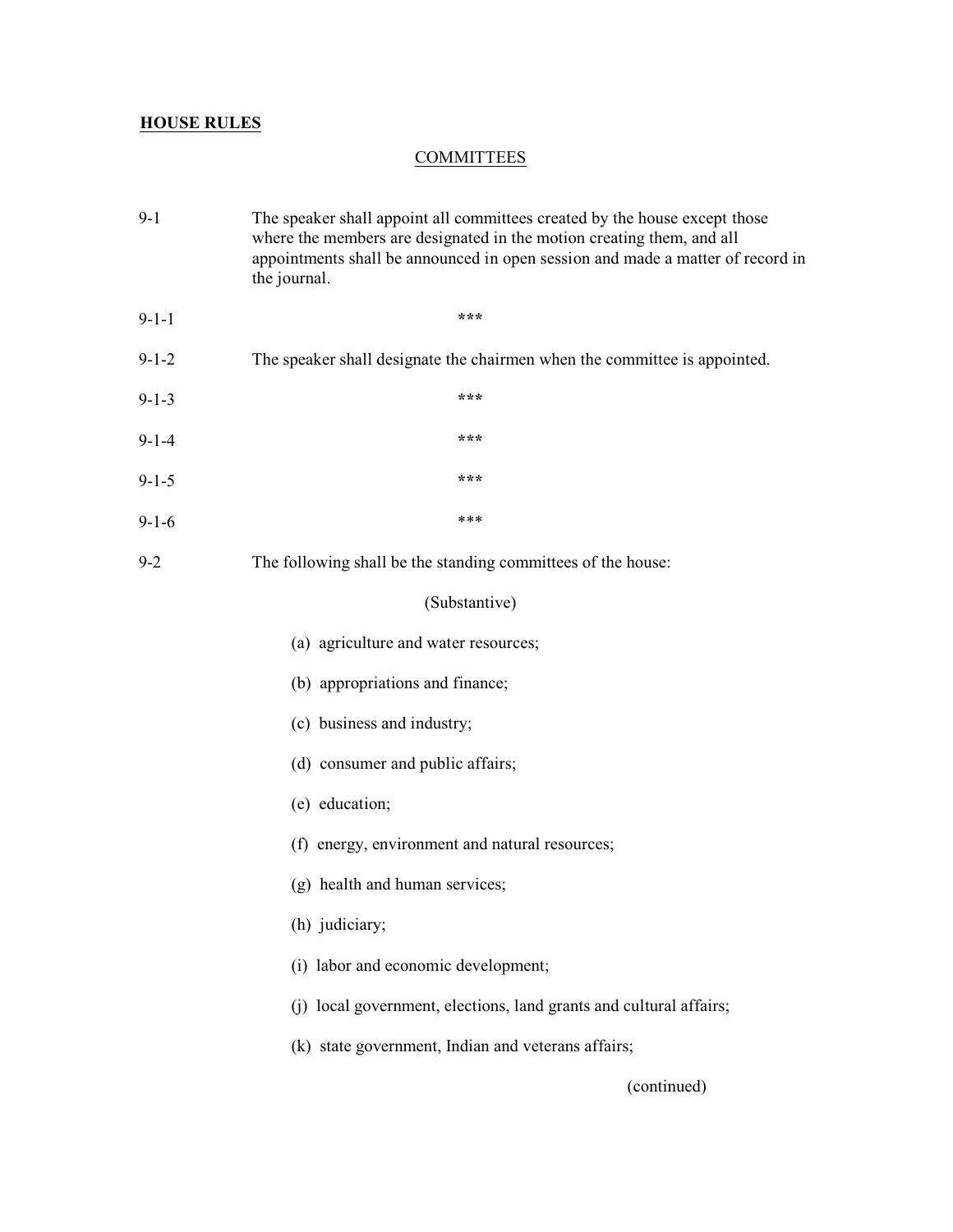## COMMITTEES (cont'd)

| $9 - 2$<br>(cont'd) | (1) taxation and revenue;                                                                                                                                                                                                                                                                                                                                                                                                                                                                                                                                 |
|---------------------|-----------------------------------------------------------------------------------------------------------------------------------------------------------------------------------------------------------------------------------------------------------------------------------------------------------------------------------------------------------------------------------------------------------------------------------------------------------------------------------------------------------------------------------------------------------|
|                     | (m) transportation, public works and capital improvements;                                                                                                                                                                                                                                                                                                                                                                                                                                                                                                |
|                     | (Procedural)                                                                                                                                                                                                                                                                                                                                                                                                                                                                                                                                              |
|                     | (n) enrolling and engrossing;                                                                                                                                                                                                                                                                                                                                                                                                                                                                                                                             |
|                     | (o) printing and supplies; and                                                                                                                                                                                                                                                                                                                                                                                                                                                                                                                            |
|                     | (p) rules and order of business. $[1/17/17]$                                                                                                                                                                                                                                                                                                                                                                                                                                                                                                              |
| $9 - 2 - 1$         | The house rules and order of business committee is designated as the house<br>committee to which the speaker shall refer all matters relating to the ethical<br>conduct of house members which arise during a regular or special session of the<br>legislature, including matters which may give rise to constitutional discipline<br>under Article 4, Section 11 of the constitution of New Mexico. With respect to<br>such matters, the committee shall proceed under House Rules 9-13 et seq.                                                          |
|                     | Matters relating to the ethical conduct of house members which arise during the<br>interim shall be dealt with by the legislative council and the interim legislative<br>ethics committee. [3/17/93]                                                                                                                                                                                                                                                                                                                                                      |
| $9 - 3$             | No member shall be appointed to more than two substantive committees. No<br>member appointed to the appropriations and finance committee shall also be<br>appointed as chairman of any other substantive committee. No member<br>appointed to the chairmanship or vice chairmanship of any substantive<br>committee shall also be appointed as chairman or vice chairman of any other<br>substantive committee. This rule shall not be construed to prohibit temporary<br>designations by a chairman of members of his committee to preside in his stead. |
| $9-4$               | Once appointed, committee members shall not be removed except by a two-<br>thirds vote of the house.                                                                                                                                                                                                                                                                                                                                                                                                                                                      |
| $9 - 5$             | The rules and orders of the house shall govern the parliamentary procedures of<br>the house special and standing committees.                                                                                                                                                                                                                                                                                                                                                                                                                              |
| $9 - 5 - 1$         | No committee hearing shall be held without a quorum being present. A quorum<br>is a majority of the appointed committee members. A committee cannot legally<br>transact business and shall not proceed to the consideration of business in the<br>absence of a quorum, except the enrolling and engrossing committee.                                                                                                                                                                                                                                     |
| $9 - 5 - 2$         | Neither pairings nor voting by proxy will be permitted in committee.                                                                                                                                                                                                                                                                                                                                                                                                                                                                                      |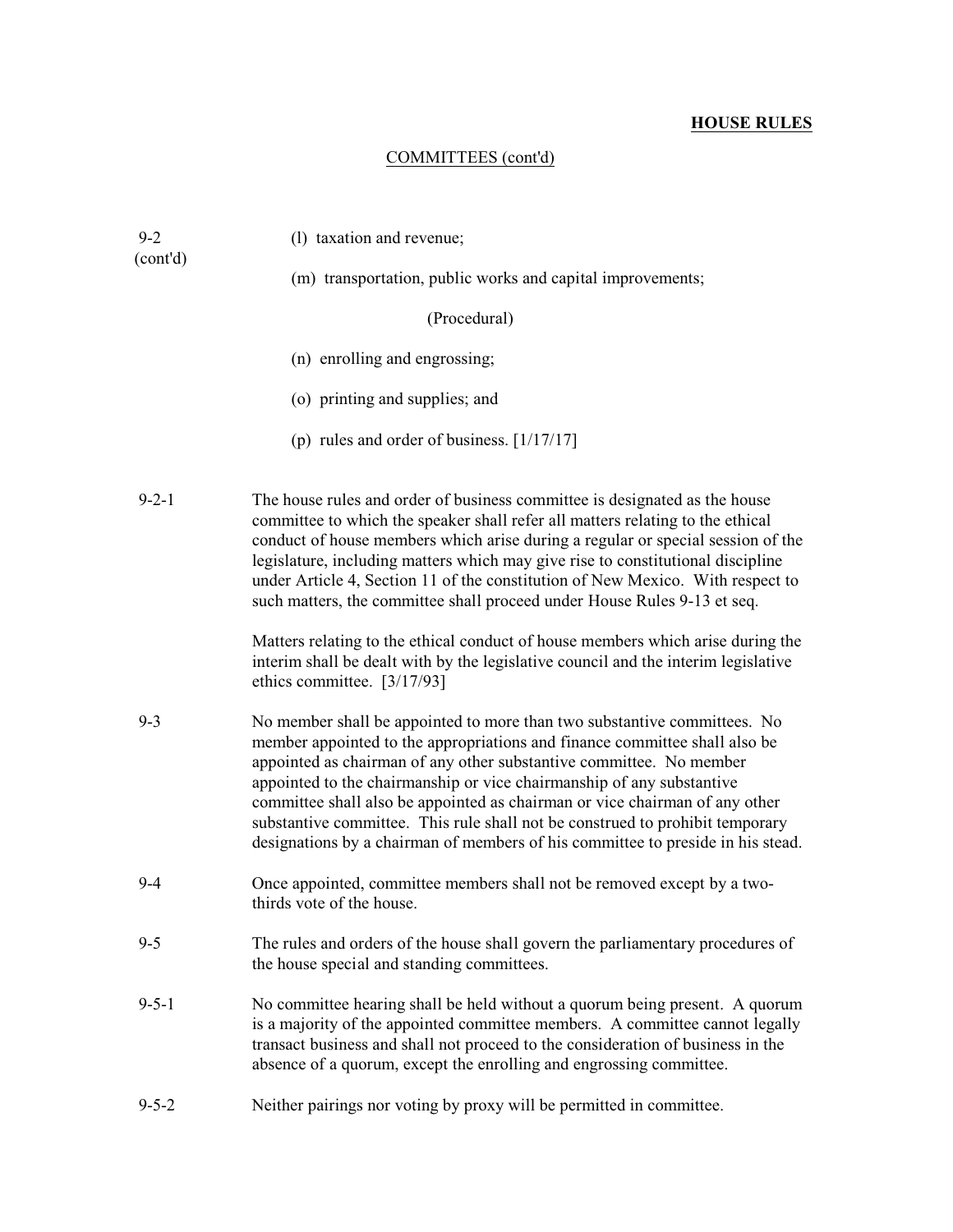### COMMITTEES (cont'd)

- 9-5-3 When a voice vote is taken on any question in the committee and such vote is uncertain, any committee member may demand a roll call vote, and such roll call shall be ordered by the chairman.
- 9-5-4 The chairman and each member of the committee present, unless excused by a majority vote of the committee, shall vote on all votes taken on any question before the committee; provided, however, on matters brought before the house rules and order of business committee relating to ethical conduct, a member may seek to disqualify himself on the grounds that the member cannot render a fair and impartial decision on the particular ethical questions brought before the committee. In any such case, disqualification must be approved by a majority vote of the remaining members of the committee, and a substitute member from the same political party shall be designated by the speaker as a member during the deliberations on that particular allegation of unethical conduct. [3/1/91]
- 9-5-5 The vote on amendments adopted by the committee shall be shown in its final report if a roll call vote was taken on the amendments. The vote on the final report of the committee on each bill, memorial or resolution referred to it shall be taken by yeas and nays and entered upon the records of the committee and shall be shown upon the report of the committee for such bill, memorial or resolution. [3/7/79]
- 9-5-6 All deliberations, hearings, decisions and other official business of committees shall be conducted in meetings open to the public, except for deliberations and hearings relating to allegations of unethical conduct brought before the house rules and order of business committee or subcommittee, unless a public hearing is requested by the representative against whom the allegation is made.  $[3/1/91]$
- 9-5-7 In addition to the transmissions provided for in House Rule 9-5-8, photography, video or audio recording or transmission of committee proceedings may, upon request, be allowed with the permission of the chair. Individuals who wish to record committee hearings shall be prepared to announce for whom they are recording. This includes photography and video recording from the well of committee rooms; provided that every effort is made to set up equipment before hearings begin. [2/14/18]
- 9-5-8 During any session of the forty-ninth legislature, live audio streams and, during any session of the fiftieth and subsequent legislatures, live audio and video streams, of house standing committee proceedings shall be accessible through the legislature's website in a manner befitting the house of representatives, including an appropriate user interface. A stream shall begin as soon as practicable after the chair has called the meeting to order and shall terminate as soon as practicable after the committee has recessed or adjourned or upon order of the chair. No later than the beginning of the first session of the fifty-third legislature and subject to the financial capability of the house, the streams shall be publicly available through the legislature's website for five years following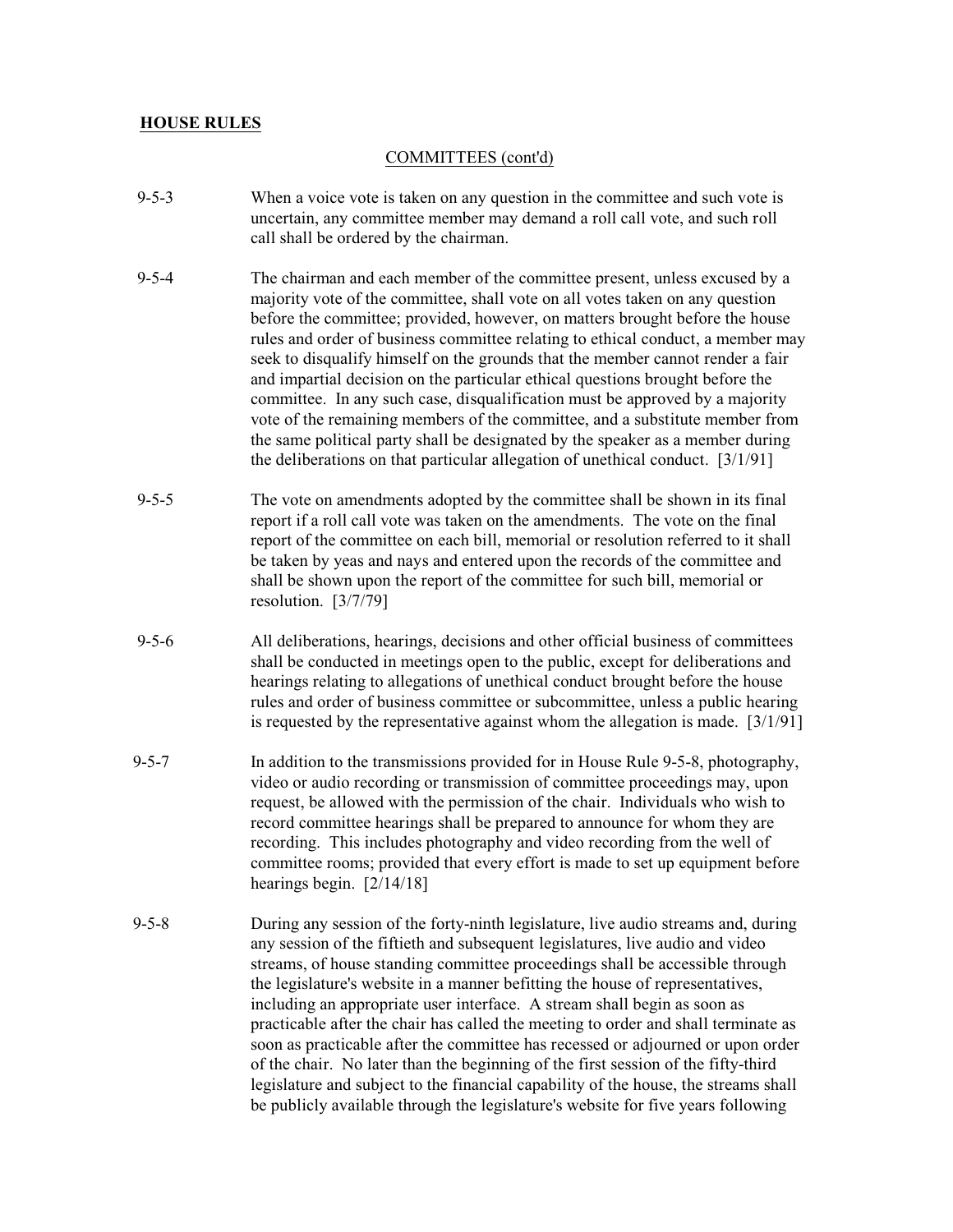the adjournment of the relevant session. A stream shall carry a notice to the effect that the stream is being produced for the benefit of the public and any political use is prohibited and that the stream is not an official record of the house's proceedings. [2/16/16]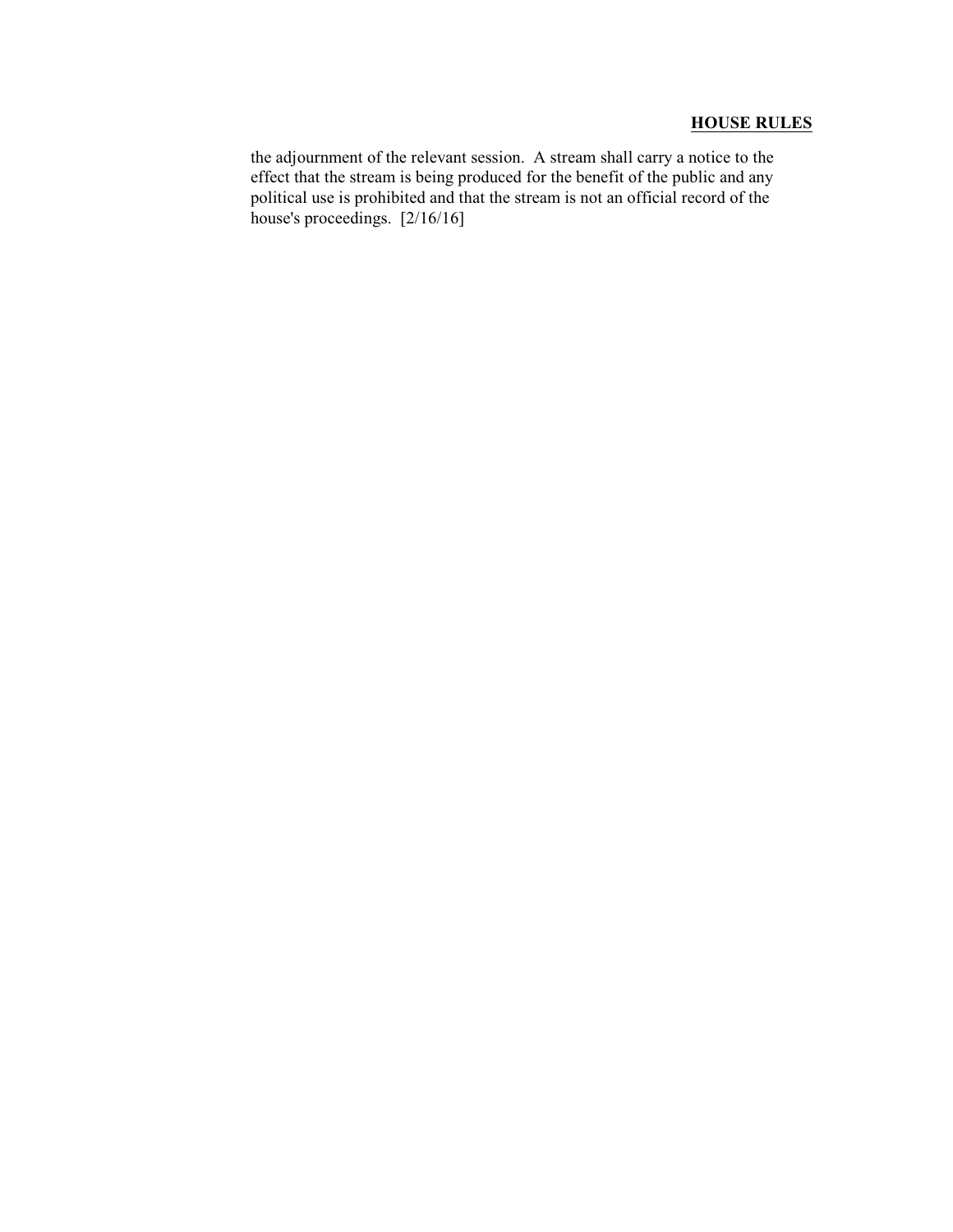### COMMITTEES (cont'd)

 9-6 The speaker shall appoint a house coordinator from among the membership of the house. The coordinator shall be the agent of the speaker in reference to scheduling regular, special and joint committee meetings and workloads. The coordinator shall consult with and assist all committee chairmen in scheduling committee meetings. 9-7 If the chairman is absent at any meeting, the second member named in such committee shall act as chairman at the meeting. 9-8 **\*\*\***

 9-8-1 **\*\*\*** 9-9 **\*\*\*** 9-9-1 **\*\*\***

9-10 The principal duties of the chair of a committee are:

(a) to call the committee together at such reasonable times and places as to enable the committee to properly perform its functions. All committee members will be notified of committee meetings;

(b) to preside over meetings of the committee, maintain order and decide all questions of order subject to appeal to a majority of the appointed committee and to ensure that the decorum of the committee is preserved while maximizing the public's ability to observe, report on and participate in a meeting;

(c) to supervise and direct the clerical and other employees of the committee, helping with the preparation of reports to submit to the committee and to require the committee to keep a record of the attendance of committee members at all committee meetings and to file such attendance record with the chief clerk on Friday of each week. Such record shall be a public record;

(d) to have custody of all papers referred to the committee and to transmit them to the chief clerk when the committee is through with them and endorse on each document what action has been taken on it, if any;

(e) to see that bills are discussed in order as they are referred to the committee, except when another order of business is agreed upon by a majority of the appointed committee;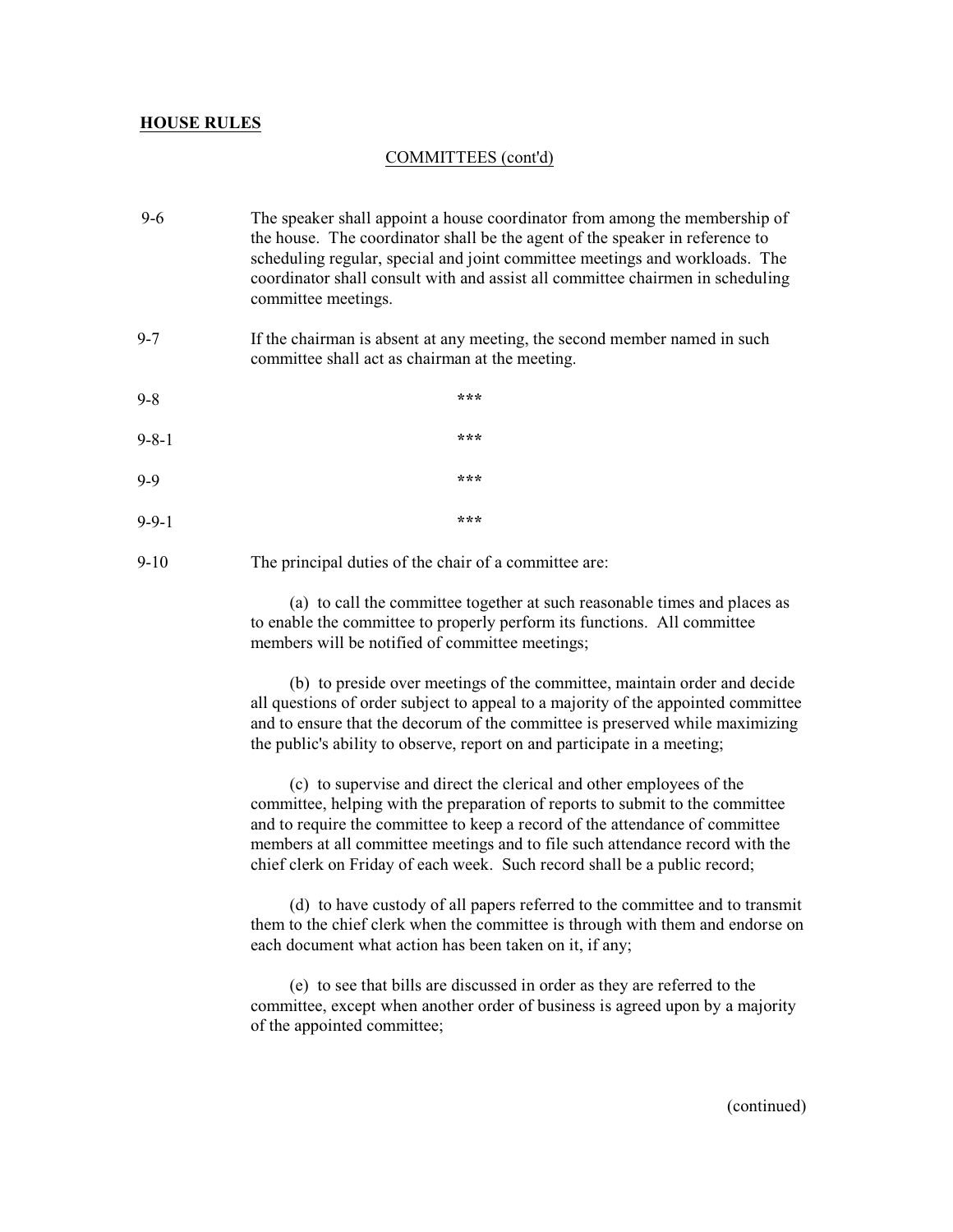### COMMITTEES (cont'd)

9-10 (f) to arrange in cooperation with the coordinator for joint hearings with a (cont'd) similar committee of the senate upon arrival of the committee members and the proper senate committee; and (g) in the absence of the sponsor of a measure, be prepared, or designate a committee member to be prepared, to explain the bill to the house. [2/3/09] 9-11 Committee chairmen shall schedule each house bill, house resolution or house memorial to be heard in the committee in the order in which it is referred to the committee unless the sponsor agrees to a postponement to a day certain or unless Rule 9-10(e) is invoked or the schedule of the committee suggests that bills governing the same or similar subject matter should be heard together, in which case the chairman shall group the bills for hearing in that manner. The prime sponsor of a house bill may demand in writing that his bill be heard for the first time prior to a hearing and action on a bill referred to the committee on a later date, and the committee shall hear the bill if such demand is made. Rule 9-10(e) or the provisions of this rule providing for grouping of bills shall not preempt such demand. [3/7/79] 9-12 The report on the final vote of the committee on each bill, resolution or memorial shall be reported to the house no later than the second calendar day in which the house is in session after the day on which the final vote was taken by the committee. [3/7/79] 9-13 Statement of Findings and Purpose. In addition to its inherent power as a legislative body, the New Mexico house of representatives has the constitutional authority under the New Mexico constitution, Article IV, Section 11 to discipline members who are guilty of contempt or disorderly conduct in the presence of the house, or to expel members. While the constitution does not specify the grounds for expulsion, these may include conduct that impugns the integrity of the house, reflects adversely on the house or otherwise undermines public confidence in the institution of the house. Although that constitutional power may, under some circumstances, be exercised summarily by the house, the adoption of these rules represents the sentiment of the house that disciplinary action should ordinarily be imposed only after full investigation and the opportunity for a hearing. These rules are designed not for punitive purposes, but rather to create mechanisms that will allow the house to uphold the integrity of the house and to

ensure that public trust in the institution of the house is not undermined. The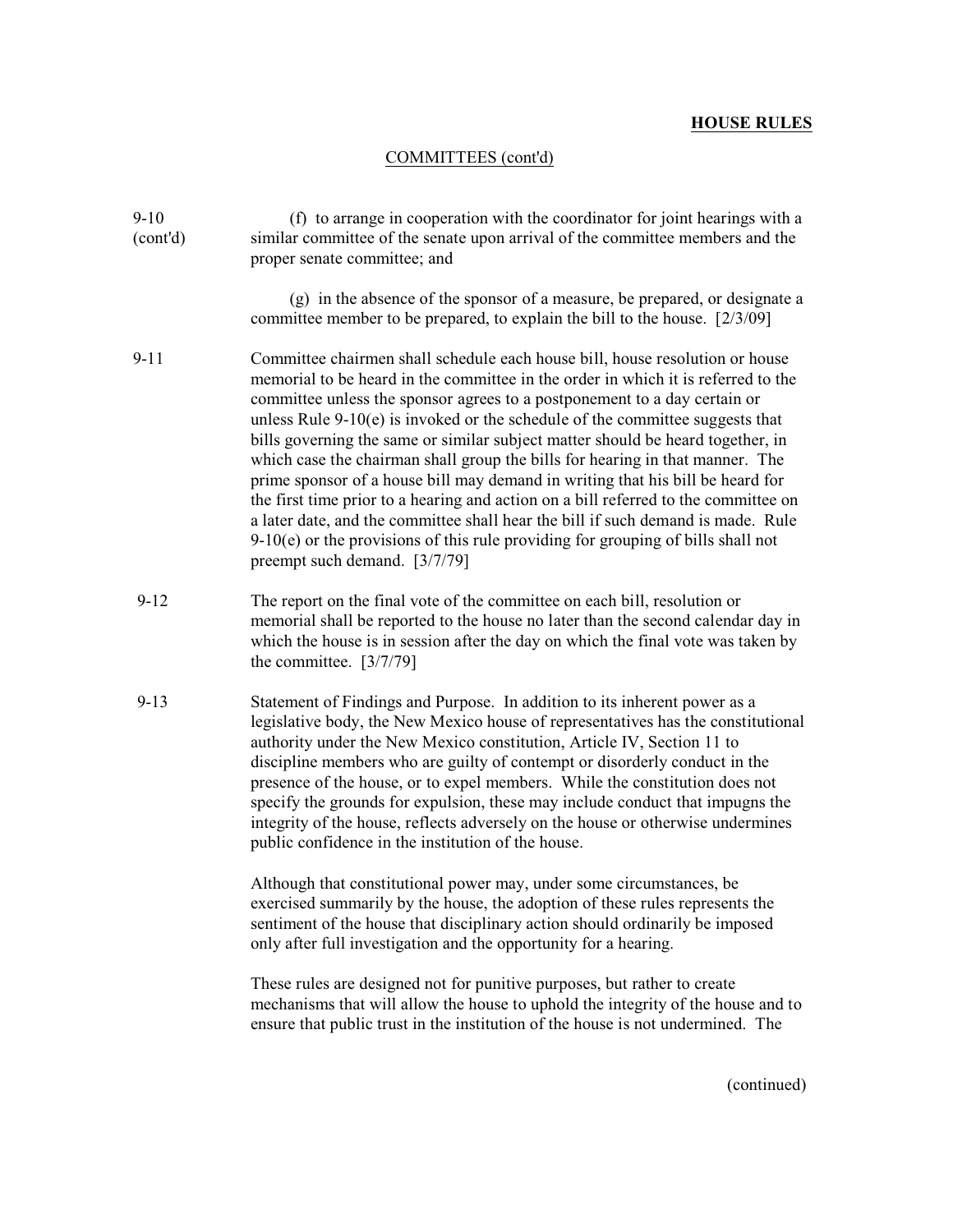#### COMMITTEES (cont'd)

- 9-13 rules seek to allow the house to balance the various interests involved--including (cont'd) the particular needs of the house, fairness to an accused member and regard for potential criminal prosecutions and the criminal justice system. [3/17/93]
- 9-13-1 The house rules and order of business committee is authorized to issue advisory opinions and letters on matters relating to ethical conduct. Any question relating to the interpretation and enforcement of ethical principles as applied to the house of representatives may be submitted in writing by a representative, describing a real or hypothetical situation and requesting an advisory opinion establishing an appropriate standard of ethical conduct for that situation.

The committee shall issue an opinion regarding each inquiry or explain in writing why no opinion will be issued. Committee opinions shall be prospective only. No opinion shall identify the requesting legislator without the legislator's consent. A representative may rely upon an advisory opinion of the committee or, in the interim, of the interim legislative ethics committee and any representative acting in good-faith reliance upon an advisory opinion shall be immune from sanctions for conduct covered by the opinion. [3/17/93]

 9-13-2 With the exception of charges of contempt and disorderly behavior which take place in the presence of the house, and therefore may be punished summarily, any charge seeking the disciplining of a house member shall be in writing, under oath or affirmation, signed by a member of the house, and filed with the chairman of the house rules and order of business committee. The complaint shall state with reasonable particularity the relevant facts upon which the charge is based.

> Members of the public may also file a formal complaint with the chairman of the house rules and order of business committee or the speaker of the house who shall forward the complaint to the chairman of the house rules and order of business committee. The complaint shall be in writing, under oath or affirmation and signed by the complainant. The complaint shall state with reasonable particularity the relevant facts upon which the charge is based.

> A representative against whom a complaint is filed shall immediately be given a copy of the complaint. In the alternative, the speaker, after consultation with the majority and minority floor leaders, may refer any matter which might require discipline to the attention of the chairman of the house rules and order of business committee. Notice of the referral shall be given to the member who may be charged.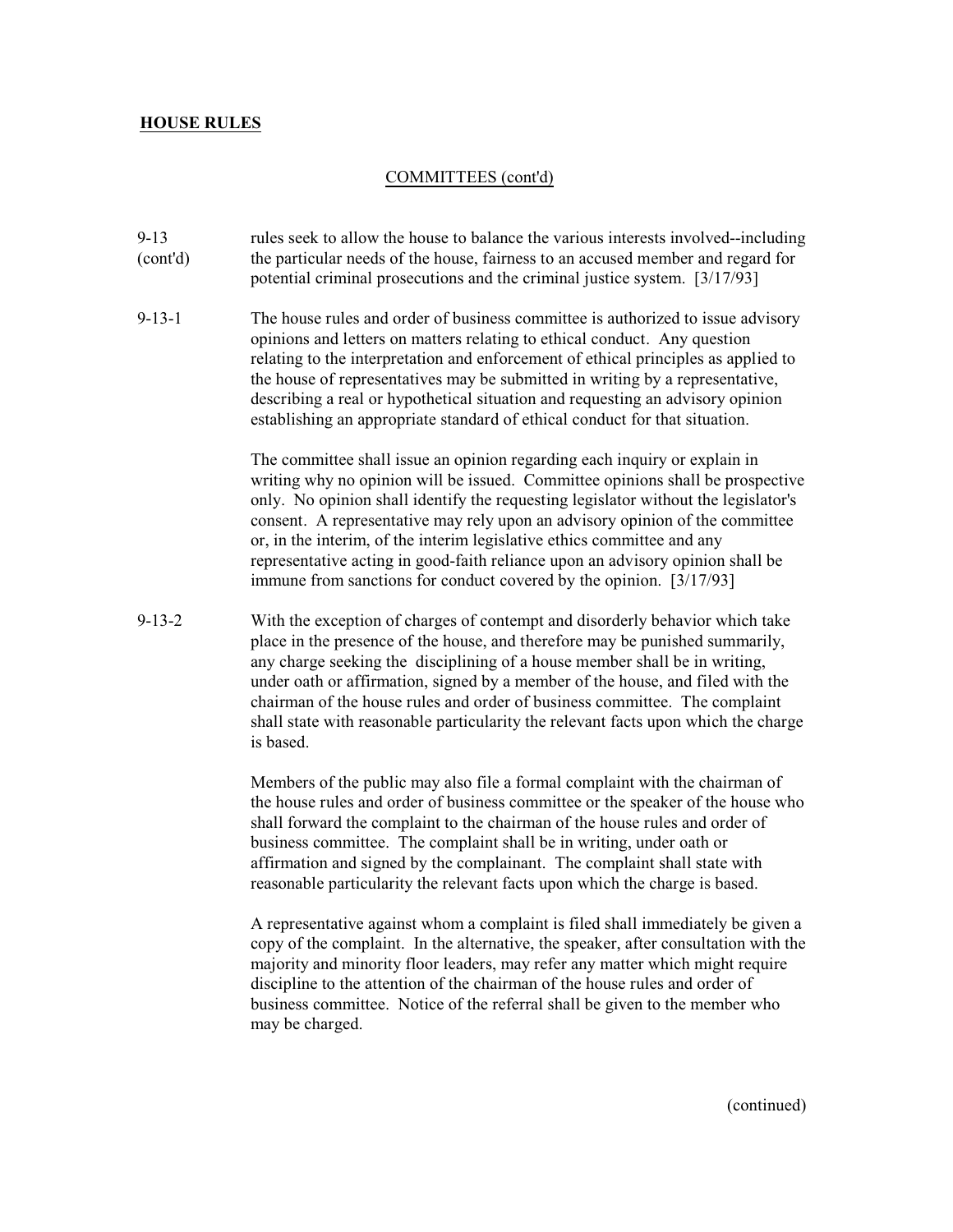## COMMITTEES (cont'd)

| $9 - 13 - 2$<br>(cont'd) | The complaint process shall be held confidential through the initial<br>investigation phase unless waived in writing by the representative being<br>charged. Breach of confidentiality by a complainant may result in dismissal of<br>the complaint or the assessment of costs. In addition, any breach of<br>confidentiality by members or staff may result in disciplinary action. [3/17/93]                                                                        |
|--------------------------|-----------------------------------------------------------------------------------------------------------------------------------------------------------------------------------------------------------------------------------------------------------------------------------------------------------------------------------------------------------------------------------------------------------------------------------------------------------------------|
| $9 - 13 - 3$             | Upon receipt of a written charge, or a referral from the speaker, the chairman<br>shall notify the speaker and the majority and minority floor leaders, who shall<br>select from the rules and order of business committee an equal number of<br>members from each party to serve as a subcommittee to investigate the<br>allegations contained in the charge or referral.                                                                                            |
|                          | The chairman of the house rules and order of business committee shall chair the<br>subcommittee but shall only vote in the case of a tie. [3/17/93]                                                                                                                                                                                                                                                                                                                   |
| $9 - 13 - 4$             | The subcommittee shall conduct a confidential investigation. If the<br>subcommittee finds probable cause to believe that the charge is warranted, it<br>shall recommend that the full committee initiate a formal hearing. If the<br>subcommittee finds no probable cause to believe the charge is warranted, it<br>shall recommend that the full committee dismiss the charge.                                                                                       |
|                          | Dismissal by the full committee shall be communicated to the complainant and<br>the member charged.                                                                                                                                                                                                                                                                                                                                                                   |
|                          | The committee is authorized to award attorneys' fees to the member against<br>whom a complaint under these rules is filed by another member if the<br>committee determines that the complaint filed against the member was<br>frivolous. If such an award is made, the fees shall be paid by the member who<br>filed the frivolous complaint. Further, such a determination will be grounds for<br>a complaint being filed alleging ethics violations of house rules. |
|                          | The committee may assess costs against any complainant if the committee<br>determines that the complaint filed against the member was frivolous.                                                                                                                                                                                                                                                                                                                      |
|                          | Special legal counsel may be authorized by the full committee to advise and<br>assist the subcommittee. [3/17/93]                                                                                                                                                                                                                                                                                                                                                     |
| $9 - 13 - 5$             | A formal hearing is initiated by the issuance of a written finding of probable<br>cause by the full committee and the service of a copy of that document on the<br>member being charged. The written finding of probable cause shall become the<br>formal charging document.                                                                                                                                                                                          |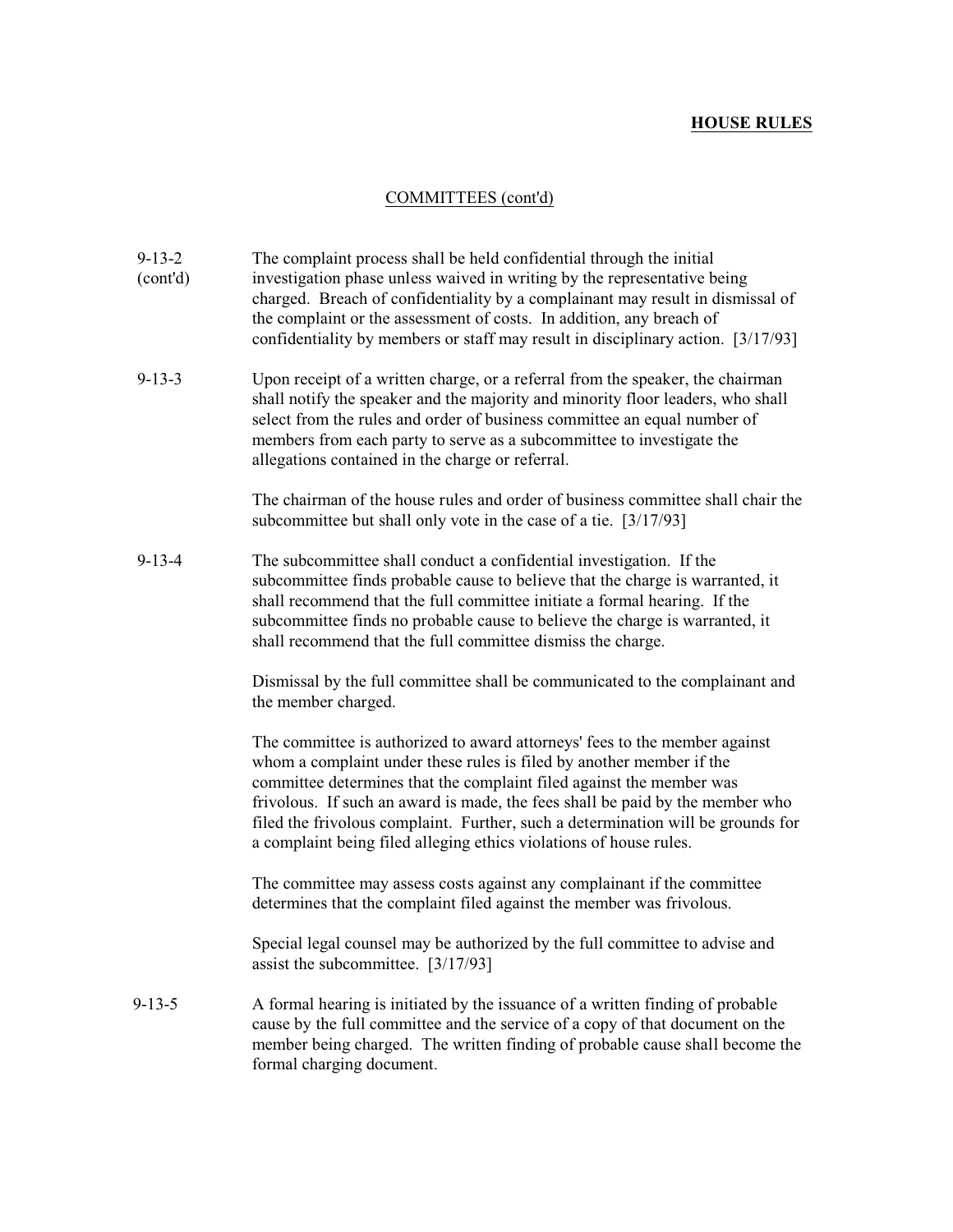(continued)

### COMMITTEES (cont'd)

9-13-5 A member or members of the subcommittee or special legal counsel to the (cont'd) subcommittee shall become the charging party, and present the case against the member being charged. If a member, rather than special legal counsel, becomes the charging party who prosecutes the case, any such member shall be excused from deciding the case.

> The committee shall hear the matter. Good cause excusal of a member from investigating, hearing or voting in committee on a matter may be granted only by a majority vote of the committee.

If the charge involves conduct that is the subject of a pending criminal proceeding in which the charged party is a defendant, the committee shall determine whether the public interest is best served by suspending the disciplinary proceedings pending resolution of the criminal charges, or whether portions of the formal proceedings shall be kept confidential.

At the formal hearing all parties shall have an opportunity to:

(1) be heard;

(2) subpoena witnesses and require the production of relevant evidence; and

(3) have the right to cross-examination.

The member being charged may be represented by counsel at the member's own expense.

At the time a formal hearing is scheduled, the committee shall establish and notify the parties of the preliminary schedule and procedures for making opening and closing statements and for the presentation of evidence. The committee shall not be bound by the rules of evidence applicable in the courts of New Mexico.

The procedures shall include notice that all testimony will be taken under oath, and that the hearings shall be open to the public, except that the committee may designate specific information or portions of the hearing to be confidential in order to protect the integrity of an ongoing investigation or prosecution, or to preserve the privacy of third parties, or for any other lawful purpose.

All testimony at the formal hearing shall be recorded. The recorded testimony together with all other evidence shall be compiled in a record of the formal hearing.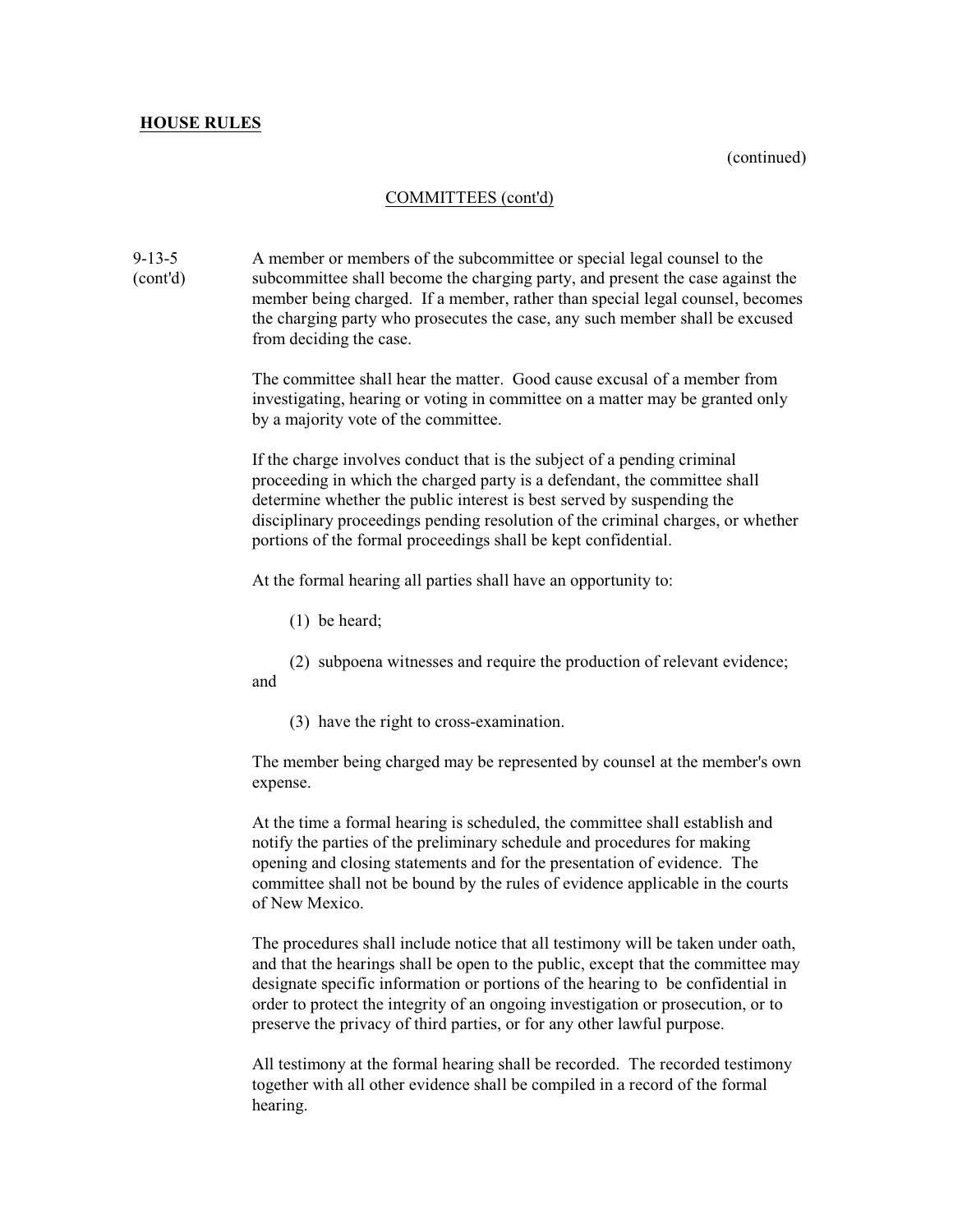(continued)

## COMMITTEES (cont'd)

| $9 - 13 - 5$<br>(cont'd) | A violation of the committee's confidentiality provisions shall be grounds<br>for a complaint being filed alleging ethics violations of house rules.                                                                                                                                                                                                                                                                                                                                                            |
|--------------------------|-----------------------------------------------------------------------------------------------------------------------------------------------------------------------------------------------------------------------------------------------------------------------------------------------------------------------------------------------------------------------------------------------------------------------------------------------------------------------------------------------------------------|
|                          | Special legal counsel may be authorized to advise and assist the committee.<br>[3/17/93]                                                                                                                                                                                                                                                                                                                                                                                                                        |
| $9 - 13 - 6$             | If the committee determines that the member being charged has not committed<br>an offense that justifies the imposition of sanctions, it shall dismiss the<br>complaint.                                                                                                                                                                                                                                                                                                                                        |
|                          | If the committee determines that the member has committed an offense that<br>justifies the imposition of sanctions, then it shall make such a recommendation,<br>including the severity of the sanction, in its report to the house. In addition to<br>the report, the record of the formal hearing shall be made available to all<br>members of the house under terms and conditions as the committee may<br>determine. [3/17/93]                                                                              |
| $9-13-6.1$               | A reprimand is normally appropriate for a single, relatively minor act of<br>unethical conduct or disorderly behavior in the presence of the house.                                                                                                                                                                                                                                                                                                                                                             |
|                          | Censure is normally the appropriate sanction for more serious or repeated acts<br>of unethical conduct, contempt or serious disorderly behavior in the presence of<br>the house, although repeated or aggravated violations may merit expulsion. A<br>representative who is censured shall not serve in any leadership position and<br>shall not serve as the chairman or co-chairman of any standing or interim<br>legislative committee for the remainder of that representative's pending term in<br>office. |
|                          | The extraordinary power of expulsion generally should be reserved for very<br>serious breaches of legal or ethical responsibilities of members that directly<br>relate to their duties as house members, and that impugn the integrity of the<br>house, reflect adversely on the house, or otherwise undermine public trust in the<br>institution of the house.                                                                                                                                                 |
|                          | In addition to the foregoing sanctions, the house may impose such other<br>sanctions as it deems appropriate under the circumstances of the particular case.<br>[3/17/93]                                                                                                                                                                                                                                                                                                                                       |
| $9 - 13 - 7$             | Sanctions shall be imposed by an affirmative vote of a majority of the elected<br>and appointed members of the house of representatives except that expulsion of<br>a member requires an affirmative vote of two-thirds of the elected and<br>appointed members of the house of representatives. In the event of expulsion,<br>the house shall forthwith declare the seat vacant. $[3/17/93]$                                                                                                                   |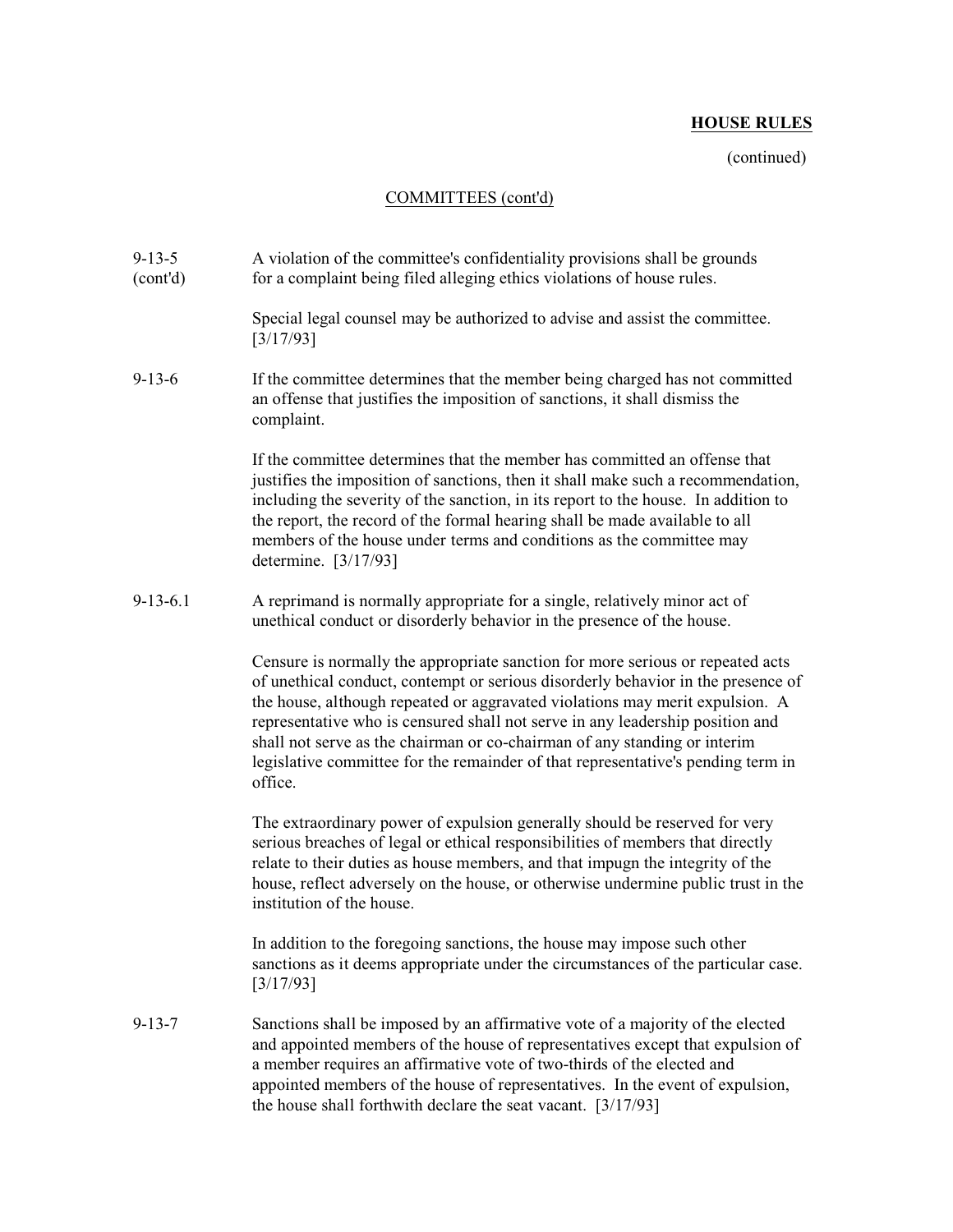### COMMITTEE OF THE WHOLE

- 10-1 When the house resolves itself into a committee of the whole, the speaker shall designate some member as chairman thereof, and the clerk of the house shall be the clerk of the committee of the whole.
- 10-2 The rules of the house shall be observed in the committee of the whole so far as they may be applicable, but debate shall not be limited and yeas and nays shall not be taken when voting on a question; but a division of the members may be demanded and be had by a rising vote. Whenever the committee of the whole is investigating any charges against any of the members of the house, the rules of the house shall be observed.
- 10-3 Legislation considered by the committee of the whole shall be read by sections or parts, and each section or part shall be adopted or rejected before proceeding with the reading. All amendments to the legislation agreed to by the committee shall be noted on a separate sheet of paper by the clerk and made a part of the report of the house.
- 10-4 A motion that the committee of the whole rise and report progress is always in order except when a member has the floor or when a vote on any matter is being taken.

10-5 **\*\*\***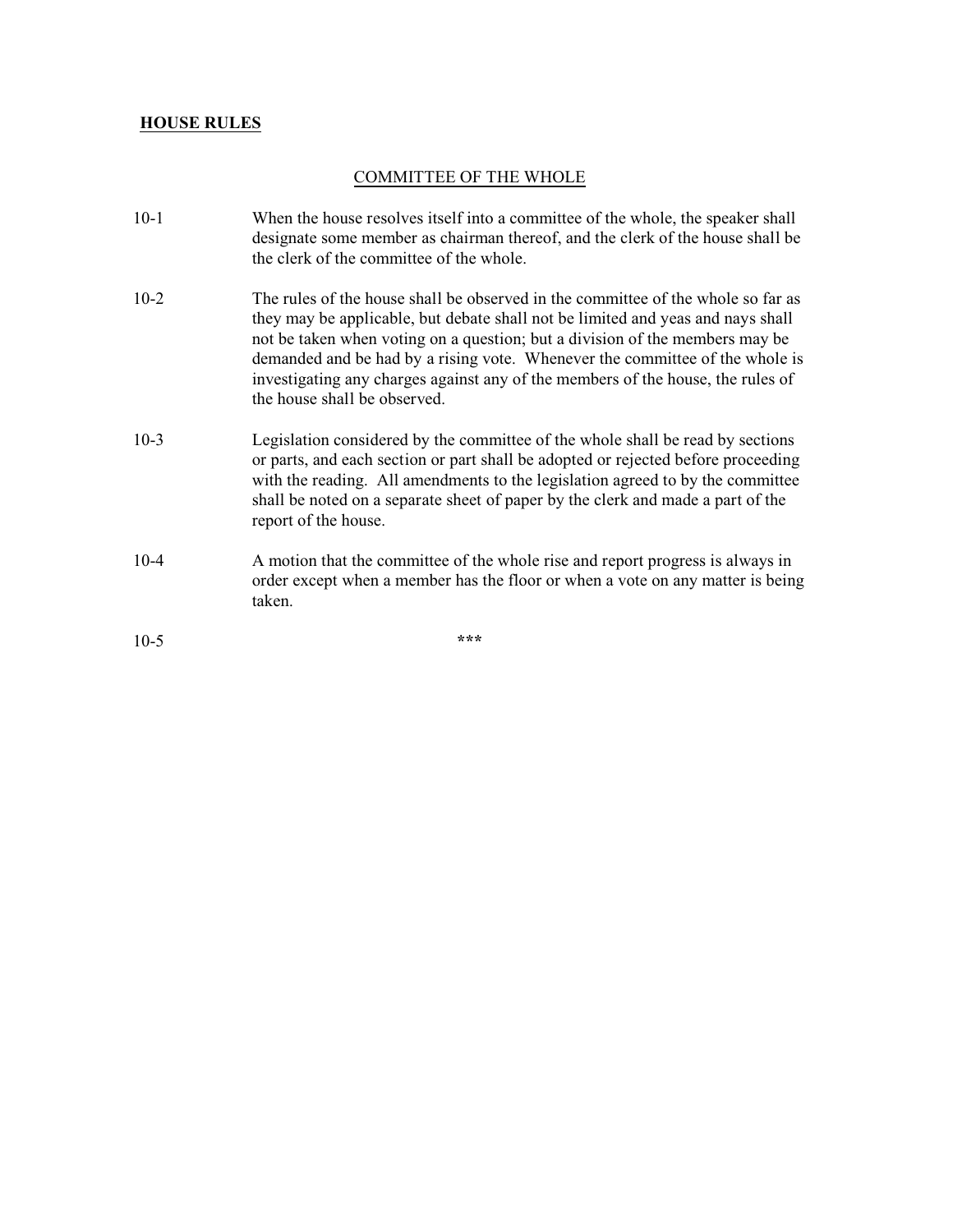BILLS

- 11-1 No law shall be passed except by bill, and no bill shall be so altered or amended on its passage so as to change its original purpose.
- 11-2 No bill except bills to provide for the public peace, health and safety and the codification or revision of the laws shall become a law unless it has been printed and read three different times; not more than two of which readings shall be on the same day and the third of which shall be in full.
- 11-3 The enacting clause of all bills shall be: "BE IT ENACTED BY THE LEGISLATURE OF THE STATE OF NEW MEXICO".
- 11-4 The subject of every bill shall be clearly expressed in its title, and no bill embracing more than one subject shall be passed, except general appropriation bills and bills for the codification or revision of the laws. General appropriation bills shall embrace nothing but appropriations for the expense of the executive, legislative and judiciary departments, interest, sinking fund, payment of the public debt, public schools and other expenses required by existing laws. All other appropriations shall be made by separate bills.
- 11-5 No law shall be revised or amended, or the provisions thereof extended, by reference to its title only; but each section thereof as revised, amended or extended shall be set out in full, and each section being amended shall be contained in a separate section of the amending bill.
- 11-6 If any bill makes an appropriation or carries an emergency clause, the fact shall be stated in the title. Examples:

### MAKING AN APPROPRIATION

DECLARING AN EMERGENCY.

11-7 Bills shall be divided, where divisions and subdivisions are necessary, into sections, subsections, paragraphs and subparagraphs. Subparagraphs may contain items. These divisions shall be designated, and the first line of each indented, in the following manner:

Section 1.

A. (Subsection)

(1) (Paragraph)

(a) (Subparagraph), containing

1) (Items).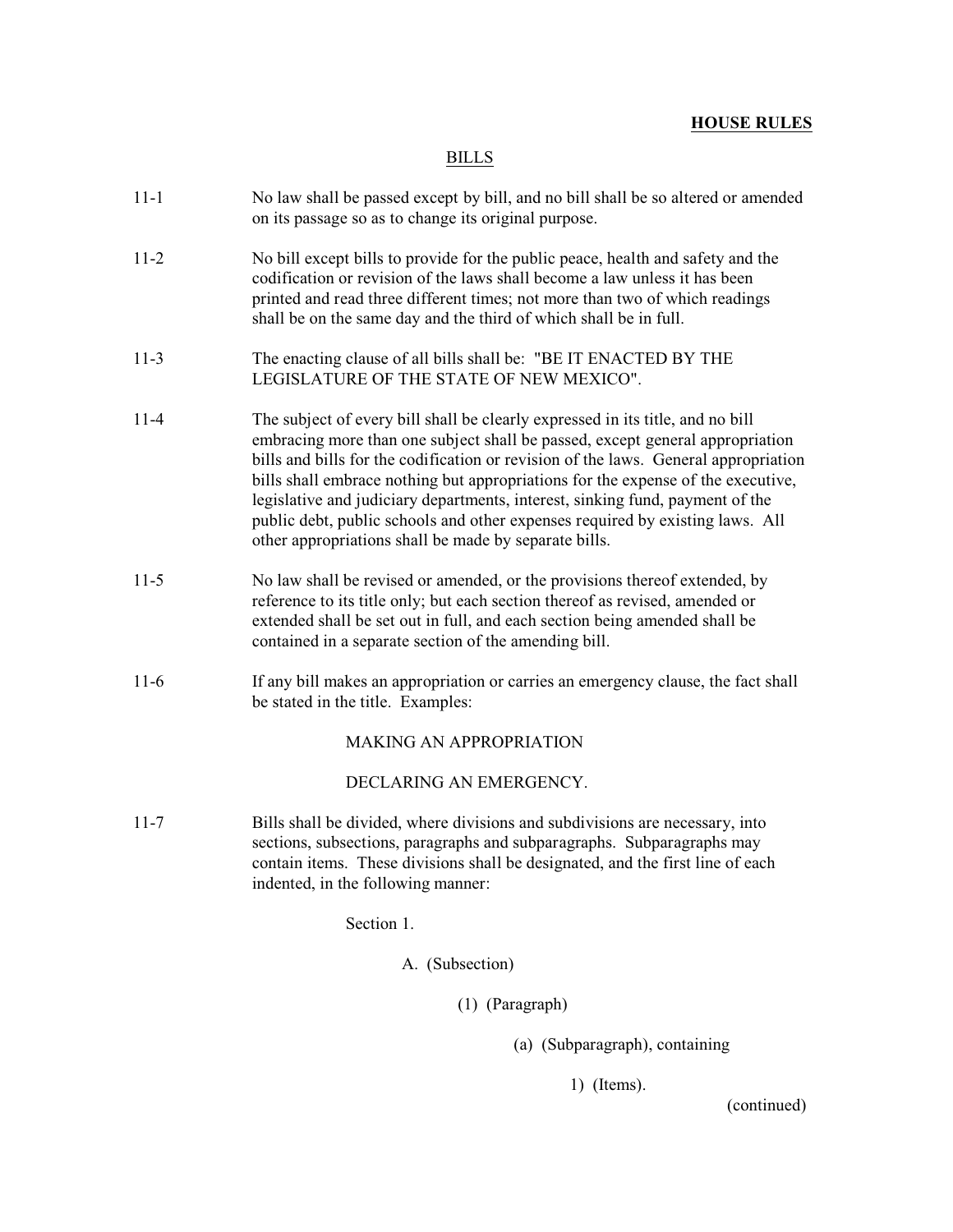# BILLS (cont'd)

| $11 - 7$<br>(cont'd) | A section is the only division which carries the word designating its rank.                                                                                                                                                                                                                                                                                                                                                                                                                                                                                                                                                                                                                                                                                                                                                                                                                                                                                                                    |
|----------------------|------------------------------------------------------------------------------------------------------------------------------------------------------------------------------------------------------------------------------------------------------------------------------------------------------------------------------------------------------------------------------------------------------------------------------------------------------------------------------------------------------------------------------------------------------------------------------------------------------------------------------------------------------------------------------------------------------------------------------------------------------------------------------------------------------------------------------------------------------------------------------------------------------------------------------------------------------------------------------------------------|
| $11 - 8$             | The statutory citation, in any bill amending or repealing any existing statute,<br>shall refer first to the section of the official compilation, if compiled, and then<br>to the original session law in parentheses. If the original session law has been<br>amended, this fact should be stated.                                                                                                                                                                                                                                                                                                                                                                                                                                                                                                                                                                                                                                                                                             |
| 11-9                 | Every bill, resolution and memorial shall be introduced by a member in his<br>place or by a committee, including an interim committee, or message from the<br>senate. [1/30/89]                                                                                                                                                                                                                                                                                                                                                                                                                                                                                                                                                                                                                                                                                                                                                                                                                |
| $11-9-1$             | Every bill, resolution and memorial introduced at the request of an executive<br>agency shall be so designated in a manner as provided by the legislative council<br>service. [1/30/89]                                                                                                                                                                                                                                                                                                                                                                                                                                                                                                                                                                                                                                                                                                                                                                                                        |
| $11 - 10$            | Every bill when introduced, and every amendment thereafter made to such bill,<br>amending existing law by the addition and deletion of language must have all<br>new matter underscored and must have all material intended to be deleted set<br>forth in brackets, but the enrolling and engrossing committee shall delete all<br>bracketed material and shall omit the brackets and underscoring from the<br>enrolled and engrossed bill. In a printed bill, such new matter shall be similarly<br>set out or set out in italics or bold-face type. When a printed bill is amended by<br>eliminating new matter from such bill, the same shall be omitted in the reprint<br>of the original. It is the duty of each committee to cause any bill referred to the<br>committee, and not complying with this rule, to be immediately corrected so as<br>to comply with the same and reprinted if the committee feels that such<br>reprinting would be helpful to the understanding of the bill. |
| $11 - 11$            | Each bill when prefiled or introduced shall be accompanied by two copies<br>thereof. [1/21/97]                                                                                                                                                                                                                                                                                                                                                                                                                                                                                                                                                                                                                                                                                                                                                                                                                                                                                                 |
| $11 - 12$            | Each bill when prefiled or introduced shall be sent to the chief clerk to be taken<br>up in the order in which it was prefiled or introduced. All prefiled bills shall be<br>introduced in the order of their assigned number and prior to all other bills.<br>[1/30/89]                                                                                                                                                                                                                                                                                                                                                                                                                                                                                                                                                                                                                                                                                                                       |
| $11 - 12 - 1$        | A member may prefile legislation by depositing it with the chief clerk during<br>regular business hours between December 15 and the Friday before a regular<br>session begins. The chief clerk shall number prefiled legislation in the order in<br>which it is received; provided that the first prefiled bill shall be numbered as<br>House Bill 10 or a higher number as the speaker of the house may determine,                                                                                                                                                                                                                                                                                                                                                                                                                                                                                                                                                                            |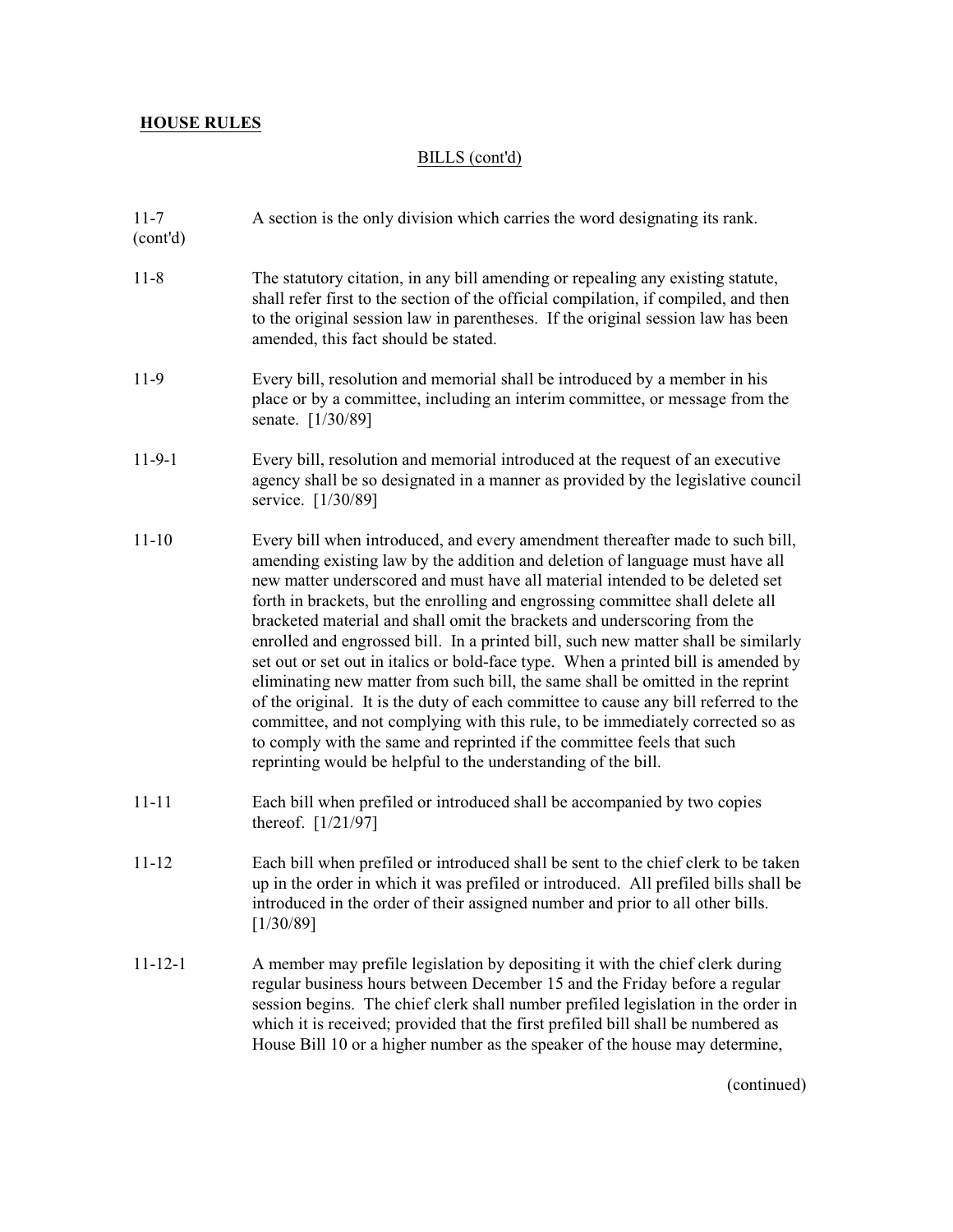# BILLS (cont'd)

| $11 - 12 - 1$<br>(cont'd) | reserving the initial bill numbers for the bill authorizing current expenses of the<br>legislature, the general appropriation bill and such other bills as the speaker<br>determines is appropriate. Prefiled legislation shall be publicly available.<br>Prefiled legislation shall be introduced and referred to committee on the first<br>day of the regular session. [2/09/08]                                                                        |
|---------------------------|-----------------------------------------------------------------------------------------------------------------------------------------------------------------------------------------------------------------------------------------------------------------------------------------------------------------------------------------------------------------------------------------------------------------------------------------------------------|
| $11 - 13$                 | Upon introduction, each bill, resolution and memorial shall be read the first and<br>second time by its title.                                                                                                                                                                                                                                                                                                                                            |
| $11 - 14$                 | At the time of second reading, or any time thereafter, if the bill originated in the<br>house, the speaker should refer it to a standing committee; but if it was received<br>from the senate, the bill shall be referred to the appropriate committee. No bill<br>or joint resolution shall be amended or referred to a committee, except for the<br>committee referrals made pursuant to prefiling, until it has been read twice by<br>title. [1/30/89] |
| $11 - 14 - 1$             | ***                                                                                                                                                                                                                                                                                                                                                                                                                                                       |
| $11 - 14 - 2$             | All bills carrying appropriations or requiring expenditures of public money,<br>when reported favorably by any other committee to which they have been<br>referred, or which shall be considered for passage by the house shall be referred<br>by the speaker as a regular order to the committee on appropriations and finance<br>before being placed on third reading.                                                                                  |
| $11 - 15$                 | Following second reading, unless already printed and distributed pursuant to<br>prefiling, the speaker shall order the bill printed in English and a printed copy<br>supplied to each member. [1/30/89]                                                                                                                                                                                                                                                   |
| $11 - 16$                 | ***                                                                                                                                                                                                                                                                                                                                                                                                                                                       |
| $11 - 17$                 | [Identical bill substitution rule deleted 1/17/89 by floor action.]                                                                                                                                                                                                                                                                                                                                                                                       |
| $11 - 18$                 | When considering the report of a committee on a bill, resolution or memorial, a<br>motion to commit or recommit shall be in order, and any bill may be again<br>committed at any time before its passage at the pleasure of the house.                                                                                                                                                                                                                    |
| $11 - 18 - 1$             | No bill, resolution or memorial shall be recalled after its reference to a<br>committee except upon a majority vote of all members elected to the house.                                                                                                                                                                                                                                                                                                  |
| 11-19                     | ***                                                                                                                                                                                                                                                                                                                                                                                                                                                       |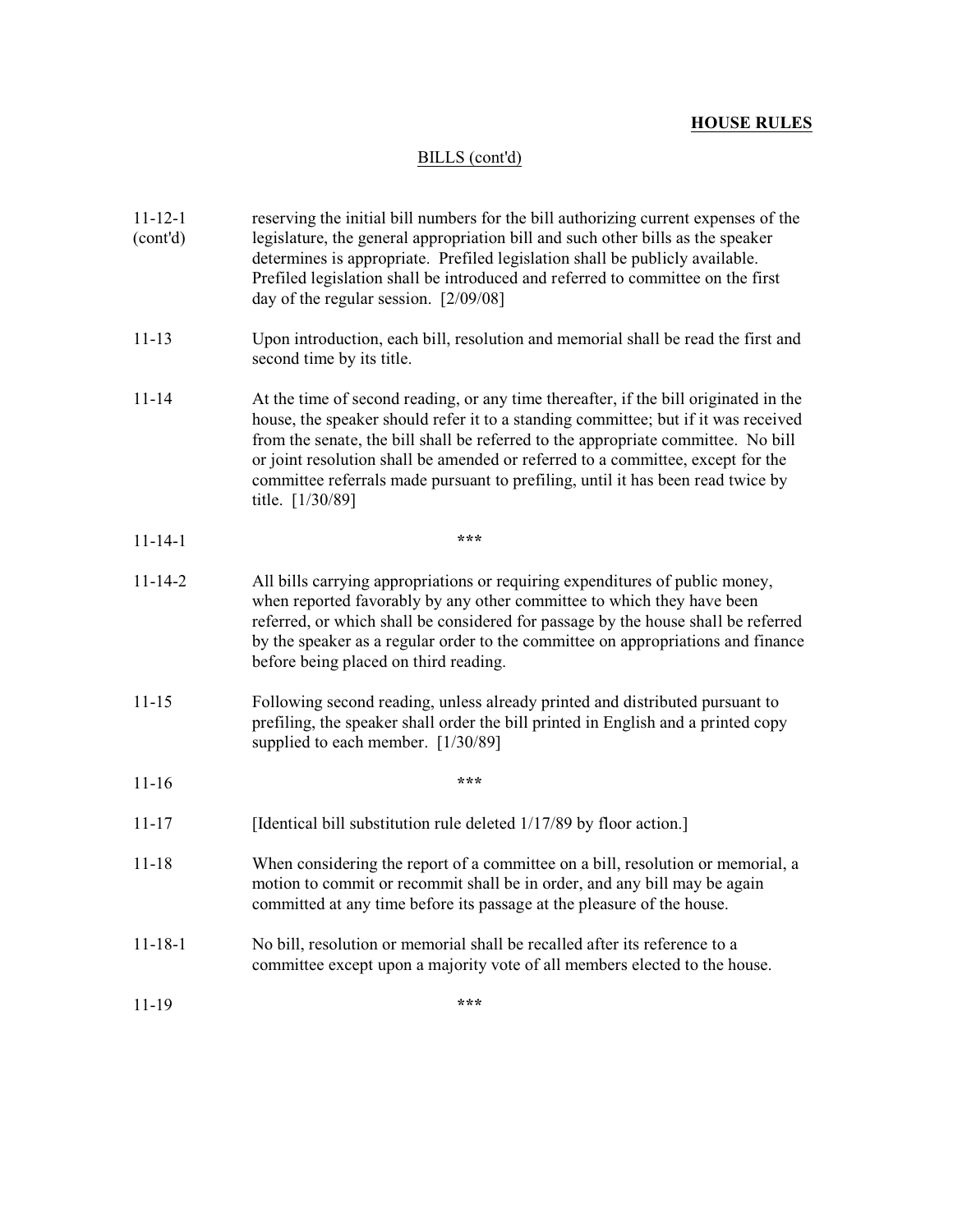# BILLS (cont'd)

| $11 - 19 - 1$ | When considering the report of a committee on a bill, resolution or memorial,<br>the merits of the bill, resolution or memorial may be debated, and a motion to<br>amend, lay on the table or postpone consideration to a future day is in order.                                                                                                                                                                                                                                                                                                                                                                                                                                                                                                                                                              |
|---------------|----------------------------------------------------------------------------------------------------------------------------------------------------------------------------------------------------------------------------------------------------------------------------------------------------------------------------------------------------------------------------------------------------------------------------------------------------------------------------------------------------------------------------------------------------------------------------------------------------------------------------------------------------------------------------------------------------------------------------------------------------------------------------------------------------------------|
| $11 - 20$     | When a bill, resolution or memorial is reported by a committee, the question<br>shall be: "Shall the report be adopted?".                                                                                                                                                                                                                                                                                                                                                                                                                                                                                                                                                                                                                                                                                      |
| $11 - 20 - 1$ | When a bill, resolution or memorial is reported by a committee recommending<br>passage and if the report is adopted by the house, all amendments offered by the<br>committee shall be deemed amendments to the bill, resolution or memorial, and<br>it shall be placed on the speaker's table for one calendar day. Upon the<br>expiration of the one calendar day, the bill, resolution or memorial shall be<br>placed on the calendar to be taken up on third reading in its regular order;<br>provided, however, that the automatic placing of each bill, resolution or<br>memorial on the speaker's table for one calendar day shall not apply during the<br>last eight legislative days of any session and shall not apply to the placing of<br>bills, resolutions and memorials on the consent calendar. |
| $11-20-2$     | If the committee report is favorable and the house does not adopt the committee<br>report, the bill, resolution or memorial is deemed lost.                                                                                                                                                                                                                                                                                                                                                                                                                                                                                                                                                                                                                                                                    |
| $11 - 20 - 3$ | If the committee report is unfavorable and the house adopts the committee<br>report, the bill, resolution or memorial is deemed lost.                                                                                                                                                                                                                                                                                                                                                                                                                                                                                                                                                                                                                                                                          |
| $11-20-4$     | ***                                                                                                                                                                                                                                                                                                                                                                                                                                                                                                                                                                                                                                                                                                                                                                                                            |
| $11 - 21$     | Every report of a committee upon a bill, resolution, memorial or other document<br>shall be in writing with an original and two copies and be entered upon the<br>journal of the house. The original report shall be attached to the bill, resolution,<br>memorial or other document. Such report shall recite all amendments made by<br>the committee to the bill, resolution, memorial or other document and shall state<br>whether or not it carries an appropriation or expenditure of public money and<br>shall recommend that it do or do not pass as determined by the committee and<br>be signed by the chairman of the committee. $[1/21/97]$                                                                                                                                                         |
| $11 - 22$     | ***                                                                                                                                                                                                                                                                                                                                                                                                                                                                                                                                                                                                                                                                                                                                                                                                            |
| $11 - 22 - 1$ | ***                                                                                                                                                                                                                                                                                                                                                                                                                                                                                                                                                                                                                                                                                                                                                                                                            |
| $11 - 22 - 2$ | No bill shall be read a third time out of its regular order.                                                                                                                                                                                                                                                                                                                                                                                                                                                                                                                                                                                                                                                                                                                                                   |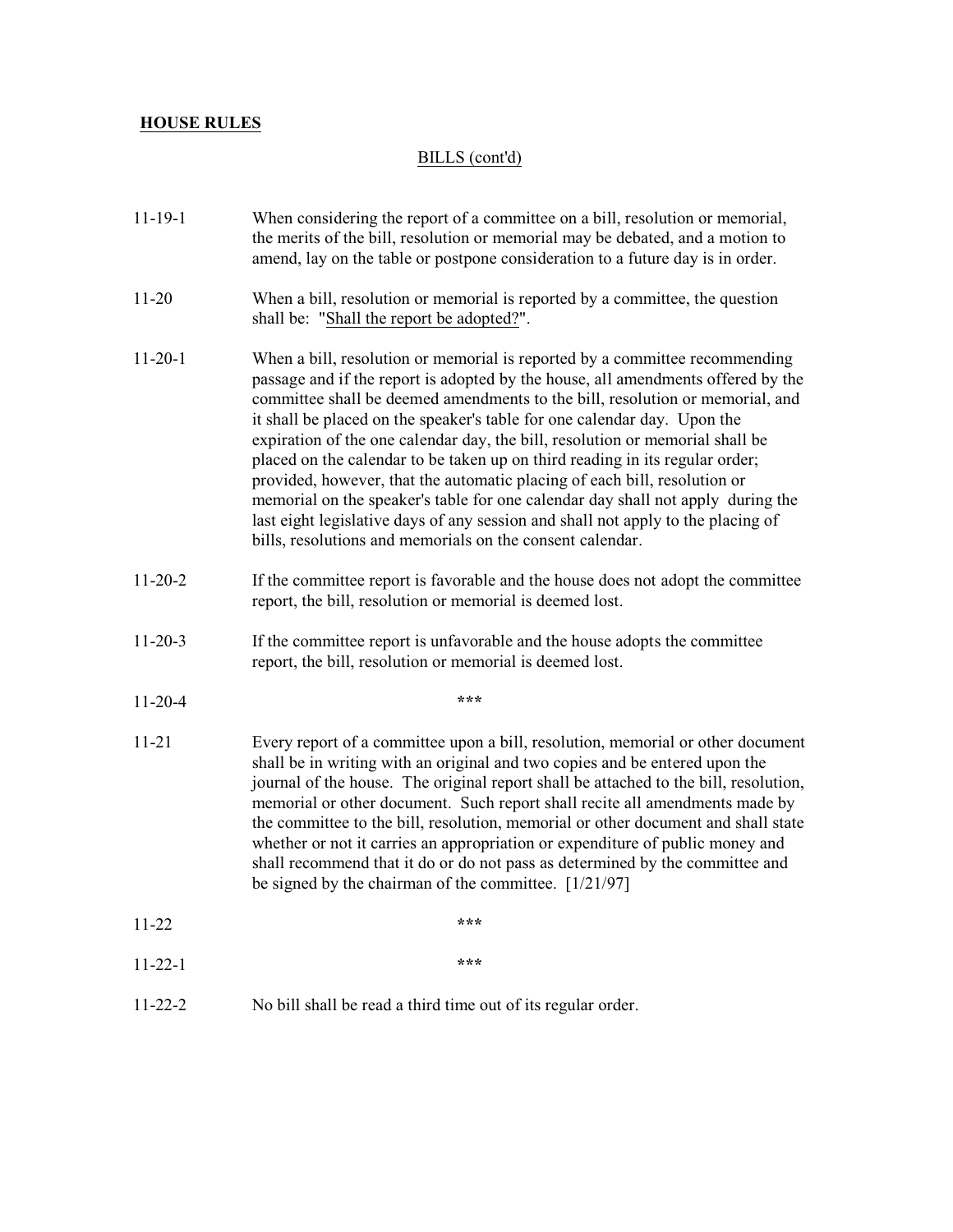### BILLS (cont'd)

- 11-22-3 Bills, resolutions and memorials after they have been read the third time shall be placed on their passage and be then subject to debate, amendment, substitution and all motions germane to their disposal.
- 11-22-4 Every bill and joint resolution reported for passage by any committee, except the reports of the committee of the whole house, which has been amended in an extended or complex manner by the committee, when ordered by the speaker, shall be reprinted or mimeographed as amended and the printed copies placed on the desks of members before the third reading shall be ordered.
- 11-22-5 No later than the second session of the fifty-third legislature, the chief clerk shall, upon adoption of floor amendments or a committee report recommending amendments to a bill, memorial or resolution or upon introduction of a senate bill, memorial or resolution, create and cause to be posted on the legislative website as soon as practicable a document with all amendments incorporated into its text. The document shall make clear which text is original and which text is added or struck by amendment and by which body. [3/4/17]
- 11-23 Floor amendments shall be prepared for submission with an original and two copies. If time does not allow submission in the required number, then as soon as possible the chief clerk shall have the amendment prepared in the required form, submit the original amendment and the typed copy to the member submitting the amendment for his approval and signature and attach it to the bill or other document, in the place of the amendment as submitted. The chief clerk shall keep the amendment as submitted for the inspection of the enrolling and engrossing committee. [1/21/97]
- 11-23-1 Substitutes may be offered at any time when a bill or resolution is open to amendment and, when adopted, shall take the place of the original bill or resolution and shall be open to amendment.
- 11-23-2 Each floor amendment and floor substitute shall be made available on the legislature's website at the time of its introduction and shall be maintained on the legislature's website whether adopted or not. [1/17/17]
- 11-24 If on taking the question of final passage a quorum is not present or if a larger number of votes is required than a majority and there is not that number of members present, the bill shall retain its place on the calendar and be again taken up for consideration.
- 11-24-1 The vote on the final passage of a bill, resolution or memorial shall be taken by yeas and nays, which shall be entered in the journal and, within twenty-four hours of taking the question, be publicly available on the legislature's internet web site. [1/21/10]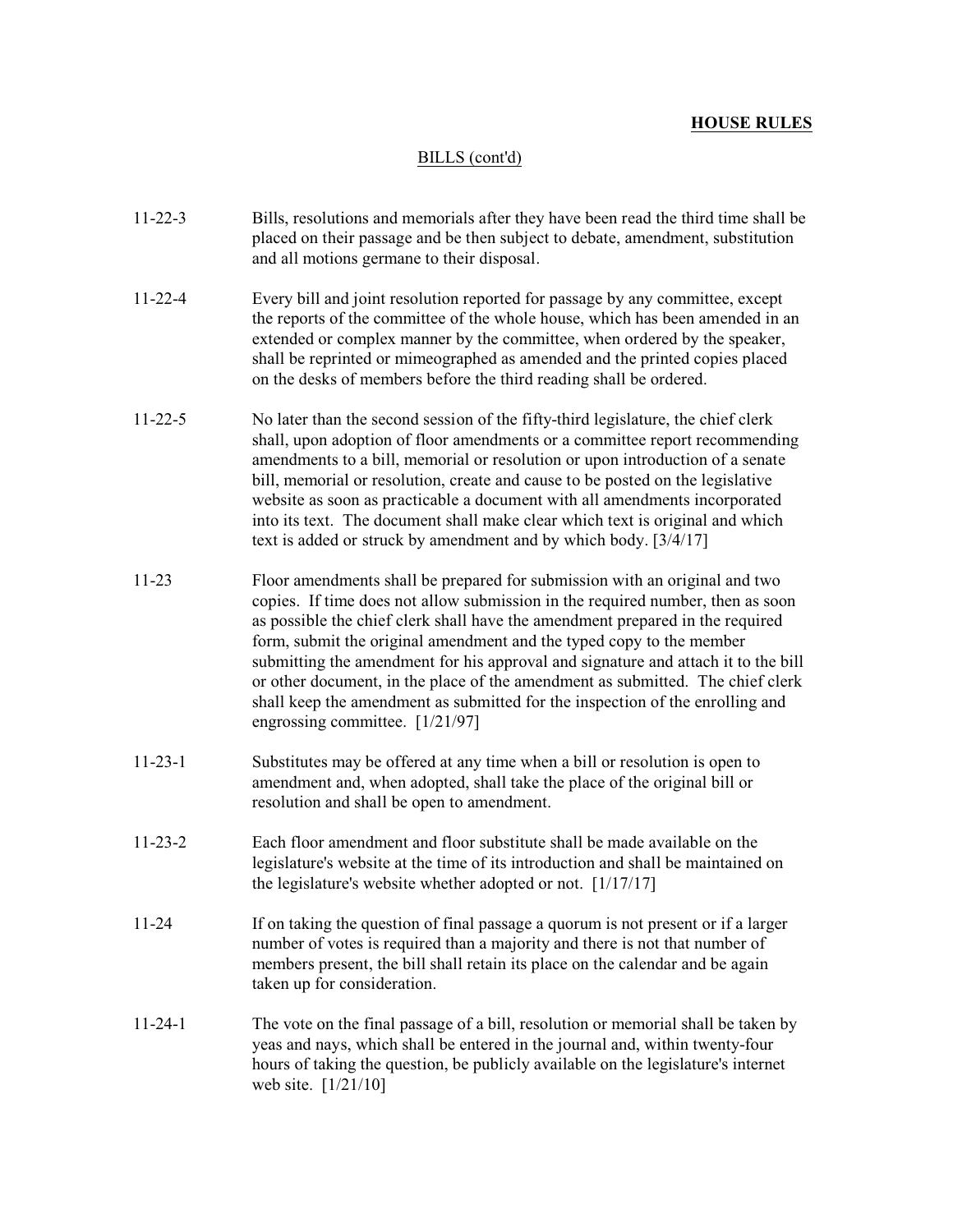### BILLS (cont'd)

- 11-24-2 The bill on final passage shall be declared lost unless it receives the number of votes required by the constitution.
- 11-24-3 **\*\*\***
- 11-24-4 If on the final passage of a bill carrying an emergency clause, the bill receives a favorable vote of a simple majority but not of two-thirds of the members present, the action shall constitute an automatic deletion of the emergency 11-24-4 clause and reference to it in the title. Pursuant to this rule, the chief clerk shall attach a statement to the bill describing the words and lines so deleted.
- 11-24-5 When any bill or resolution requiring a concurrence of more than a majority of the members is under consideration, such increased majority shall not be required except on the question of its final passage.
- 11-25 Immediately after the passage by the legislature of any bill, resolution or memorial originating in the house, or any substitute for legislation which substitute originated in the house, it shall be enrolled and engrossed and read publicly in the house and thereupon shall be signed by the speaker in open session, and the fact of such reading and signing shall be entered in the journal. Every interlineation or erasure in a signed bill shall be certified thereon in express terms by the speaker of the house of representatives, quoting the words interlined or erased, and the fact of the making of any such interlineation or erasure shall be publicly announced in the house by the speaker and entered in the journal.
- 11-26 No bill shall be introduced at any regular session of the legislature subsequent to the thirtieth legislative day, except the following:
	- (1) the general appropriation bill;
	- (2) bills to provide for the current expenses of the government; and

(3) bills that have been referred to the legislature by the governor by special message specifically setting forth the emergency or necessity requiring such legislation; provided, however, that the general appropriation bill shall be received before the fiftieth legislative day.

One capital outlay expenditures bill will be introduced and one general obligation bond bill may be introduced in the house. The bills will be referred to the house taxation and revenue committee. Except as provided in this rule, any other request by a house member to appropriate money for capital outlay projects shall be submitted as a capital outlay request prepared by the legislative council service. Signed and numbered capital outlay requests shall be read into the journal and referred to the house taxation and revenue committee for consideration for inclusion in a capital outlay expenditures bill or a general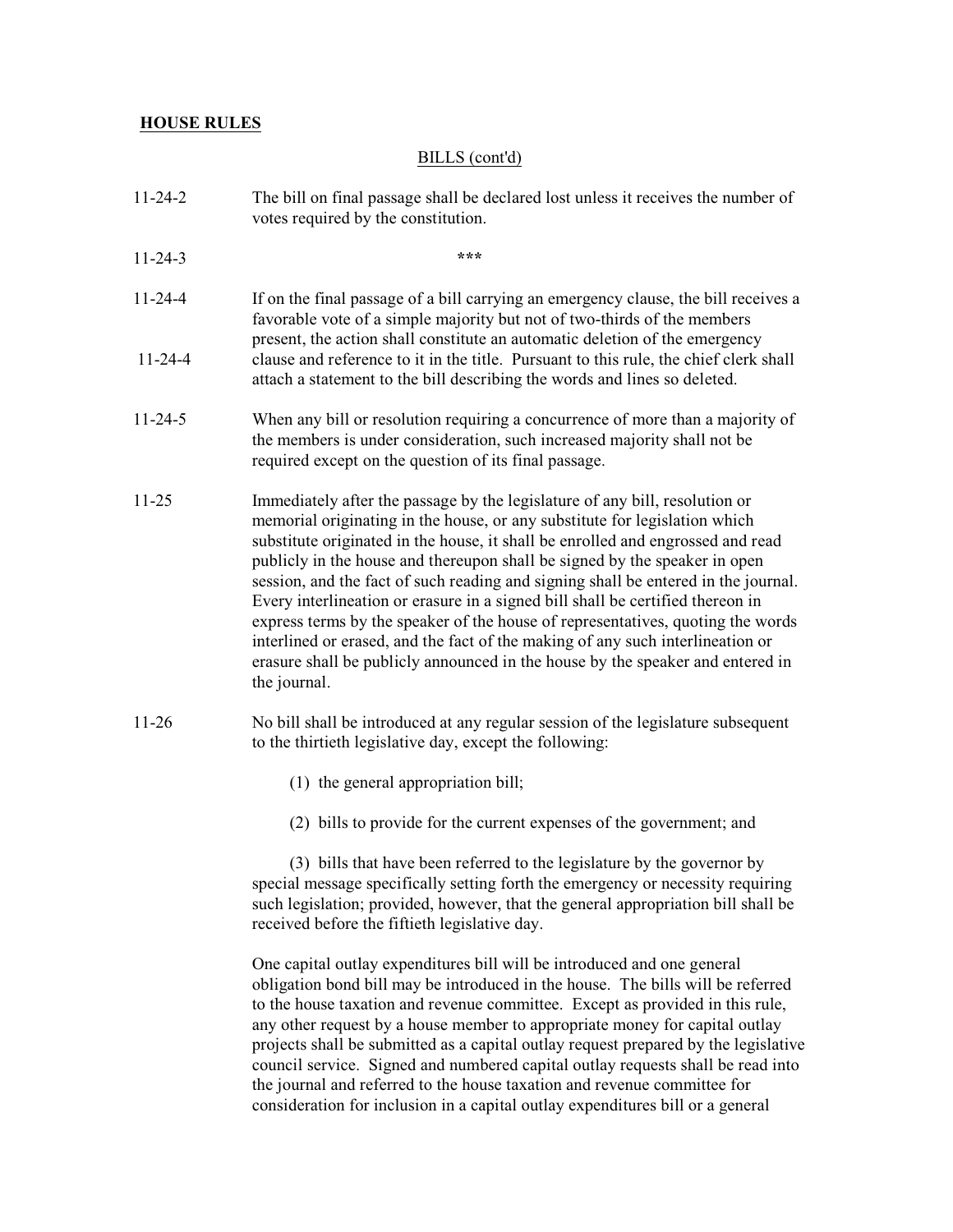11-27 obligation bond bill. A capital outlay request may be made by bill if there is (cont'd) broad legislative interest in both houses in the matter or if referral to several committees is desirable. All such bills must be referred to the rules and order of business committee for a determination that the bill meets such criteria. Capital outlay requests will be treated as amendments, but shall be subject to the limitations for the introduction of bills in Section 2-6-1 NMSA 1978 and Joint Rule 10-1. [1/17/17]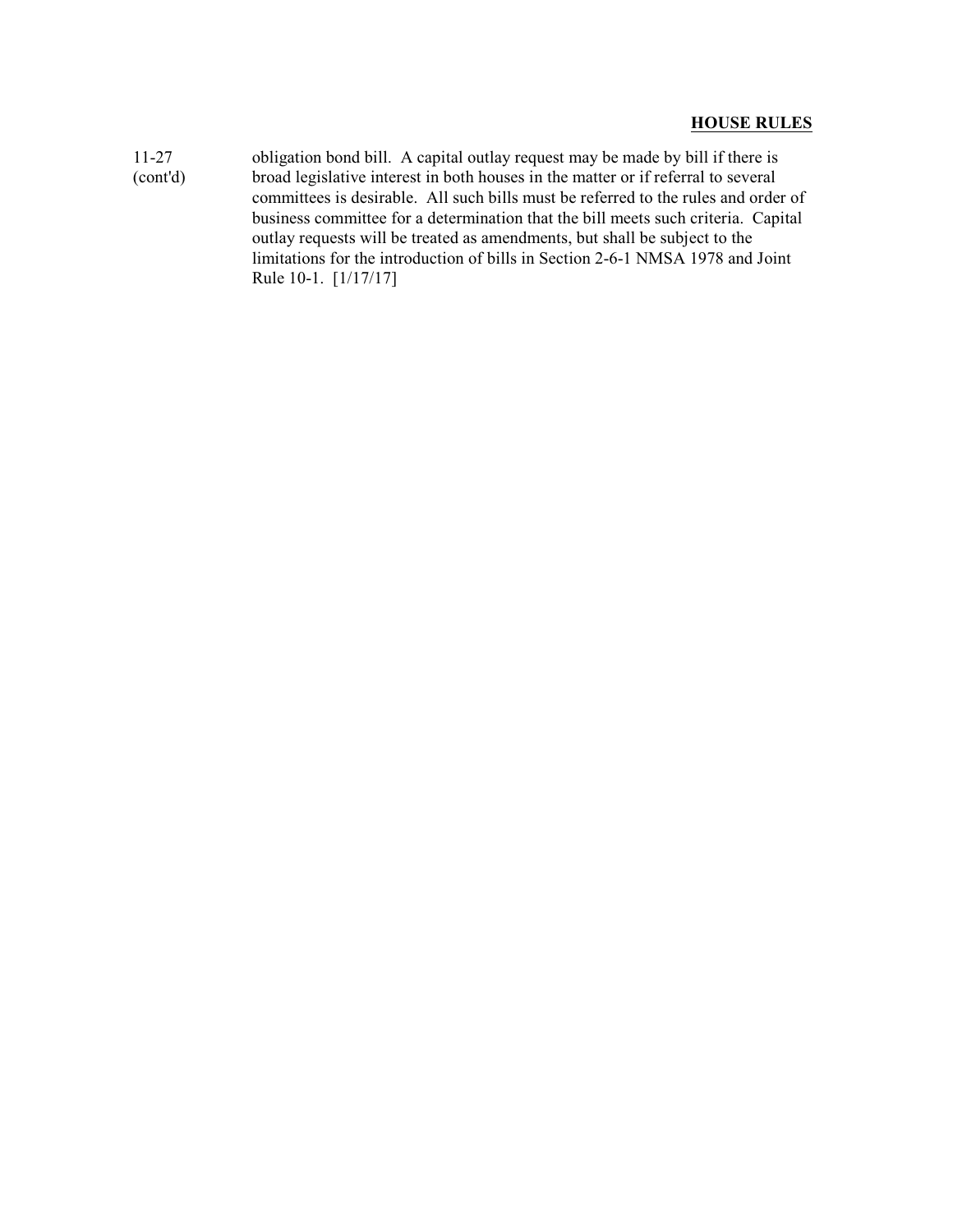#### PRECEDENCE OF MOTIONS

- 12-1 When a question is before the house, only the following motions shall be received, and such motions shall have precedence in the following order:
	- (a) adjournment and recess;
	- (b) question of privilege of house and members;
	- (c) for call of the house;
	- (d) to lay on the table;
	- (e) for the previous question;
	- (f) to postpone indefinitely;
	- (g) to postpone to a certain day;
	- (h) to commit to a standing committee
	- (i) to commit to a select committee;
	- (j) to commit to the committee of the whole; and
	- (k) to amend or substitute.
- 12-2 A motion to strike out the enacting clause is not a valid motion in the house.
- 12-3 A question of privilege shall have precedence over all other questions except a motion to fix the time to which the house shall adjourn, to adjourn and to take a recess. Questions of privilege shall be:

First: Those affecting the rights of the house, collectively, its safety, dignity and the integrity of the proceedings; and

Second: Those rights, reputation and conduct of members, individually, in their official capacity only.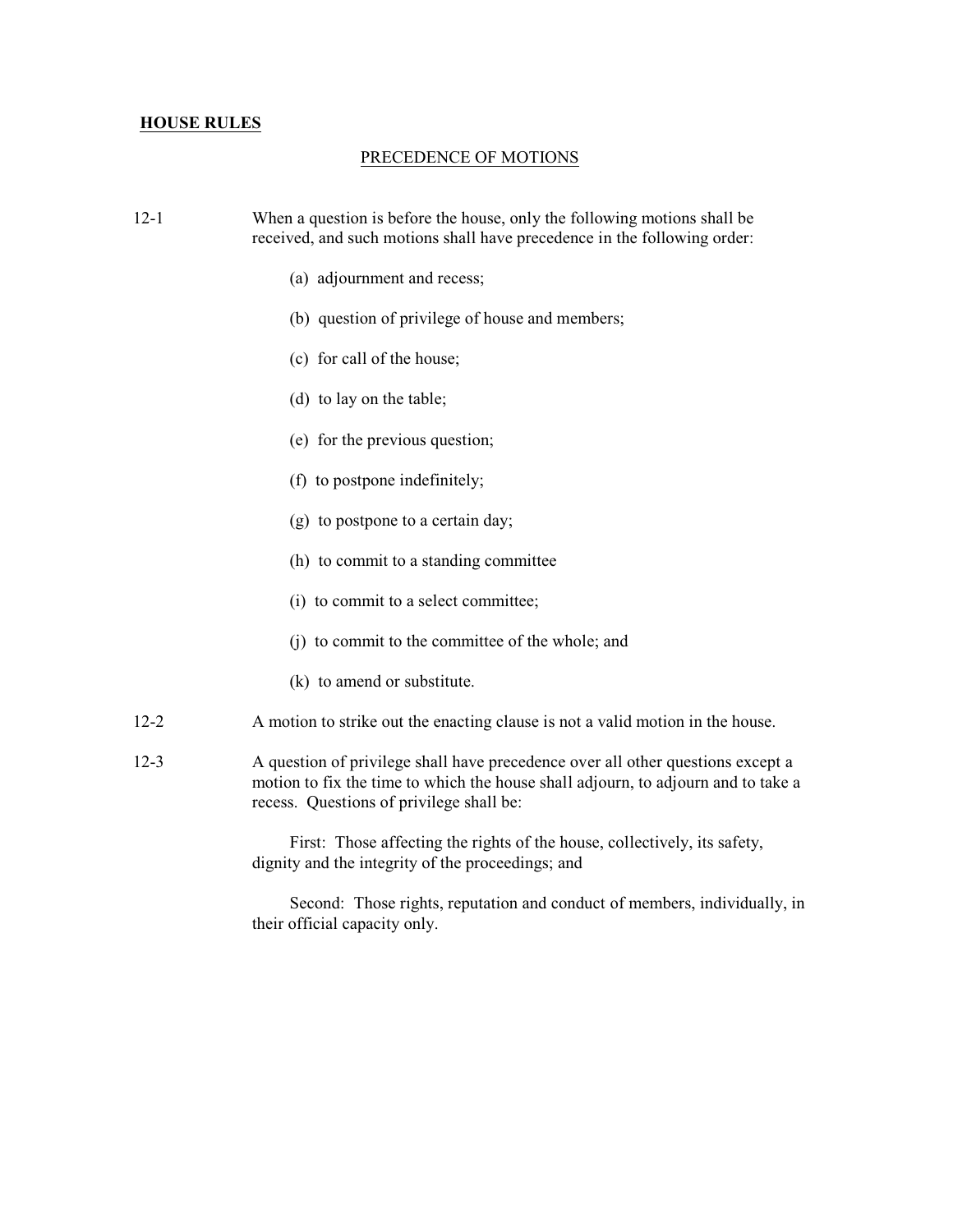## PROCEDURE RELATING TO MOTIONS

| $13-1$   | All motions shall be reduced to writing, if desired by the speaker or any<br>member, and delivered to the chief clerk and read before the same shall be<br>debated or voted upon. |
|----------|-----------------------------------------------------------------------------------------------------------------------------------------------------------------------------------|
| $13-2$   | Any motion may be withdrawn by the member making the same at any time<br>before an amendment has been adopted or a decision has been reached.                                     |
| $13 - 3$ | No motion or proposition, or any subject different than that under consideration,<br>shall be admitted under the pretext of amendment.                                            |
| $13 - 4$ | A motion to strike out being lost shall not preclude amendment or a motion to<br>strike out and insert.                                                                           |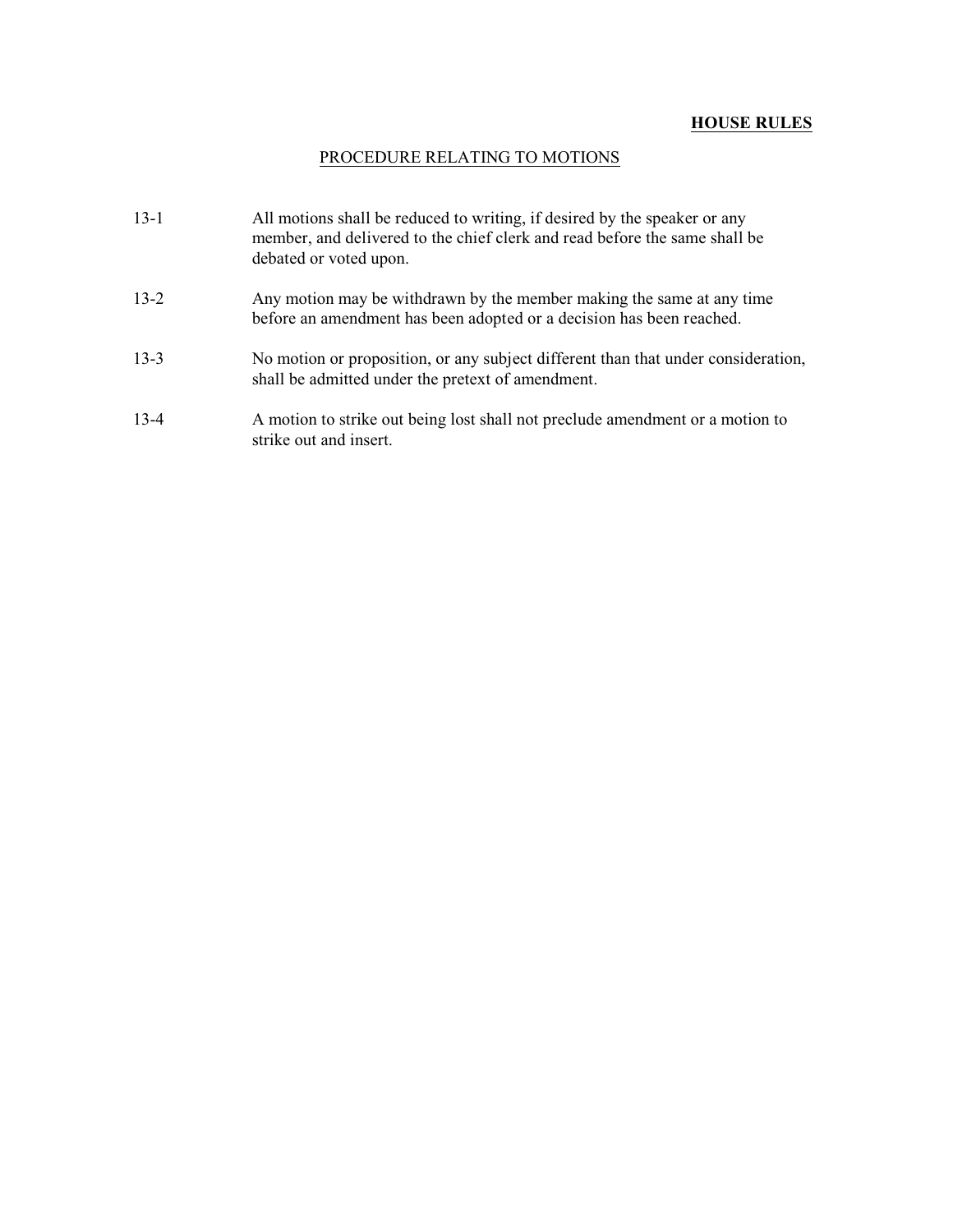### MOTION TO ADJOURN OR RECESS

- 14-1 A motion to adjourn, except for a fixed time, shall be decided without debate or amendment.
- 14-2 A motion to adjourn or take a recess shall always be in order except when a member has the floor, when a message from the governor or senate is being received or when a motion or proposition has been stated to be voted upon or during the ratification of a vote.
- 14-3 After a motion to adjourn has been made and declared lost, it shall not be repeated until some business has intervened.
- 14-4 A motion to adjourn when no time is fixed shall mean an adjournment to the next calendar day at 10:00 a.m.
- 14-5 If a motion to adjourn or to take recess prevails, the measure under consideration at the time shall be the pending question when the house again convenes and shall be taken up at the point where it was at the time of such adjournment or when recess was taken.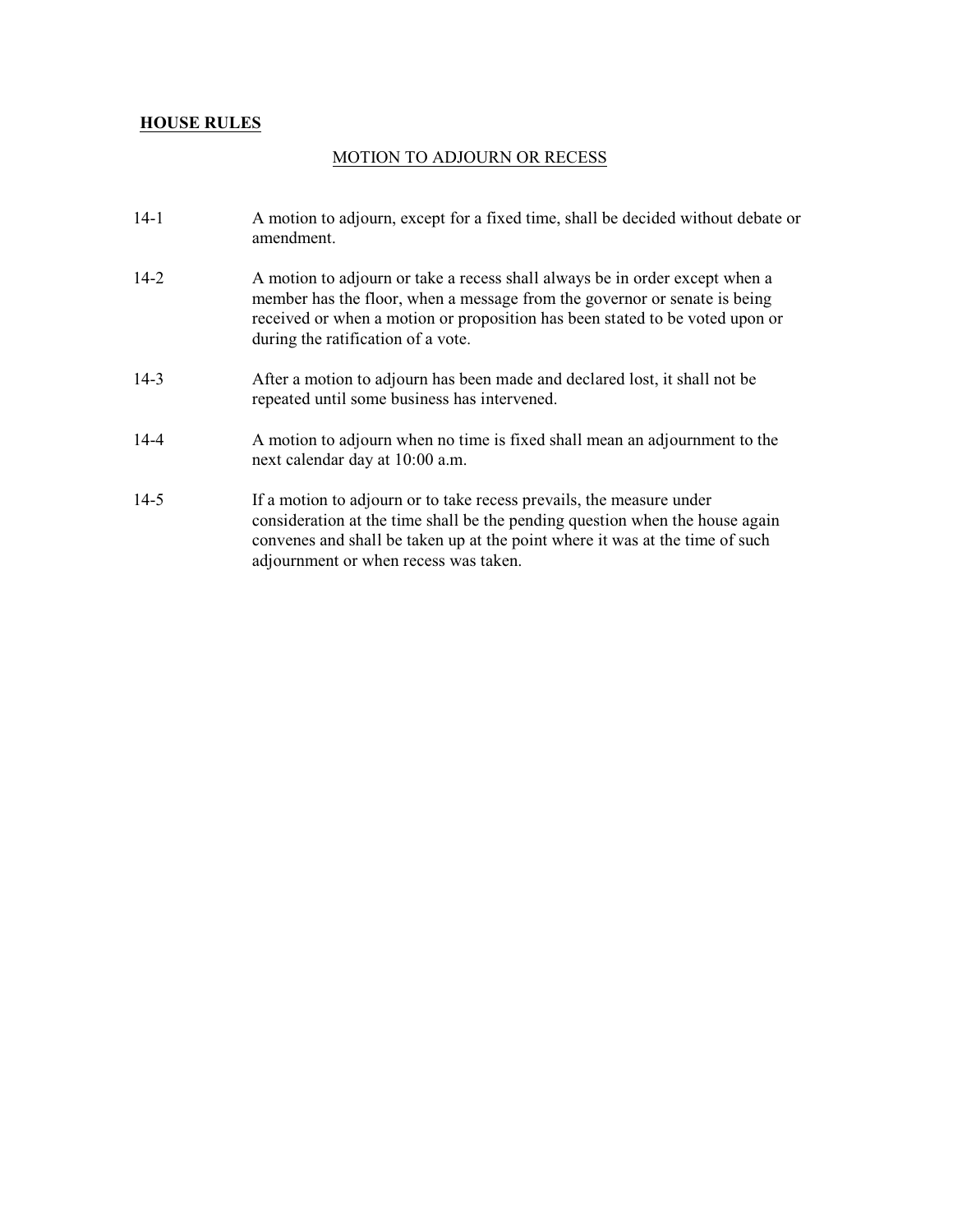## MOTION TO LAY ON TABLE

| $15-1$   | A motion to lay on the table shall be decided without debate or amendment.                                                                                                                                      |
|----------|-----------------------------------------------------------------------------------------------------------------------------------------------------------------------------------------------------------------|
| $15 - 2$ | A motion to lay on the table after being decided shall not again be allowed at<br>the same stage of the proceedings.                                                                                            |
| $15-3$   | The motion to lay on the table shall only have the effect of disposing of the<br>matter temporarily and may be taken from the table at any time by order of the<br>house.                                       |
| $15 - 4$ | When a proposed amendment or a proposed order is laid on the table, the<br>original question of the proposition pending shall not be held to accompany the<br>proposed amendment or order so laid on the table. |
| $15 - 5$ | The motion to lay on the table will never be used to suppress debate.                                                                                                                                           |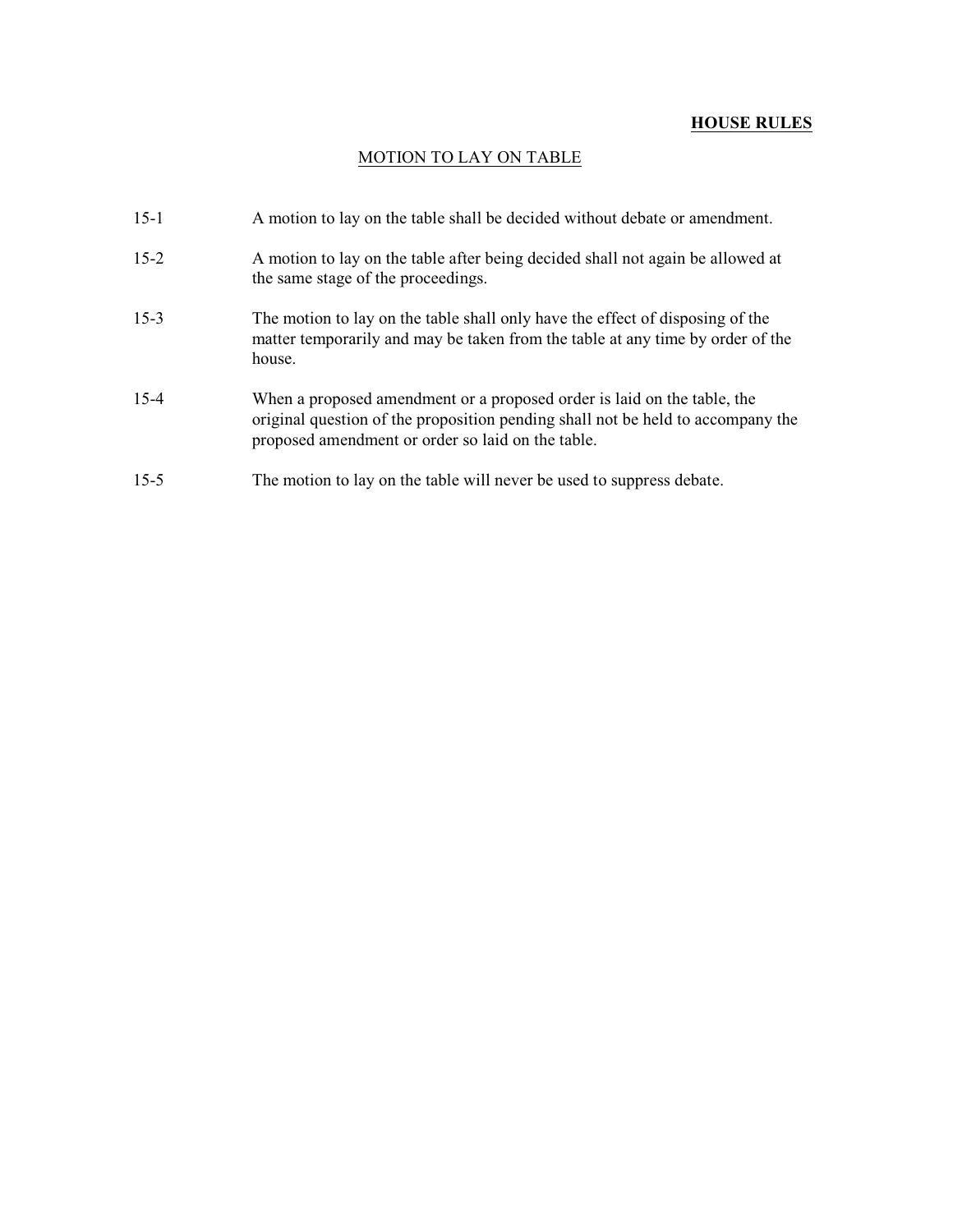### MOTION TO POSTPONE

- 16-1 A motion to postpone, until it is decided, shall preclude all debate of the main question.
- 16-2 A motion to postpone to a certain day or to postpone indefinitely, after being decided, shall not again be allowed at the same stage of the proceedings.
- 16-3 A motion to postpone indefinitely a bill, resolution or memorial shall be considered equivalent to rejection of the bill, resolution or memorial.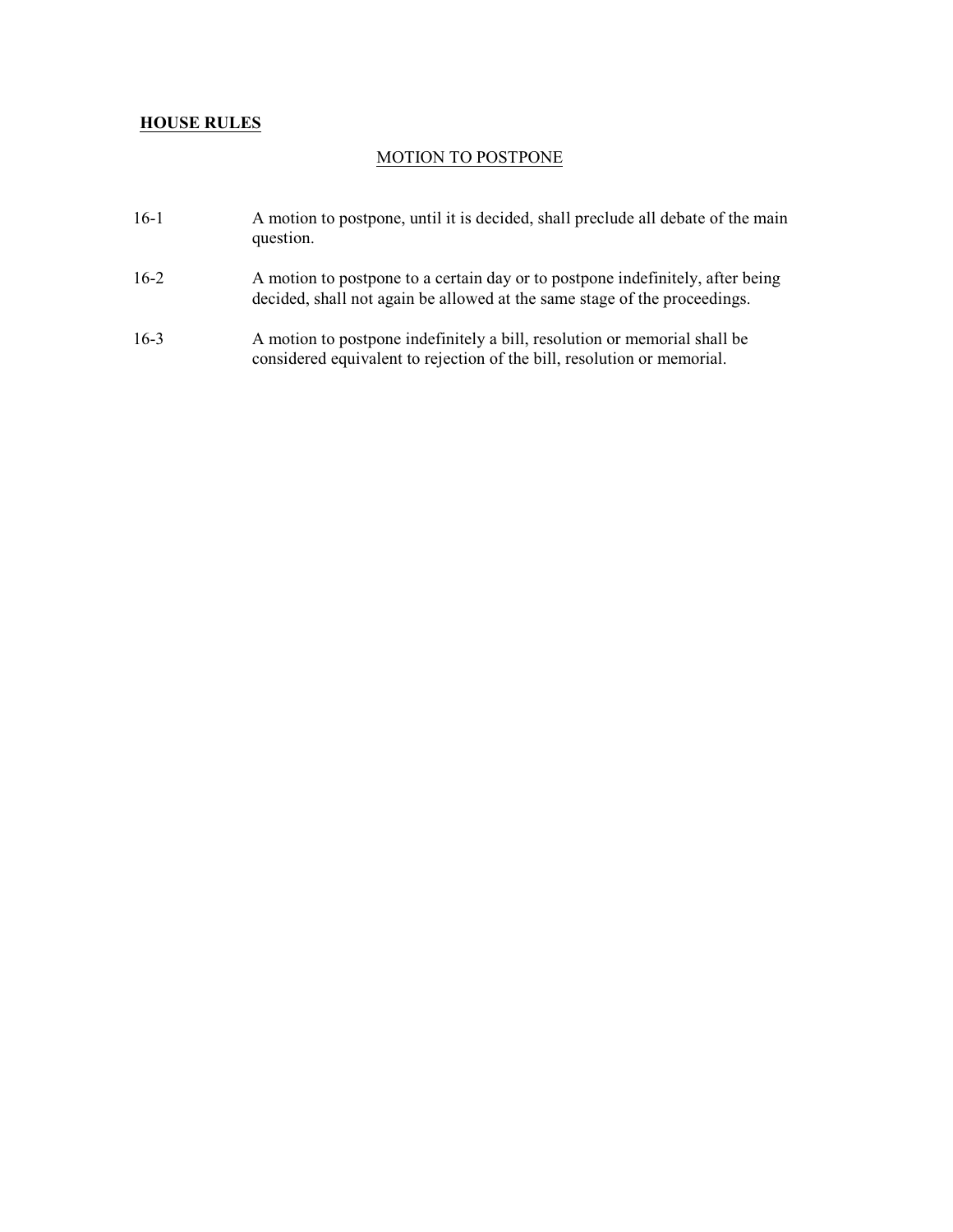## MOTION TO COMMIT OR REFER TO A COMMITTEE

- 17-1 A motion to commit or refer to a committee, until it is decided, shall preclude all debate of the main question.
- 17-2 A motion to refer to the same committee, after being decided, shall not again be allowed at the same stage of the proceedings.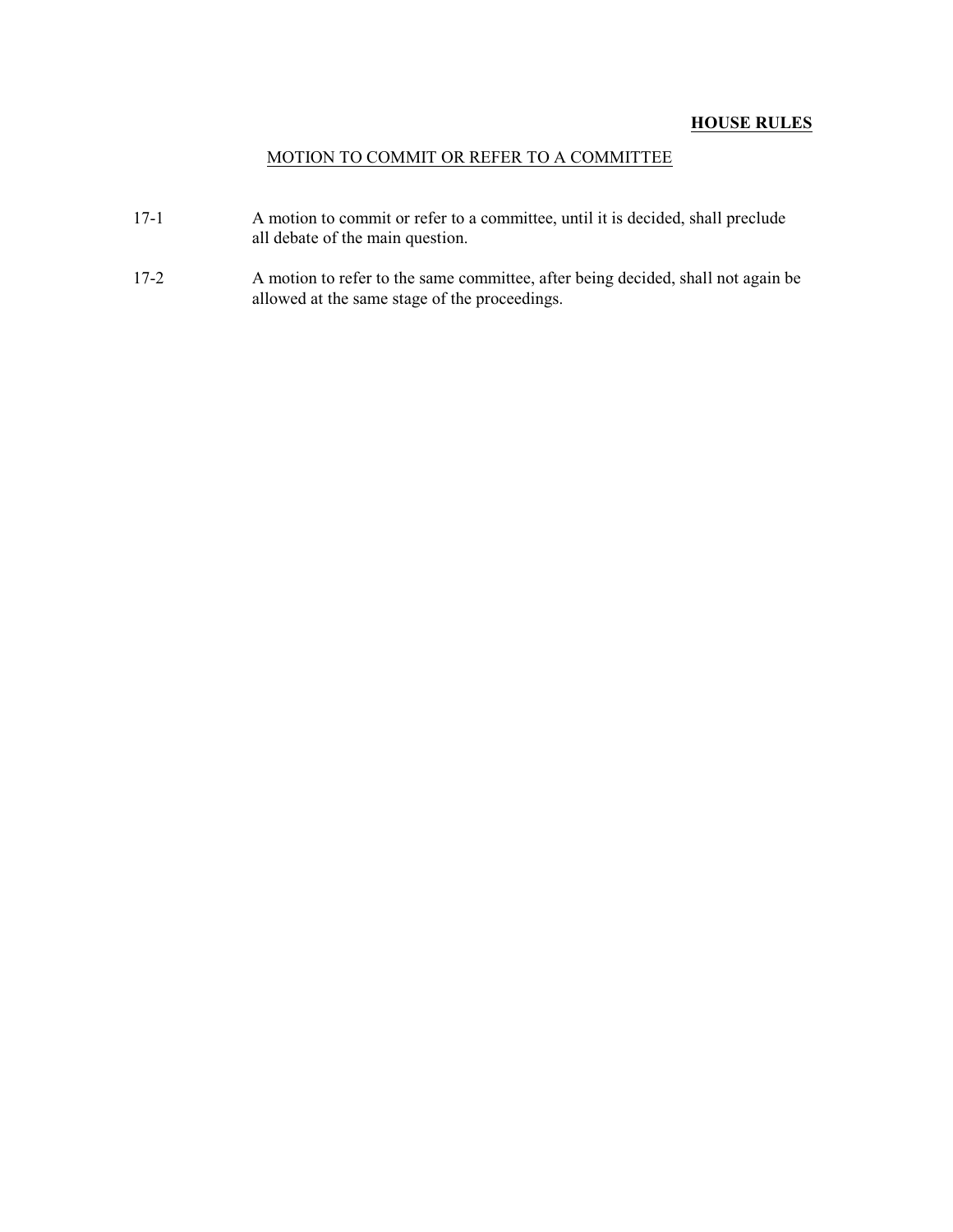### MOTION FOR THE PREVIOUS QUESTION

18-1 If it is desired to close debate and bring the house at once to vote on the pending question, the proper course is to move for the previous question on the motion upon which it is desired to close debate. A two-thirds vote is necessary to adopt the motion for the previous question.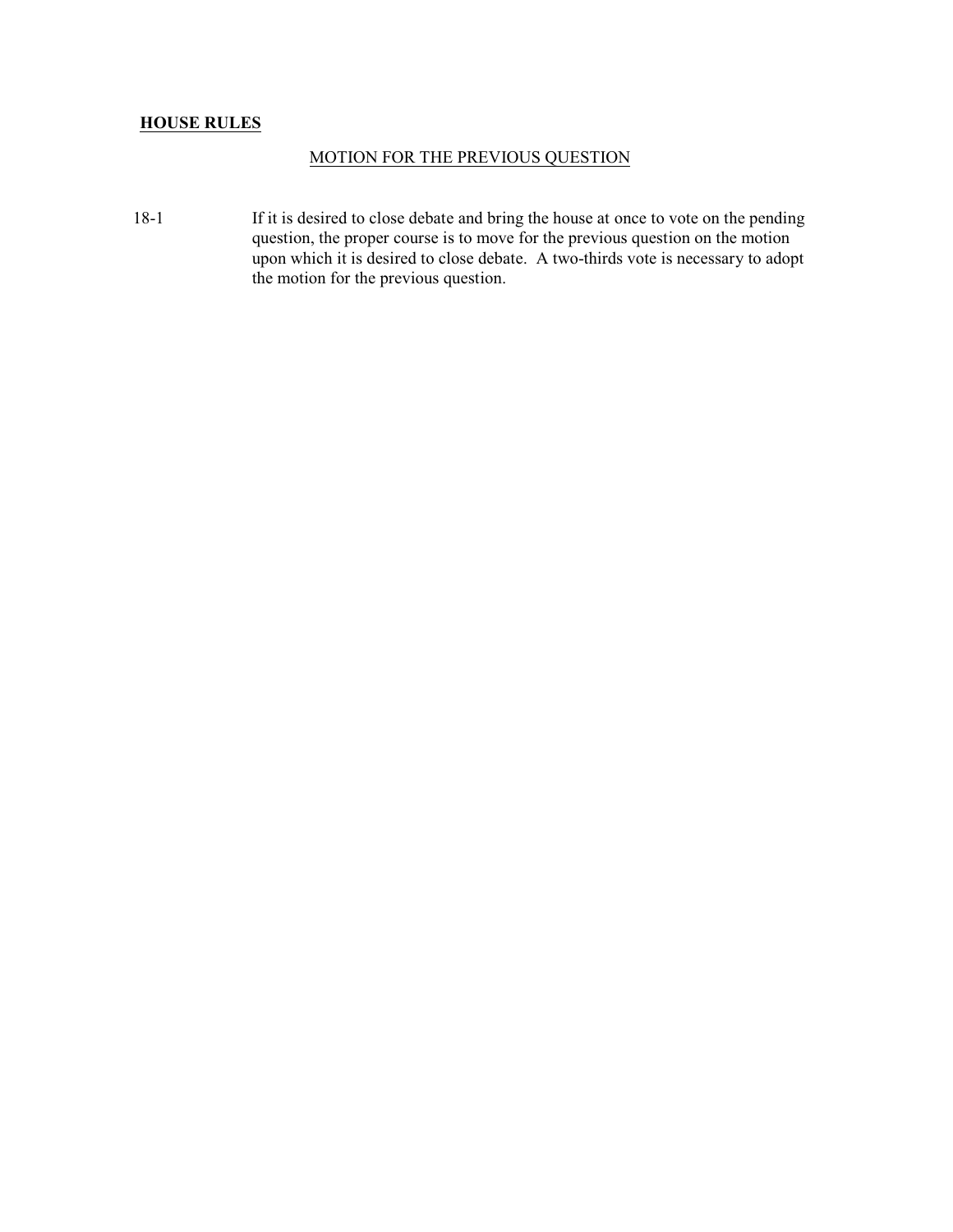### MOTION TO RECONSIDER

- 19-1 When a motion, other than a motion to adjourn, is made and carried, it shall be in order for any member voting with the majority to move for the reconsideration thereof on the same or the next succeeding legislative day on which the house shall be in session, and such motion shall take precedence over all other questions except to adjourn or to take a recess. A motion for reconsideration being put and lost shall not be renewed nor shall any subject or vote be a second time reconsidered without unanimous consent. When a bill or joint resolution is recalled from the governor or senate, a motion to reconsider the vote by which it was passed may be made when it is received or during the next legislative day thereafter the house is in session.
- 19-2 When any vote is tied upon any bill or measure, any member may move to reconsider the vote upon the same or the next succeeding legislative day that the house is in session.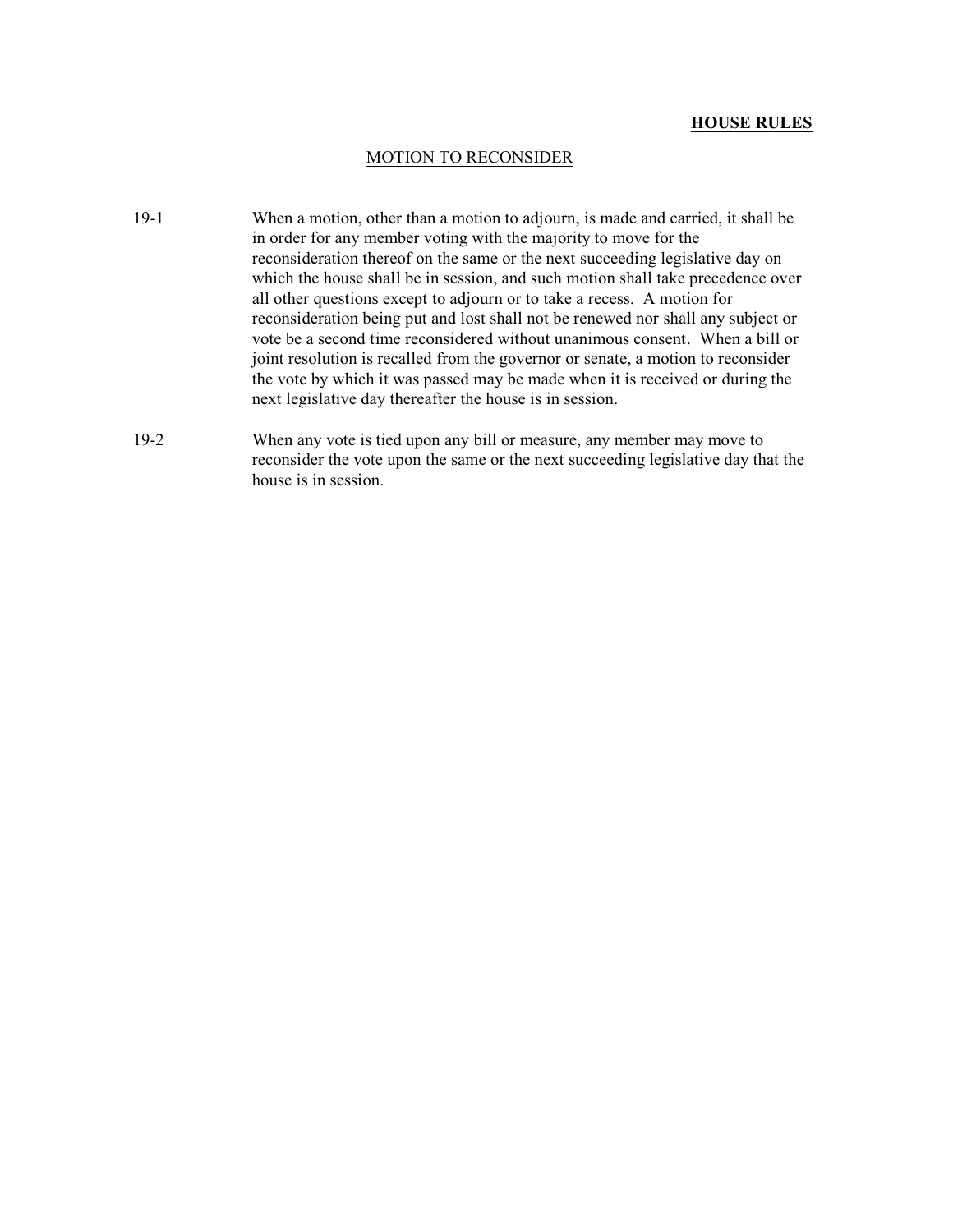## MOTION TO CLOSE DEBATE

| $20-1$   | When any bill, resolution or motion shall have been under consideration for<br>three hours, it shall be in order for any member to move to close debate, and the<br>speaker shall recognize the member who wishes to make such motion.                                                                                  |
|----------|-------------------------------------------------------------------------------------------------------------------------------------------------------------------------------------------------------------------------------------------------------------------------------------------------------------------------|
| $20 - 2$ | The motion to close debate shall not be amendable or debatable and shall be<br>immediately put.                                                                                                                                                                                                                         |
| $20 - 3$ | If the motion to close debate receives an affirmative vote of a majority of the<br>members present, the pending measure shall take precedence over all other<br>business. The vote shall thereupon be taken upon such bill, motion or<br>resolution, with such amendments as may be pending at the time of such debate. |
| $20 - 4$ | After a motion to close debate has been made by any member, no other motion<br>shall be in order until such motion has been voted upon by the house.                                                                                                                                                                    |
| $20 - 5$ | After the house has adopted the motion to close debate, no motion shall be in<br>order but one motion to adjourn and a motion to recommit.                                                                                                                                                                              |
| $20-6$   | The motion to close debate may be ordered upon a single motion, a series of<br>motions allowable under the rules, or may be made to embrace all authorized<br>motions or amendments and include the bill, resolution or motion to its passage<br>or rejection.                                                          |
| $20 - 7$ | All incidental questions or orders, or motions pending at the time such a motion<br>is made to close debate, whether the same be an appeal or otherwise, shall be<br>decided without debate.                                                                                                                            |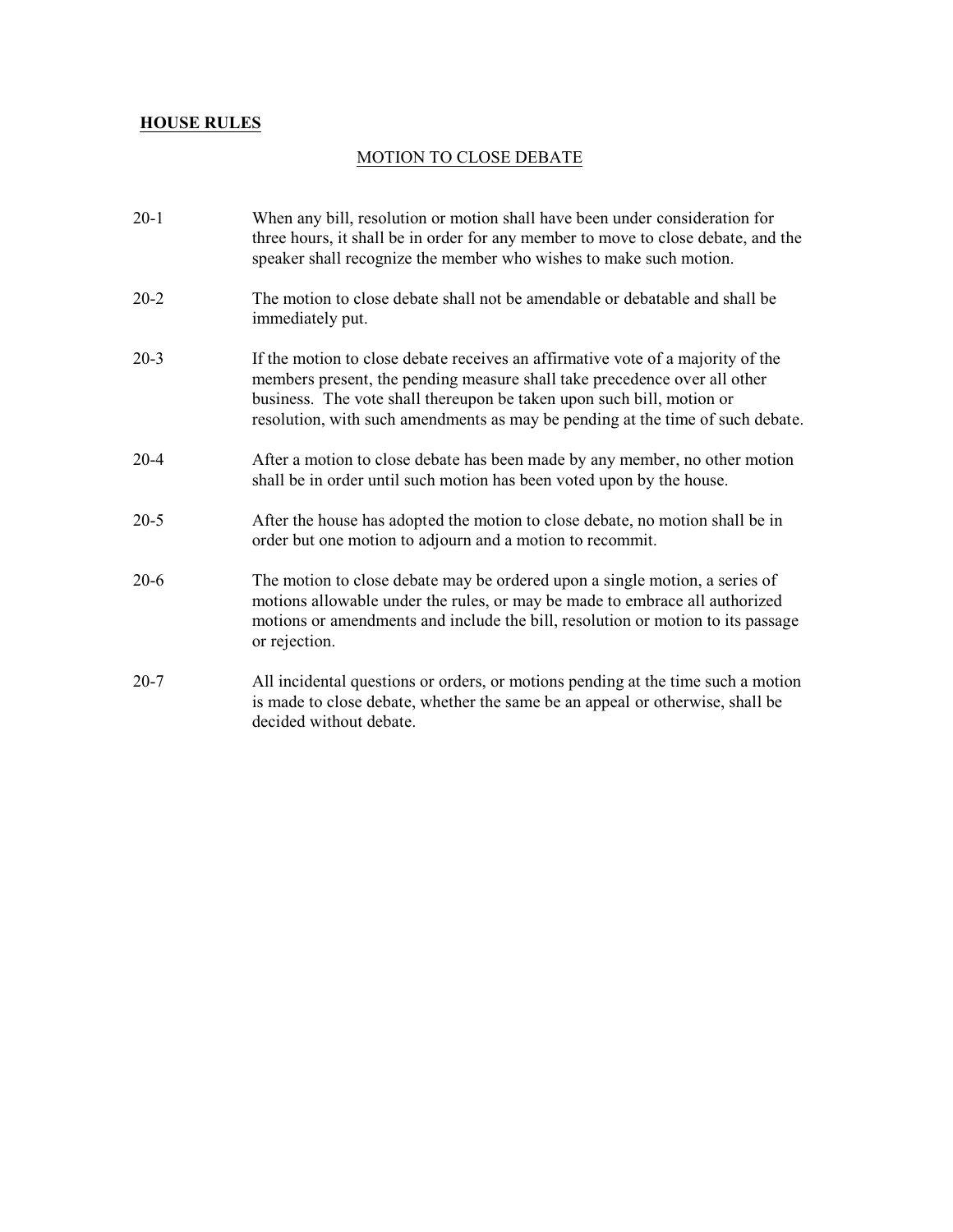## VOTING

| $21-1$   | Upon a call of the house taken by oral yeas and nays or on taking the oral yeas<br>and nays on any question, the names of the members shall be called<br>alphabetically. [1/22/80]                                                                                                                                                                                                                                                                                                                                                                                                                                                                                                     |
|----------|----------------------------------------------------------------------------------------------------------------------------------------------------------------------------------------------------------------------------------------------------------------------------------------------------------------------------------------------------------------------------------------------------------------------------------------------------------------------------------------------------------------------------------------------------------------------------------------------------------------------------------------------------------------------------------------|
| $21 - 2$ | Pairing or voting by proxy will not be permitted. If any member finds it<br>necessary or is compelled to be absent from any session of the house and his<br>absence or nonattendance has been excused, the absent member may arrange to<br>express his preference on a particular question by designating in writing how he<br>would have voted if he had been present. Each preference shall be announced<br>by the chief clerk at an appropriate time after the roll call on the question and<br>shall be published at an appropriate place in the journal. No additional<br>preferences on any question shall be filed after the roll call on the particular<br>question. [1/22/80] |
| $21-3$   | When the vote taken on any question by voice is uncertain, any member may<br>demand a roll call, but such roll call shall not be entered upon the journal except<br>when demanded by one-fifth of the members of the house.                                                                                                                                                                                                                                                                                                                                                                                                                                                            |
| $21 - 4$ | When a blank is to be filled and different sums or times shall be proposed, the<br>question shall be first taken on the highest sum or the longest time.                                                                                                                                                                                                                                                                                                                                                                                                                                                                                                                               |
| $21 - 5$ | If the question in debate contains several propositions, a member may have the<br>same divided; provided, the division called for embodies a distinct principle or<br>statement of fact.                                                                                                                                                                                                                                                                                                                                                                                                                                                                                               |
| $21-6$   | ***                                                                                                                                                                                                                                                                                                                                                                                                                                                                                                                                                                                                                                                                                    |
| $21 - 7$ | Roll call votes in the house may be taken by means of an electronic voting<br>machine. [1/22/80]                                                                                                                                                                                                                                                                                                                                                                                                                                                                                                                                                                                       |
| $21 - 8$ | The majority and minority floor leaders and whips shall receive a copy of every<br>printed roll call vote taken on the electronic voting machine. Any member,<br>upon request to the speaker, shall be entitled to receive a copy of a printed roll<br>call of the vote taken on the electronic voting machine. In no case, however,<br>shall the declaration of the vote by the speaker be delayed by a request for a<br>copy of the printed roll call. [1/22/80]                                                                                                                                                                                                                     |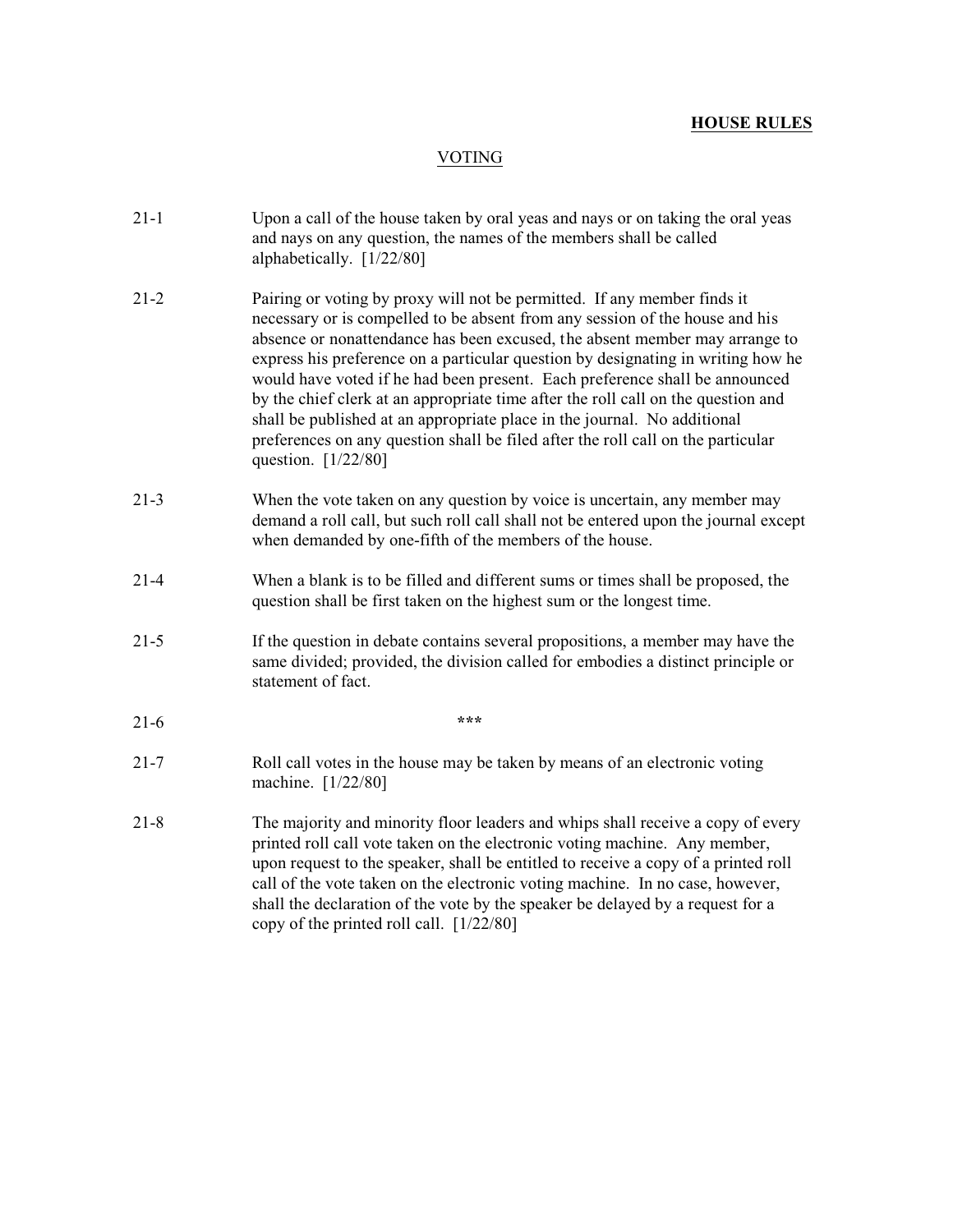### PETITIONS AND PAPERS

- 22-1 Petitions, memorials to the house and other papers of a similar nature shall not be considered on the day of their presentation, except when the house shall so direct, but shall lie on the table to be taken up in the order in which they were presented.
- 22-2 Each bill or other document introduced or presented to the house shall be endorsed with a brief statement of the subject of its contents and the name of the member introducing or presenting it. Each report of a committee shall be endorsed with the name of the committee and the number of the bill or other document of which it is the report.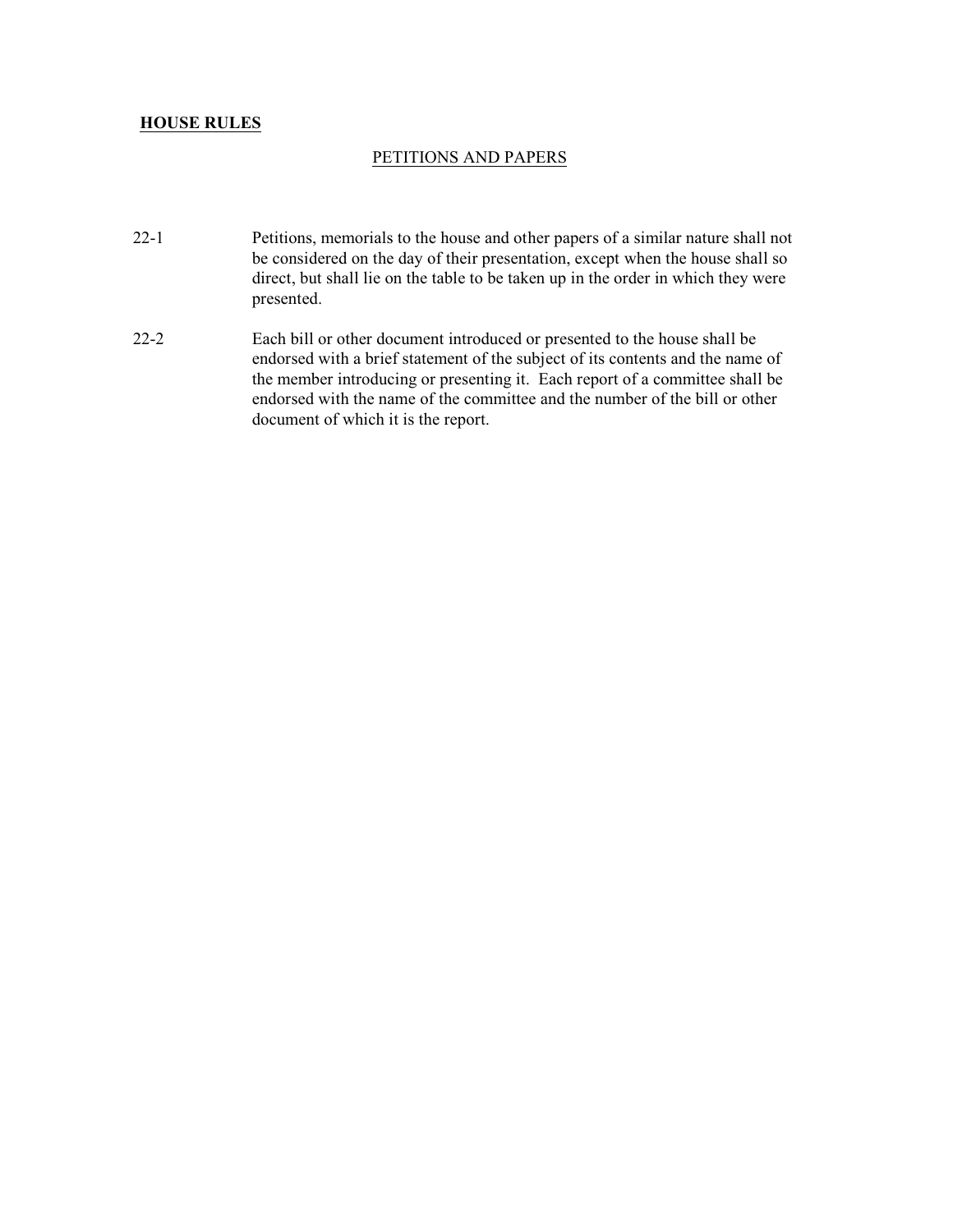## LEGISLATIVE SPACE AND EQUIPMENT

| $23-1$       | During any session of the house or during any recess during any session, no<br>person other than a member of the house shall occupy the chair of a member.                                                                                                                                                                                                                                                                                                                              |
|--------------|-----------------------------------------------------------------------------------------------------------------------------------------------------------------------------------------------------------------------------------------------------------------------------------------------------------------------------------------------------------------------------------------------------------------------------------------------------------------------------------------|
| $23 - 2$     | Only persons who are members of the legislature or officers and employees of<br>the legislature having official duties directly connected with the business of the<br>house shall be admitted to the floor, rostrum, lounges and hallways. Exceptions<br>to this rule shall be:                                                                                                                                                                                                         |
|              | (a) the governor and representatives of his office on official business and<br>carrying written accreditation from the governor; and                                                                                                                                                                                                                                                                                                                                                    |
|              | (b) former members of the legislature, provided they carry written<br>accreditation of status from the chief clerk, and special guests of the house, and<br>provided such former members and guests are seated, with the speaker's<br>consent, only on the speaker's rostrum.                                                                                                                                                                                                           |
| $23 - 3$     | The chief clerk shall, under the direction of the speaker, provide suitable passes<br>as credentials for access to the various areas under the control of the house.<br>Subject to the control of the speaker, the following may be admitted to the<br>house:                                                                                                                                                                                                                           |
|              | (a) press and television photographers not to exceed four; and                                                                                                                                                                                                                                                                                                                                                                                                                          |
|              | (b) members of the daily writing press not to exceed four to be seated at<br>the chief clerk's desk.                                                                                                                                                                                                                                                                                                                                                                                    |
| $23-4$       | The chief clerk shall acquire suitable registers or journals to serve as the official<br>guest books of the house. The books shall be placed in an appropriate place in<br>the chamber and gallery and, upon authorization of the speaker, dignitaries<br>visiting the house and official guests of the house shall be invited to sign the<br>guest book. The guest book shall be maintained and displayed as an official<br>archive of the legislature and of the state of New Mexico. |
| $23 - 4 - 1$ | The sergeant-at-arms shall, at the direction of the speaker, mark off and reserve<br>sufficient seating in the gallery for the families of members and another group<br>of seating sufficient for former legislators and special guests of the house.<br>Admission to this reserved area shall be by passes issued by the chief clerk and<br>signed by a member.                                                                                                                        |
| $23 - 5$     | No member shall make any introductions of persons seated in the gallery.                                                                                                                                                                                                                                                                                                                                                                                                                |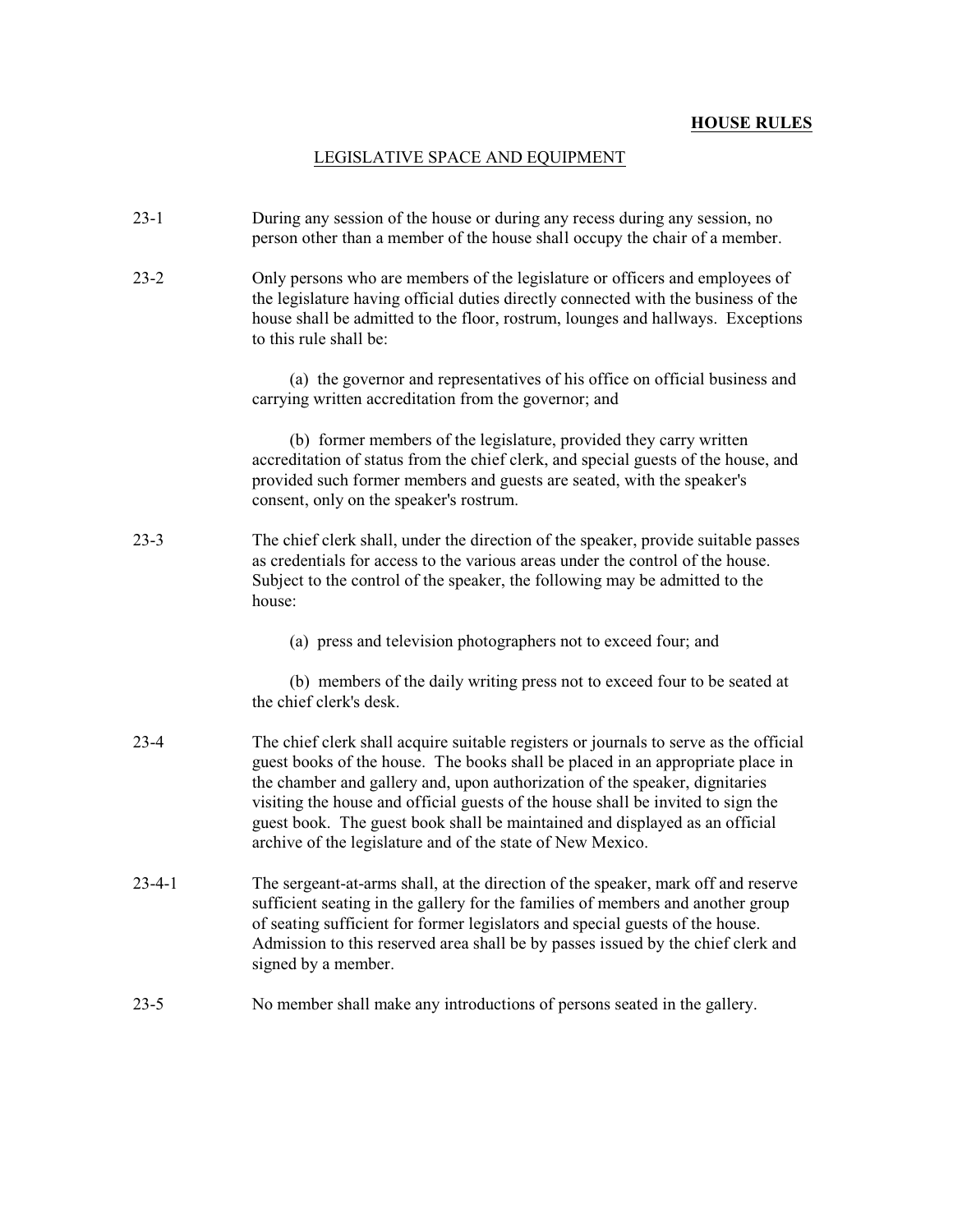#### LEGISLATIVE SPACE AND EQUIPMENT (cont'd)

- 23-6 No person engaged in presenting to the house or its committees any business or claims for legislation shall be permitted to engage in such business during the session of the house or be permitted on the floor of the house during its session. Any person transgressing this rule shall be removed from the floor during the remainder of the entire session. The speaker is charged with the enforcement of this rule, and in case he fails to enforce same, it may be invoked and enforced by a majority vote of the members present. This rule shall not be suspended except by a two-thirds vote of the members present.
- 23-7 **\*\*\***
- 23-8 The use and control of all electronic and public address equipment installed in the house chamber shall be under the exclusive control of the speaker, and unauthorized use by any member or person shall be cause for disciplinary action by the house.
- 23-8-1 A live audio and video stream of the house floor proceedings shall be accessible through the legislature's website in a manner befitting the house of representatives, including an appropriate user interface, subject to the following:

(a) the stream shall begin as soon as practicable after the speaker has announced a quorum is present and shall terminate as soon as practicable after a motion to recess or adjourn has carried, or upon the order of the speaker;

(b) during the prayer, the pledge of allegiance, reading of the journal, introduction of legislation, reports of committees, introduction of guests, messages from the governor, the senate or other state officers and announcements and miscellaneous business, the live video image shall be of the entire chamber or the rostrum from the perspective of the rear of the chamber except as provided in Paragraph (d) of this rule;

(c) during third reading of legislation, the live video image shall be of the member who has been recognized and is speaking, of the members who are debating the question or of the entire chamber from the perspective of the rear of the chamber;

(d) during any order of business when the debate is substantial, the live video image shall be as if the house of representatives were on third reading of legislation;

(e) at no time shall the live video image be of the gallery or of any material on a member's desk, computer monitor or similar device such that the material can be read or viewed except as would otherwise be possible with an unaided eye;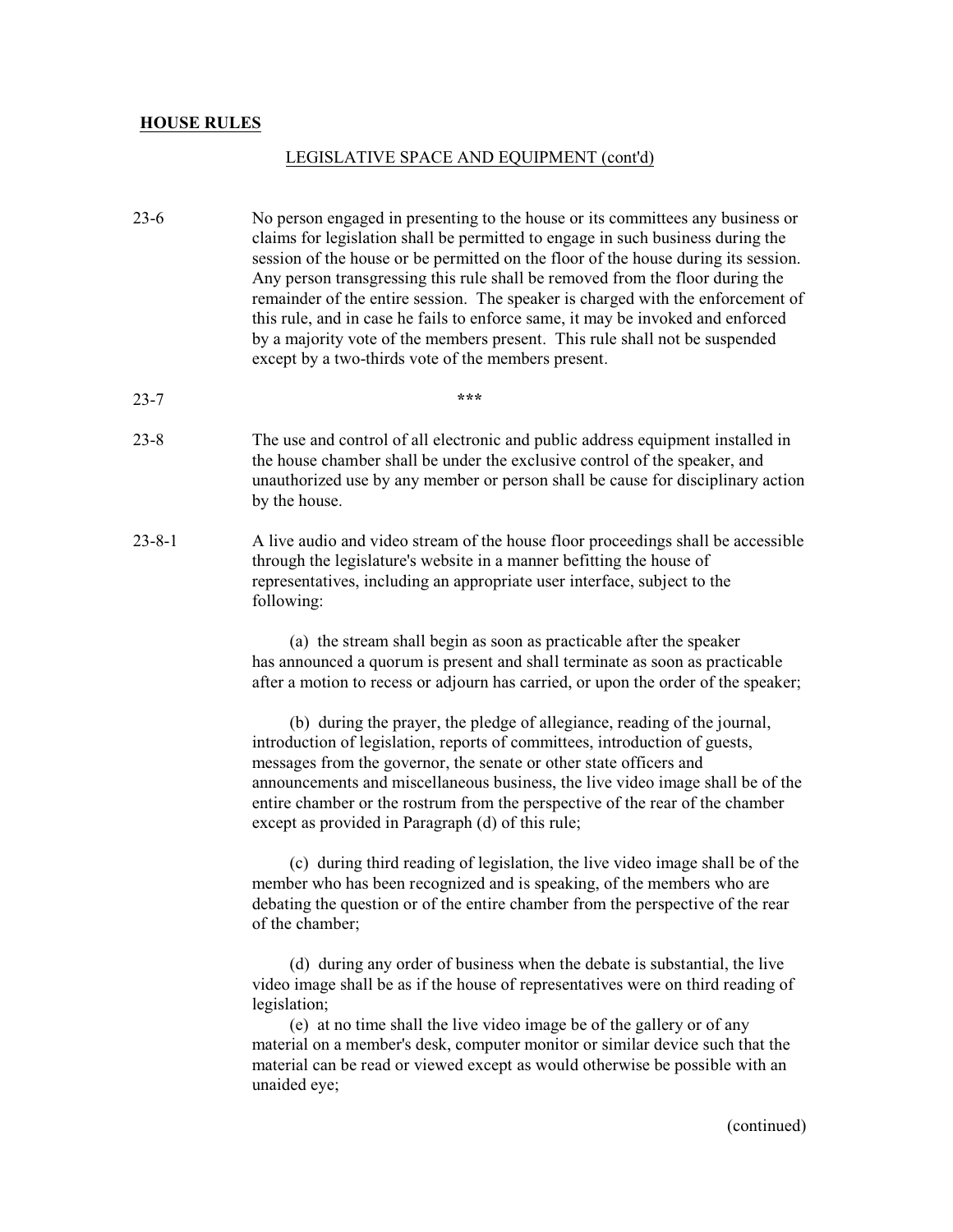# LEGISLATIVE SPACE AND EQUIPMENT (cont'd)

| $23 - 8 - 1$<br>(cont'd) | (f) no later than the beginning of the first session of the fifty-third<br>legislature and subject to the financial capability of the house, the stream shall<br>be publicly available through the legislature's website for five years following<br>the adjournment of the relevant session;                                                                                                                                                                                                                                                                                                                      |  |  |
|--------------------------|--------------------------------------------------------------------------------------------------------------------------------------------------------------------------------------------------------------------------------------------------------------------------------------------------------------------------------------------------------------------------------------------------------------------------------------------------------------------------------------------------------------------------------------------------------------------------------------------------------------------|--|--|
|                          | (g) the provisions of this rule shall apply when the house of<br>representatives is meeting in the committee of the whole or in joint session with<br>the senate and when any standing committee of the house of representatives is<br>meeting in the chamber; and                                                                                                                                                                                                                                                                                                                                                 |  |  |
|                          | (h) the stream shall carry a notice to the effect that the<br>stream is being produced for the benefit of the public and any political use is<br>prohibited and that the stream is not an official record of the house's<br>proceedings. $[2/16/16]$                                                                                                                                                                                                                                                                                                                                                               |  |  |
| $23-9$                   | Only persons who are members of the legislature and their immediate families<br>shall be permitted the privileges of the house lounges.                                                                                                                                                                                                                                                                                                                                                                                                                                                                            |  |  |
| $23-10$                  | ***                                                                                                                                                                                                                                                                                                                                                                                                                                                                                                                                                                                                                |  |  |
| 23-11                    | The hall of the house, clerk's office and committee rooms shall be open every<br>legislative day at 8:30 a.m. and remain open until 5:30 p.m. with all employees<br>except those excused by the clerk in attendance and shall also be open during all<br>the hours the house is in session.                                                                                                                                                                                                                                                                                                                        |  |  |
| $23 - 12$                | The speaker shall admit duly accredited reporters of the public press, radio and<br>television and assign them space in the house press rooms; but the house by a<br>majority vote may exclude any reporter of the press, radio or television who<br>abuses the privilege granted him, and no representative of a newspaper, radio or<br>television station shall be entitled to the privileges of the house press rooms<br>who is especially or pecuniarily interested in pending or contemplated<br>legislation or who is employed for that purpose or who receives compensation<br>for influencing legislation. |  |  |
| $23 - 13$                | The chairman of the rules committee, at the direction of the speaker, may<br>enforce rules pertaining to all the space occupied by the house, with the<br>exception of the chambers.                                                                                                                                                                                                                                                                                                                                                                                                                               |  |  |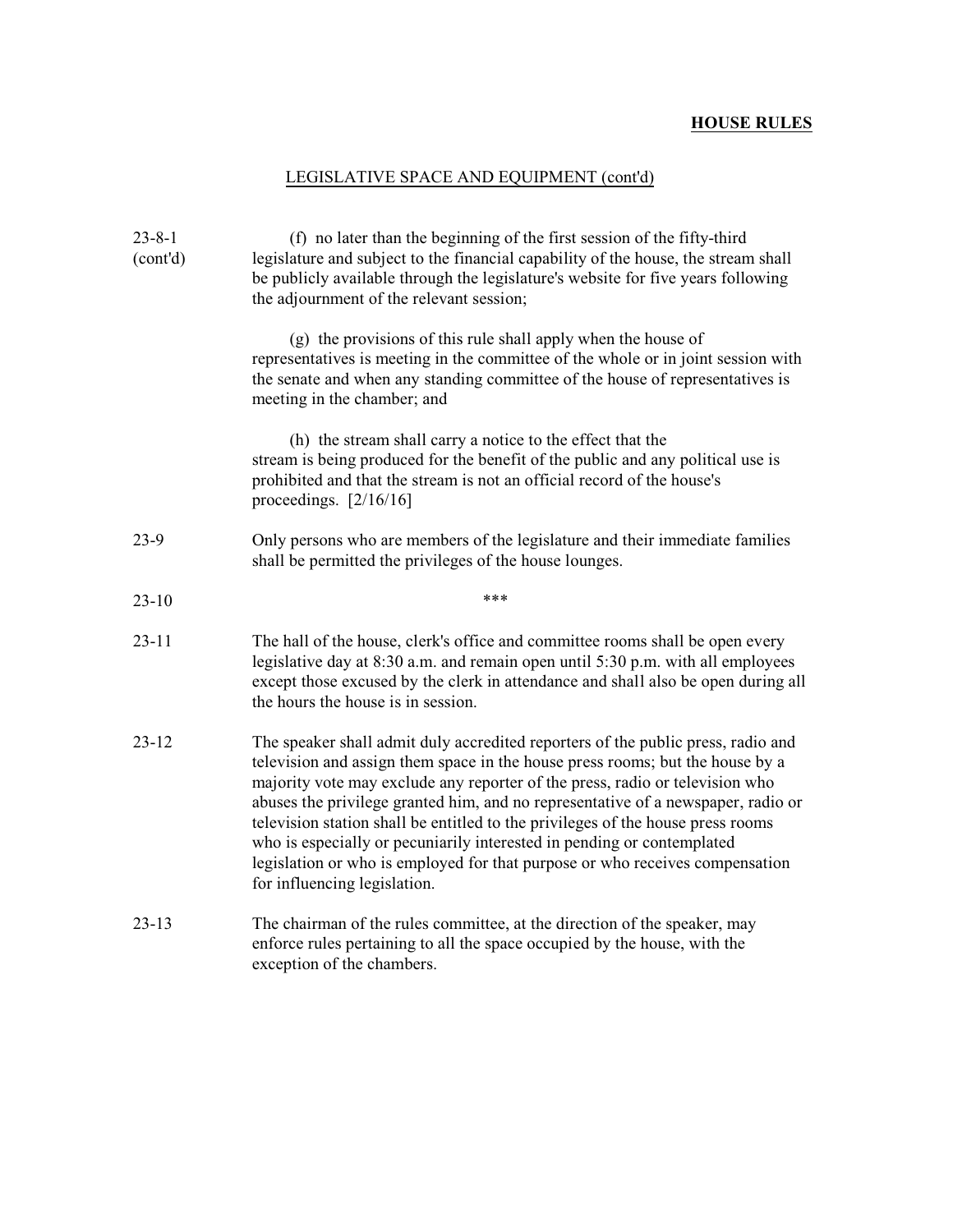### RULES

24-1 These rules shall be in force from and after their adoption by the house and may be suspended by a two-thirds vote of the members present when such suspension is not inconsistent with constitutional provisions.

> These rules may be amended at any time upon recommendation of the committee on rules and order of business by a majority vote of the members of the house and at all times upon a two-thirds vote of all the members of the house. House rule changes shall not be in effect until the following legislative day unless otherwise ordered by a two-thirds vote of the members present.

A motion to suspend the rules shall be made separately, and the purpose thereof shall be stated as a part of the motion, and no other matter shall be included therein.

24-2 The rules and parliamentary practice as set forth in *Mason's Manual of Legislative Procedure* shall govern the house in all cases not inconsistent with the standing rules and orders of the house.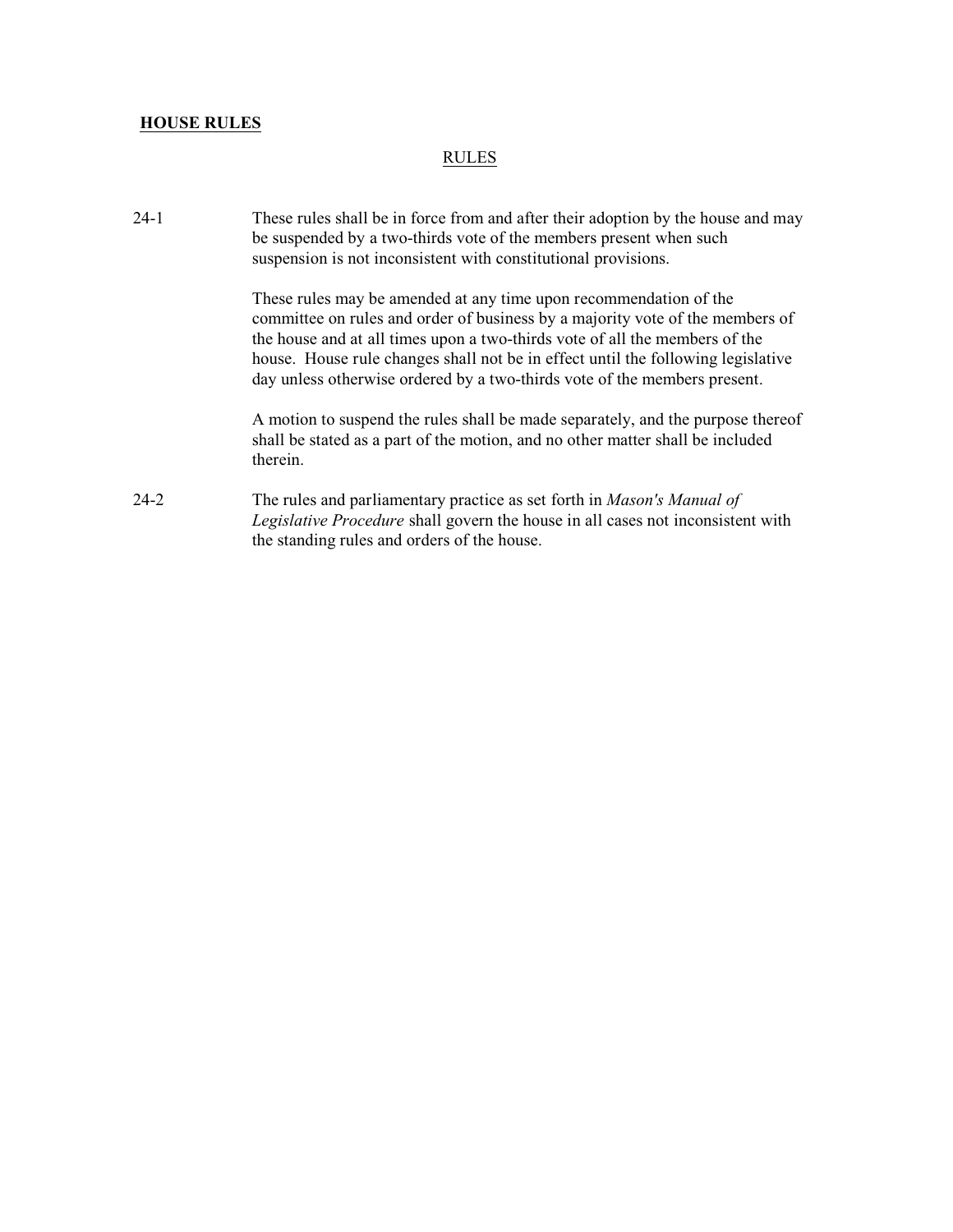## **WITNESSES**

25-1 **\*\*\***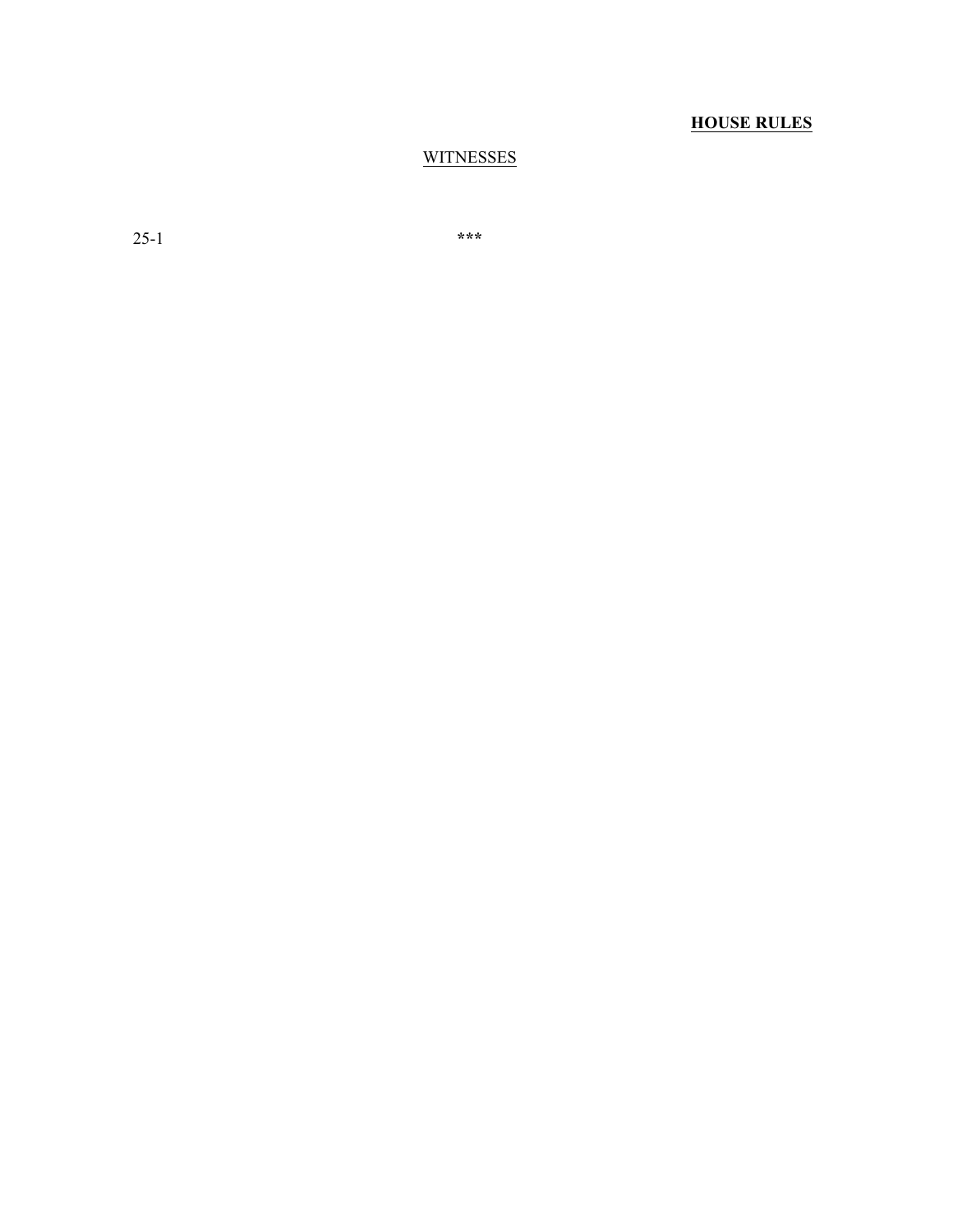### ETHICS

26-1 A. Members of the house of representatives shall conduct themselves in a manner that justifies the confidence placed in them by the people. The members shall not use their offices for private gain and shall at all times maintain the integrity and discharge ethically the high responsibilities of their legislative positions. Full disclosure of real or potential conflicts of interest shall be a guiding principle for determining appropriate conduct of the members.

B. To avoid a potential conflict of interest:

(1) a member shall not accept anything of value that improperly influences an official act, decision or vote;

(2) a member shall attempt to ensure that his private employment does not impair his impartiality and independence of judgment in the exercise of official duties;

(3) a member shall not receive compensation or reimbursement not authorized by law for rendering services, advice or assistance as a legislator;

(4) a member shall not accept gifts, other than lawfully collected and reported campaign contributions, from persons affected by legislation or from persons who have an interest in a business affected by proposed legislation, where it is known or reasonably should be known that the purpose of the donor in making the gift is to influence the member in the performance of his official duties or vote or is intended as a reward for action on his part; and

(5) a member shall not accept or engage in employment if the member knows it is being afforded him with the intent to influence his conduct in the performance of his official duties.

C. To avoid undue influence, a member shall not:

(1) appear for, represent or assist another person in any matter before a state agency, unless without compensation and for the benefit of a constituent, except for members who are attorneys or other professional persons engaged in the conduct of their professions, and, in these instances, the member shall refrain from references to his legislative capacity, from communications on legislative stationery and from threats or implications relating to legislative actions; or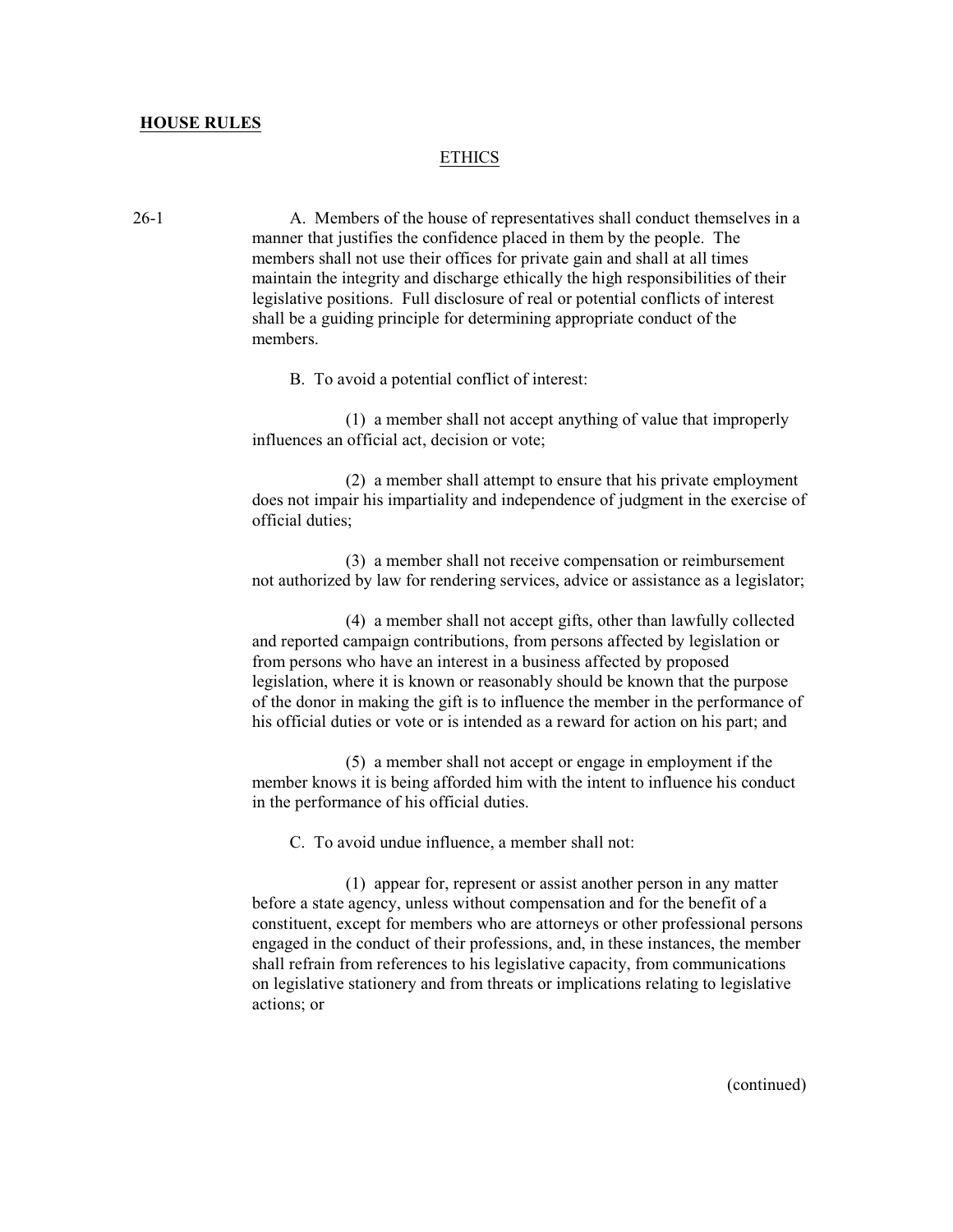## ETHICS (cont'd)

| $26-1$<br>(cont'd) | (2) represent or assist another person in the sale of goods or<br>services to the state or to a state agency, unless the transaction occurs pursuant<br>to procedures set out in the Procurement Code or by public notice and<br>competitive bidding where the Procurement Code does not apply.      |
|--------------------|------------------------------------------------------------------------------------------------------------------------------------------------------------------------------------------------------------------------------------------------------------------------------------------------------|
|                    | D. To avoid the abuse of office, a member shall not:                                                                                                                                                                                                                                                 |
|                    | (1) obtain, or have a direct financial interest in, contracts with the<br>state or with a state agency for goods or services not procured through the state<br>procurement process, through a procurement procedure established by a state<br>agency or after public notice and competitive bidding; |
|                    | (2) grant to, or obtain a special privilege or exemption for himself<br>or another person, which privilege or exemption is not readily available to<br>members of the general community or class to which the beneficiary belongs; or                                                                |
|                    | (3) use or disclose confidential information obtained by virtue of<br>his position for the benefit of himself or another. $[3/1/91]$                                                                                                                                                                 |
| $26 - 2$           | All members shall sign a code of ethics and attend a minimum of two hours of<br>ethics continuing education and training biennially. [1/20/04]                                                                                                                                                       |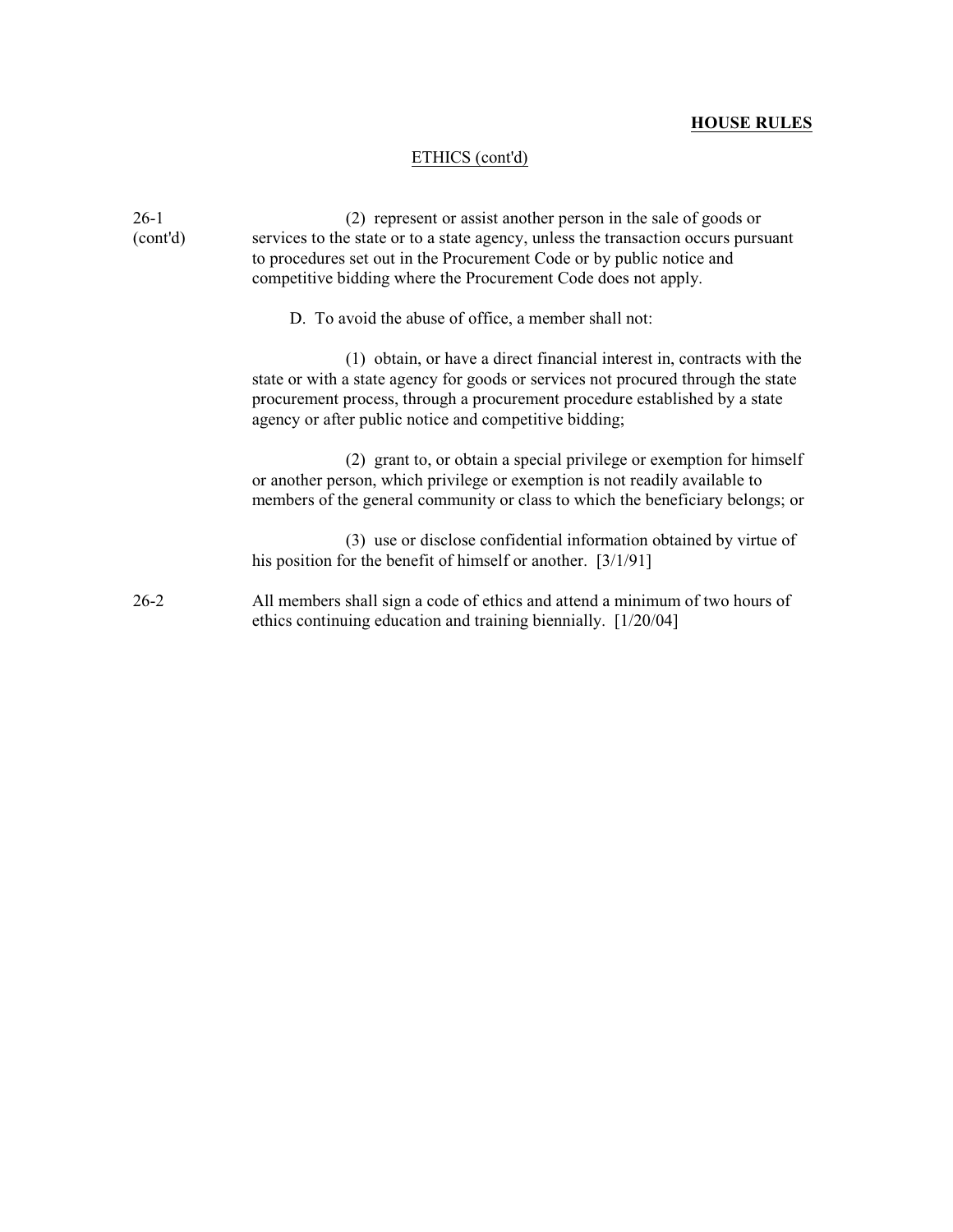# **INDEX TO HOUSE RULES**

| <b>ACTING SPEAKER</b>                                        | $4 - 5$                                     | <b>AMENDMENTS</b> (cont'd)<br><b>Third Reading</b>         | $11 - 22 - 3$        |
|--------------------------------------------------------------|---------------------------------------------|------------------------------------------------------------|----------------------|
| <b>ADJOURNMENT</b>                                           | $12-1(a)$ , 14-1<br>through 14-5,<br>$19-1$ | <b>ANNOUNCEMENTS</b>                                       | $8-1(9)$             |
|                                                              |                                             | <b>APPROPRIATION BILLS</b>                                 |                      |
| <b>AGRICULTURE &amp; WATER RESOURCES</b><br><b>COMMITTEE</b> | $9-2(a)$                                    | Automatic Referral                                         | $11 - 14 - 2$        |
| <b>AMENDMENTS</b>                                            |                                             | General Appropriation                                      | $11-4, 11-26$        |
| <b>Bill</b>                                                  | 11-14, 11-22-3                              | Special Appropriation                                      | $11-4$               |
| Changing Original                                            |                                             | Title                                                      | $11-6$               |
| Purpose                                                      | $11 - 1$                                    | <b>APPROPRIATIONS &amp; FINANCE</b>                        |                      |
| Committee of the<br>Whole                                    | $10-3$                                      | <b>COMMITTEE</b><br><b>Appropriation Bills</b><br>Referral | $11 - 14 - 2$        |
| <b>Committee Vote Shown</b>                                  | $9 - 5 - 5$                                 |                                                            |                      |
| Concurrence                                                  | $8 - 6$                                     | Designation                                                | $9-2(b)$             |
| Copies                                                       | 11-22-4, 11-23                              | Members Service on<br>Other Committees                     | $9 - 3$              |
| <b>Effect of Failed</b><br>Motion                            | $13-4$                                      | <b>BILLS</b><br><b>Amending Existing</b><br>Law            |                      |
| Floor                                                        | $11 - 23$                                   |                                                            | $11-5, 11-8, 11-10$  |
| Law                                                          | $11-5, 11-8,$<br>$11 - 10$                  | Brackets & Underscoring<br>Calendar                        | $11 - 10$<br>$8 - 4$ |
|                                                              |                                             |                                                            |                      |
| Laying on Table                                              | $15 - 4$                                    | Capital Outlay<br>Request                                  | $11 - 27$            |
| Precedence of<br>Motions                                     | $11-19-1, 12-1,$<br>$13 - 4$                | Changing Original<br>Purpose                               | $11 - 1$             |
| Pretext of                                                   | $13 - 3$                                    | <b>Committee Hearing</b>                                   |                      |
| Printing                                                     | $11 - 22 - 4$                               | Schedule                                                   | $5-3(k)$ , 9-11      |
| Reading of                                                   | $5-3(b)$                                    | Committee of the<br>Whole                                  | $10-3$               |
| Rules                                                        | $24-1$                                      |                                                            |                      |
| Substitute Bills                                             | $11-23-1$                                   |                                                            |                      |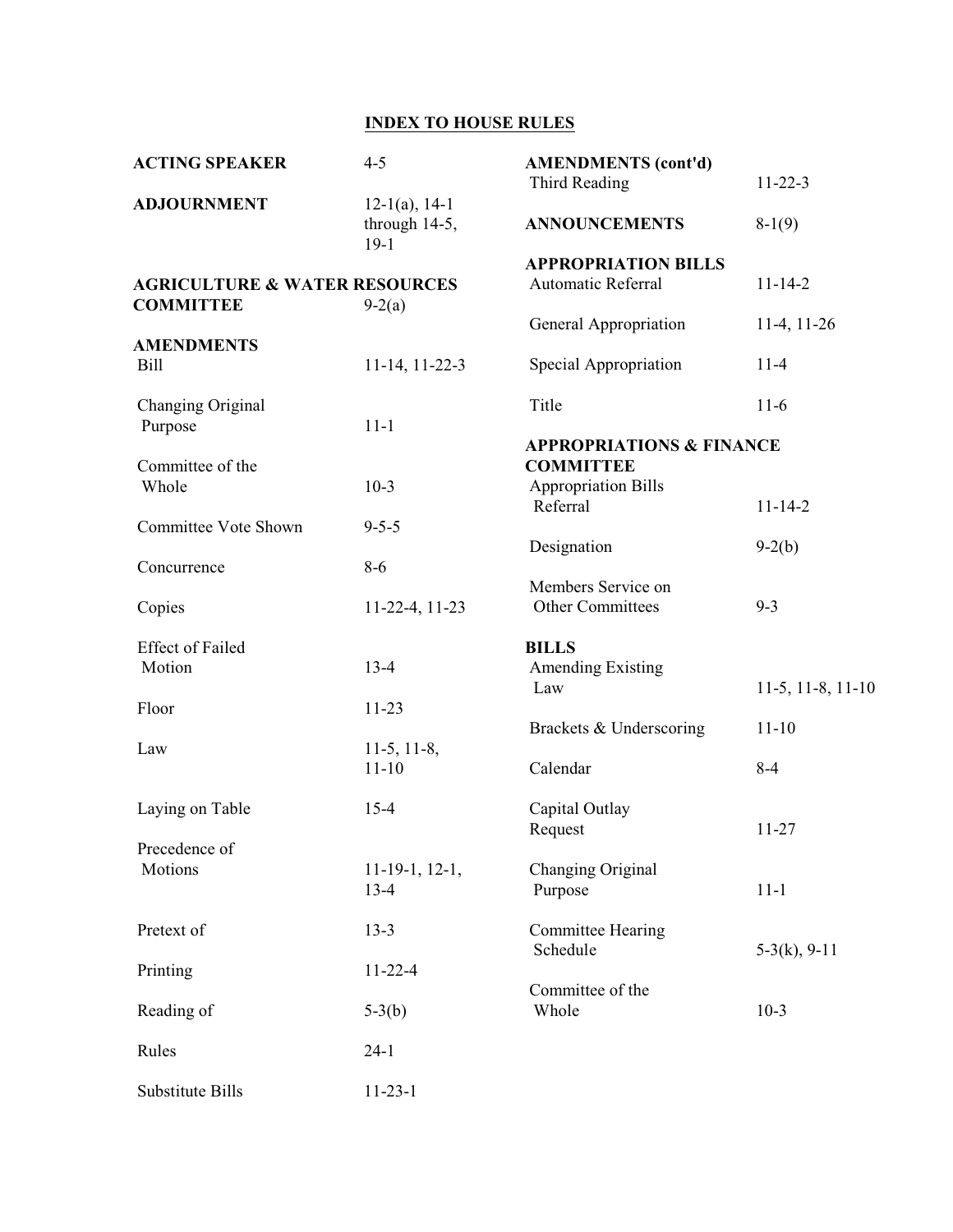| <b>BILLS</b> (cont'd)     |                   | <b>BILLS</b> (cont'd)            |                             |
|---------------------------|-------------------|----------------------------------|-----------------------------|
| Copies                    |                   | Readings                         | $10-3$ , $11-2$ , $11-13$ , |
| -distribution to          |                   |                                  | $11-14$ , $11-15$ ,         |
| members                   | $6-5$ , 11-15     |                                  | $11-20-1$ , $11-22-2$ ,     |
| -number required          | $11 - 11$         |                                  | 11-22-3, 11-25              |
| Debate                    | $11-22-3, 20-1$   | Recalling                        | $11 - 18 - 1$               |
| Division of               | $11 - 7$          | Recommitting                     | $11 - 18$                   |
| <b>Enacting Clause</b>    | $11-3$            | Recording of Committee<br>Vote   | $9 - 5 - 5$                 |
| Enrolling $&$ Engrossing  | $11-10$ , $11-25$ | Referral                         |                             |
| <b>Executive Agency</b>   | $11-9-1$          | -after first & second<br>reading | $11 - 14$                   |
| <b>Final Passage</b>      |                   | -appropriation bills             | $11 - 14 - 2$               |
| -amendment, debate,       |                   | -motion                          | $17-1, 17-2$                |
| substitution              | $11 - 22 - 3$     |                                  |                             |
| -constitutional           |                   | Report of Committee              |                             |
| requirements              | $11 - 24 - 2$     | -adoption question               | $11 - 20$                   |
| -debate                   | $20-1$            | -amendments                      | $9-5-5$ , 11-20-1           |
| -emergency clause         | $11 - 24 - 4$     | -bill to calendar                | $11 - 20 - 1$               |
| -extraordinary            |                   | -contents                        | $9-5-5, 22-2$               |
| majority                  | 11-24, 11-24-5    | -copies                          | $11 - 21$                   |
| -quorum                   | $11 - 24$         | -debate                          | $11 - 19 - 1$               |
| -yeas and nays            | $11 - 24 - 1$     | -favorable                       | $11-20-1$ , $11-20-2$       |
|                           |                   | -motions in order                | $11 - 19 - 1$               |
| General Appropriation     | $11-4, 11-26$     | -order of business               | $8-1(5)$ , $8-2$            |
|                           |                   | -recommit                        | $11 - 18$                   |
| Hearing Schedule          | $5-3(k)$ , 9-11   | -speaker's table                 | $11 - 20 - 1$               |
|                           |                   | -unfavorable,                    |                             |
| Introduction              |                   | adopted                          | $11 - 20 - 3$               |
| -by member in place       | $11-9$            | -vote                            | $9-5-5, 9-12$               |
| -copies                   | $11 - 11$         |                                  |                             |
| -first $&$ second reading | $11 - 13$         | Reprinting                       | $11-10$ , $11-22-4$         |
| -order of business        | $8 - 1$           |                                  |                             |
| -procedure                | $11-12, 11-12-1$  | <b>Statutory Citations</b>       | $11 - 8$                    |
|                           | through $11-12-4$ |                                  |                             |
| -referral to committee    | $11 - 14$         | Subject                          | $11-4$                      |
| -time limit               | $11-26$           |                                  |                             |
|                           |                   | Substitution                     | $11-22-3$ , $11-23-1$       |
| Prefiling                 | $11-11, 11-12,$   |                                  |                             |
|                           | $11 - 12 - 1$     | Third Reading                    |                             |
|                           |                   | -appropriation bills             | $11 - 14 - 2$               |
| Printing                  |                   | -bills to calendar               | $11 - 20 - 1$               |
| -after second reading     | $11 - 15$         | -floor amendments                | $11 - 23$                   |
| -before becoming law      | $11 - 2$          | -order of business               | $8-1, 8-6$                  |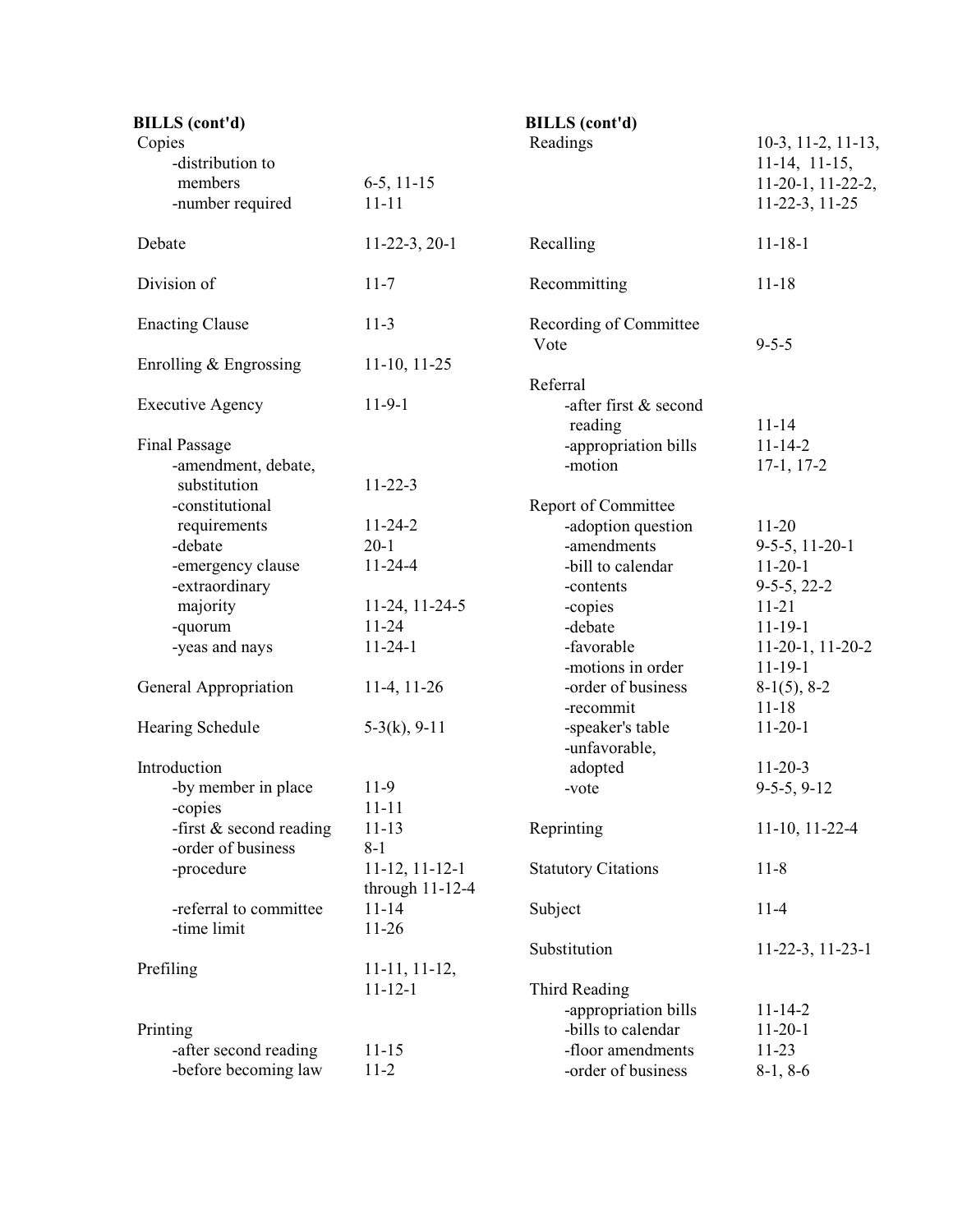| <b>BILLS</b> (cont'd)<br>Third Reading (cont'd)    |                                                 | <b>CHAIRMAN</b> (cont'd)<br>Duties                       | $9 - 10$                        |
|----------------------------------------------------|-------------------------------------------------|----------------------------------------------------------|---------------------------------|
| -procedure<br>-reading of bill<br>-reprinting bill | $11 - 22 - 3$<br>$11 - 22 - 2$<br>$11 - 22 - 4$ | Hearing Schedule                                         | $5-3(k)$ , 9-11                 |
| -substitution                                      | 11-22-3, 11-23-1                                | Limitations on Other<br>Service                          | $9 - 3$                         |
| Title                                              |                                                 |                                                          |                                 |
| -appropriations<br>-by reference                   | $11-6$<br>$11-5$                                | <b>Rules Committee</b>                                   | $23 - 13$                       |
| -emergency clause<br>-reading by                   | $11-6$<br>$11-13, 11-14$                        | <b>CHAMBER</b><br>Admission                              | $23-2, 23-3$                    |
| <b>Transmission After</b>                          |                                                 | <b>Chairs of Members</b>                                 | $23 - 1$                        |
| Passage                                            | $5-3(h)$                                        | Control                                                  | $5-3(i)$                        |
| <b>BLANKS</b>                                      | $21 - 4$                                        | <b>Guest Book</b>                                        | $23 - 4$                        |
| <b>BOLO TIES</b>                                   | $7 - 18$                                        | Lobbying                                                 | $23-6$                          |
| <b>BRACKETS &amp; UNDER-</b><br><b>SCORING</b>     | $11 - 10$                                       | Order                                                    | $4-1, 6-1$                      |
|                                                    |                                                 |                                                          |                                 |
| <b>BUSINESS &amp; INDUSTRY</b>                     |                                                 | Presence of Members                                      | $7 - 1$                         |
| <b>COMMITTEE</b>                                   | $9-2(c)$                                        | Smoking                                                  | $23 - 10$                       |
| <b>CALENDAR</b><br><b>Bills</b>                    | $5-3(d)$                                        | Soliciting                                               | $1 - 5$                         |
| <b>Committee Reports</b>                           | $11 - 20 - 1$                                   | <b>CHIEF CLERK</b><br><b>Bill Introductions</b>          | $11 - 12$                       |
| <b>Consent Calendar</b>                            | $8 - 4$                                         |                                                          |                                 |
| Contents                                           | $5-3(c)$                                        | Committee of the<br>Whole                                | $10-1$                          |
|                                                    |                                                 |                                                          |                                 |
| Order of Business                                  | $8 - 1$                                         | Duties                                                   |                                 |
| <b>CALL OF THE HOUSE</b>                           | $7-4, 7-4-1$                                    | -attend sessions<br>-bill custodian<br>-bill transmittal | $5-3(a)$<br>$5 - 1$<br>$5-3(h)$ |
| <b>CENSURE</b>                                     | $7-2, 9-13-2$                                   | -calling roll<br>-certification of votes                 | $5-3(a)$ , 7-3<br>$5-3(h)$      |
| <b>CHAIRMAN</b>                                    |                                                 | -committee hearing                                       |                                 |
| Absence                                            | $9 - 7$                                         | schedule                                                 | $5-3(k)$                        |
| Appointment                                        | $9 - 1 - 2$                                     | -control of facilities<br>-copying work                  | $5-3(i)$<br>$5-3(f)$            |
| Committee of the                                   |                                                 | -custody of records<br>-daily calendar                   | $5-3(m)$<br>$5-3(c)$ , (d)      |
| Whole                                              | $10-1$                                          | -emergency clause<br>deletion                            | $11 - 24 - 4$                   |
| <b>Coordinator Assistance</b>                      | $9 - 6$                                         | -employees<br>-guest books                               | $5-3(j)$<br>$23-4$              |
| Documents                                          | $5 - 1$                                         | -journal<br>-notification to house                       | $5-3(e)$                        |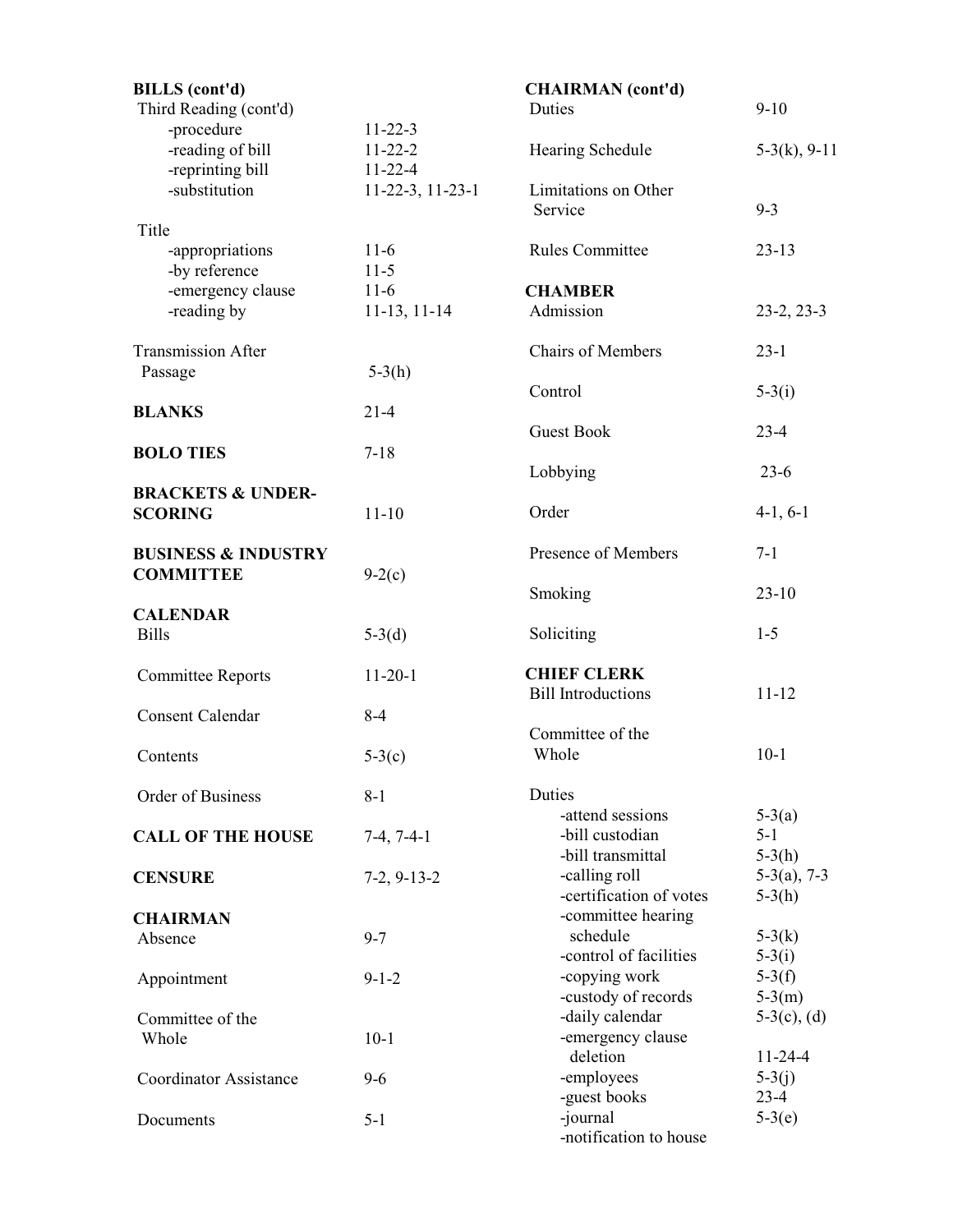| <b>CHIEF CLERK (cont'd)</b><br>of senate action | $5-3(g)$                   | <b>COMMITTEES</b> (cont'd)<br>Appointment                         | $9-1$                                   |
|-------------------------------------------------|----------------------------|-------------------------------------------------------------------|-----------------------------------------|
| Duties (cont'd)<br>-passage of bills            | $5-3(h)$                   | Appropriations &<br>Finance                                       |                                         |
| -passes<br>-reading legislation                 | $23-3, 23-4-1$<br>$5-3(b)$ | -designation<br>-membership                                       | $9-2(b)$                                |
| -status of legislation                          | $5-3(1)$                   | limitations                                                       | $9 - 3$                                 |
| Excuses                                         | $7 - 1$                    | Business & Industry                                               | $9-2(c)$                                |
| <b>Honorary Pages</b>                           | $2 - 3$                    | Chairman<br>-absence                                              | $9 - 7$                                 |
| Quorum Roll Call                                | $7 - 3$                    | -appointment<br>-duties                                           | $9-1-2, 9-3$<br>$9-10, 9-11$            |
| Removal                                         | $1 - 4$                    | -voting                                                           | $9 - 5 - 4$                             |
| Sergeant-at-Arms                                | $6 - 2$                    | Consumer & Public Affairs                                         | $9-2(d)$                                |
| Solicitation by                                 | $1 - 5$                    | Coordinator                                                       | $9 - 6$                                 |
| <b>CODIFICATIONS</b>                            | $11-4$                     | Education                                                         | $9-2(e)$                                |
| <b>COMMITTEE OF THE WHOLE</b><br>Amendments     | $10-3$                     | Energy, Environment & Natural<br>Resources                        | $9-2(f)$                                |
| Chairman                                        | $10-1$                     | Enrolling $&$ Engrossing                                          | $8-2(e)$ , 9-2(n),<br>$9 - 5 - 1$       |
| Clerk                                           | $10-1$                     | <b>Ethical Conduct</b>                                            | $9-2-1, 9-13-1$                         |
| Debate                                          | $10-2$                     |                                                                   | through 9-13-7                          |
| Division                                        | $10-2$                     | Health & Human Services                                           | $9-2(g)$                                |
| Legislation                                     | $10-3$                     | Hearings<br>-coordinator                                          | $9 - 6$                                 |
| Precedence of Motion                            | $12 - 1$                   | -notification of<br>members                                       |                                         |
| Reading by Sections                             | $10-3$                     | -open to public                                                   | $9-10(a)$<br>$9 - 5 - 6$<br>$9 - 5 - 1$ |
| Rising & Reporting<br>Progress                  | $10 - 4$                   | -quorum required<br>-schedule                                     | $5-3(k)$                                |
| Rules                                           | $10 - 2$                   | Judiciary                                                         | $9-2(h)$                                |
| Voting                                          | $10 - 2$                   | Labor & Economic<br>Development                                   | $9-2(i)$                                |
| <b>COMMITTEES</b><br>Acting Chairman            | $9 - 7$                    | Local Government, Elections,<br>Land Grants & Cultural<br>Affairs | $9-2(j)$                                |
| Agriculture & Water<br>Resources                | $9-2(a)$                   | Members Required to<br>Vote                                       | $9 - 5 - 4$                             |
|                                                 |                            |                                                                   |                                         |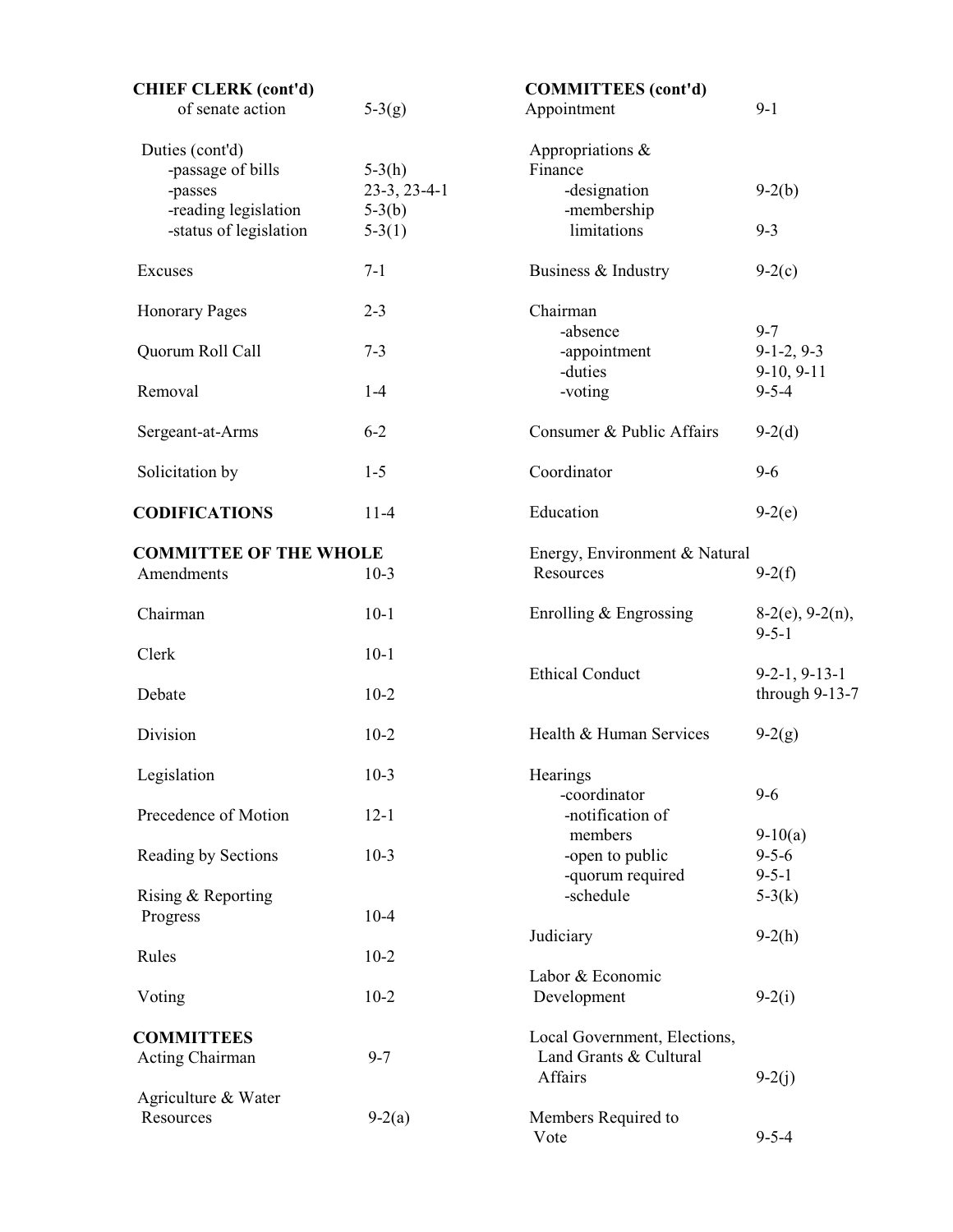| <b>COMMITTEES</b> (cont'd)       |                                    | <b>COMMITTEES</b> (cont'd)                                         |                                |
|----------------------------------|------------------------------------|--------------------------------------------------------------------|--------------------------------|
| Membership Limitations           | $9 - 3$                            | State Government, Indian &<br><b>Veterans Affairs</b>              | $9-2(k)$                       |
| Pairing                          | $9 - 5 - 2$                        |                                                                    |                                |
|                                  |                                    | Substantive                                                        | $9-2(a$ through m)             |
| Printing & Supplies              |                                    |                                                                    |                                |
| -designation                     | $9-2(n)$                           | Taxation & Revenue 9-2(1)                                          |                                |
| -employees                       | $2 - 2$                            |                                                                    |                                |
| -reports                         | $8-2(d)$                           | Transportation, Public                                             | $9-2(m)$                       |
| -standing committee              | $9-2(n)$                           | Works & Capital<br>Improvements                                    |                                |
| Procedural                       | $9-2(n)$ , (o),                    |                                                                    |                                |
|                                  | (p)                                | <b>CONSENT CALENDAR</b>                                            | $8 - 4$                        |
| Proxy Voting                     | $9 - 5 - 2$                        | <b>CONSTITUTIONAL</b>                                              |                                |
|                                  |                                    | <b>DISCIPLINE</b>                                                  | $9-13, 9-13-1$                 |
| Recording, Transmitting          |                                    |                                                                    | through 9-13-7                 |
| Proceedings                      | $9 - 5 - 7, 9 - 5 - 8$             |                                                                    |                                |
| Recording Vote                   | $9 - 5 - 5$                        | <b>CONSUMER &amp;</b><br><b>PUBLIC AFFAIRS</b><br><b>COMMITTEE</b> | $9-2(d)$                       |
| Referral of Bills                | $11-14, 11-14-2$                   |                                                                    |                                |
|                                  |                                    | <b>DEBATE</b>                                                      |                                |
| Removal of Members               | $9 - 4$                            | Addressing Chair                                                   | $7 - 8$                        |
| Reports                          | 11-19-1 through<br>$11-21, 22-2$   | Closing                                                            | 7-11, 20-1 through<br>$20 - 7$ |
| -copies<br>-favorable            | $11 - 21$<br>$11-20-1$ , $11-20-2$ | Committee of the                                                   |                                |
| -order of business               | $8-1(5)$ , $8-2$                   | Whole                                                              | $10-2$                         |
| -unfavorable, adopted            | $11 - 20 - 3$                      |                                                                    |                                |
| -vote                            | $9-5-5, 9-12$                      | <b>Consent Calendar</b>                                            | $8 - 4$                        |
|                                  |                                    |                                                                    |                                |
| Roll Call Vote                   | $9-5-3, 9-5-5$                     | Dividing Question                                                  | $21 - 5$                       |
| Rules & Order of                 |                                    | Floor                                                              | $7-14$ , $11-22-3$             |
| <b>Business</b>                  |                                    |                                                                    |                                |
| -chairman, space                 |                                    | Speaking, Limited                                                  | $7-9$                          |
| control                          | $23 - 13$                          |                                                                    |                                |
| -constitutional                  |                                    | <b>DECORUM</b>                                                     |                                |
| discipline                       | 9-13, 9-13-1 through 9-13-7        | Members                                                            | $7-10, 7-12$                   |
| -designation<br>-ethical conduct | $9-2(p)$<br>$9 - 2 - 1$            |                                                                    |                                |
| -recommendation to               |                                    | Preserving                                                         | $4 - 1$                        |
| amend rules                      | $24-1$                             |                                                                    |                                |
| -reports                         | $8-2(f)$                           | <b>DIVIDING QUESTION</b>                                           | $21 - 5$                       |
|                                  |                                    | <b>DRESS</b>                                                       | $7 - 18$                       |
| <b>Rules Governing</b>           | $9 - 5$                            |                                                                    |                                |
|                                  |                                    | <b>EDUCATION COMMITTEE</b> 9-2(e)                                  |                                |
| Service on More Than             |                                    |                                                                    |                                |
| Two                              | $9 - 3$                            | <b>ELECTRONIC EQUIPMENT 23-8</b>                                   |                                |
|                                  |                                    |                                                                    |                                |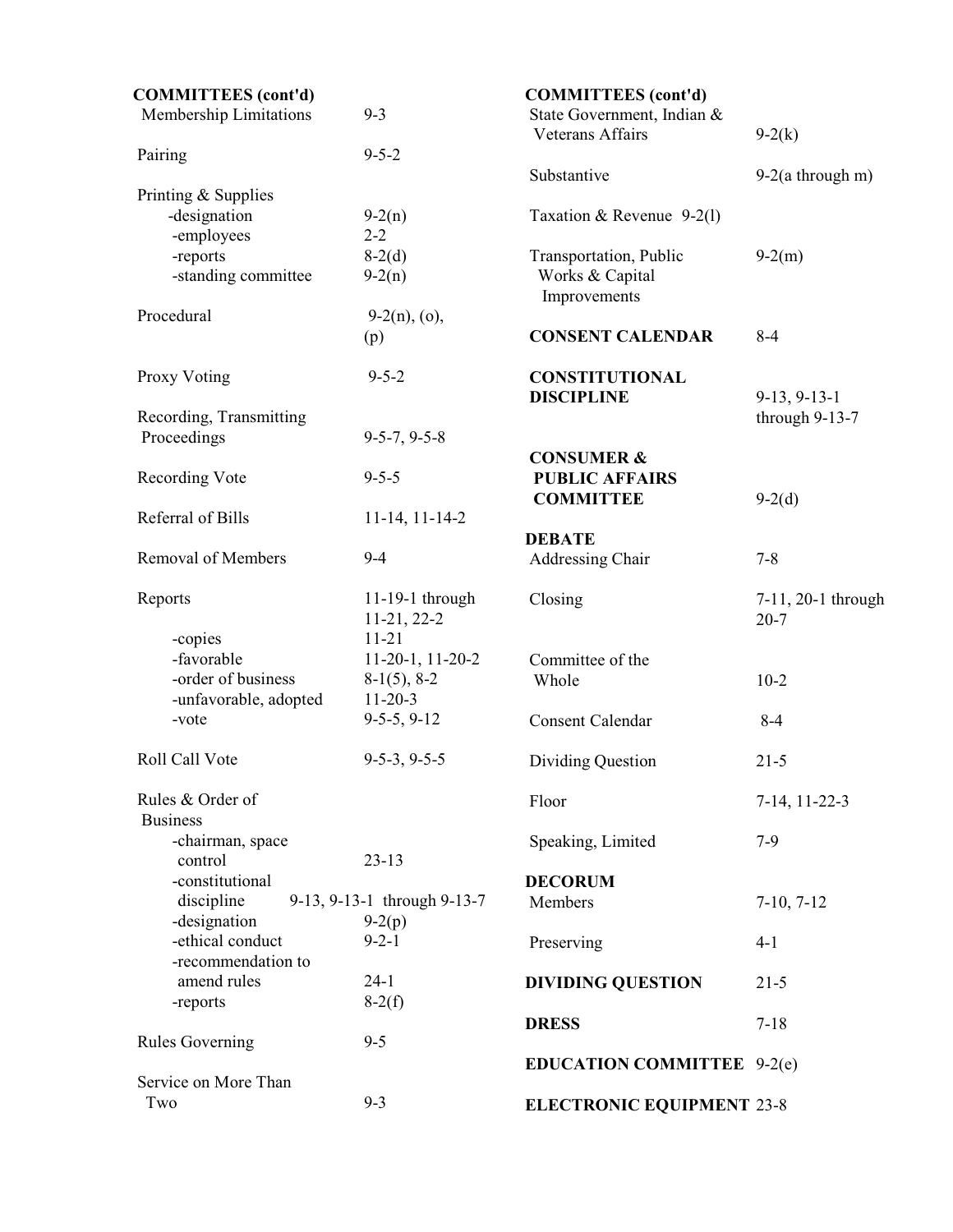| <b>EMERGENCY CLAUSE</b><br>$11 - 24 - 4$<br><b>Automatic Deletion</b>         |                                                              | <b>EXTRAORDINARY MAJORITY (cont'd)</b><br>Removal of Committee |                                             |  |
|-------------------------------------------------------------------------------|--------------------------------------------------------------|----------------------------------------------------------------|---------------------------------------------|--|
| Title                                                                         | $11-6$                                                       | Member                                                         | $9 - 4$                                     |  |
| <b>EMPLOYEES</b><br>Admission                                                 | $23 - 2$                                                     | Removal of Officers                                            | $1-4$                                       |  |
| Duties Assigned                                                               | $5-3(j), 6-7$                                                | Suspend "Rule 23-6"                                            | $23-6$                                      |  |
|                                                                               |                                                              | Suspension of Rules                                            | $24-1$                                      |  |
| Hiring & Dismissal                                                            | $2-2, 5-3(j)$                                                | <b>FINAL PASSAGE</b>                                           |                                             |  |
| <b>Honorary Pages</b>                                                         | $2 - 3$                                                      | Amendment, Debate,<br>Substitution                             | $11 - 22 - 3$                               |  |
| Solicitation by                                                               | $1 - 5$                                                      | Constitution                                                   | $11 - 24 - 2$                               |  |
| <b>ENACTING CLAUSE</b>                                                        |                                                              |                                                                |                                             |  |
| Striking, Not Valid                                                           | $12 - 2$                                                     | Debate                                                         | $11-22-3$ , $8-4(b)$ ,<br>20-1 through 20-7 |  |
| Wording                                                                       | $11-3$                                                       | <b>Emergency Clause</b>                                        | $11 - 24 - 4$                               |  |
| <b>ENERGY, ENVIRONMENT &amp; NATURAL</b><br><b>RESOURCES COMMITTEE</b> 9-2(f) |                                                              | <b>Extraordinary Majority</b>                                  | 11-24, 11-24-5                              |  |
| <b>ENROLLING &amp; ENGROSSING</b><br><b>COMMITTEE</b>                         |                                                              | Quorum                                                         | $11 - 24$                                   |  |
| Brackets &                                                                    |                                                              | Yeas and Nays                                                  | $11 - 24 - 1$                               |  |
| Underscoring                                                                  | $11 - 10$                                                    | <b>FIRST READING</b>                                           | $11-2, 11-13$                               |  |
| Designation                                                                   | $9-2(n)$                                                     |                                                                |                                             |  |
| Procedure                                                                     | $11 - 25$                                                    | <b>GALLERIES</b><br><b>Guest Book</b>                          | $23 - 4$                                    |  |
| Quorum Not Required                                                           | $9 - 5 - 1$                                                  | Introductions from                                             | $23 - 5$                                    |  |
| Reports                                                                       | $8-2(e)$                                                     | Order                                                          | $4-1, 6-1$                                  |  |
| <b>ERASURE &amp;</b>                                                          |                                                              | Reserved Area                                                  | $23 - 4 - 1$                                |  |
| <b>INTERLINEATION</b>                                                         | $11 - 25$                                                    | Smoking                                                        | $23 - 10$                                   |  |
| <b>ETHICS</b>                                                                 | $7-17, 9-2-1, 9-13,$<br>9-13-1 through<br>9-13-7, 26-1, 26-2 | <b>GOVERNOR</b><br><b>Bills Recalled from</b>                  | $19-1$                                      |  |
| <b>EXTRAORDINARY MAJORITY</b><br>Amendment of Rules                           |                                                              | <b>Bills Transmitted to</b>                                    | $5-3(h)$                                    |  |
|                                                                               | $24-1$                                                       | Messages Received                                              |                                             |  |
| <b>Emergency Clause</b>                                                       | $11 - 24 - 4$                                                | from                                                           | $6-6, 8-2(a)$                               |  |
| <b>Final Passage</b>                                                          | $11 - 24 - 5$                                                | Messages Recorded                                              | $5-3(e)$                                    |  |
| Previous Question                                                             | $18-1$                                                       | Requesting Information<br>from                                 | $8 - 3$                                     |  |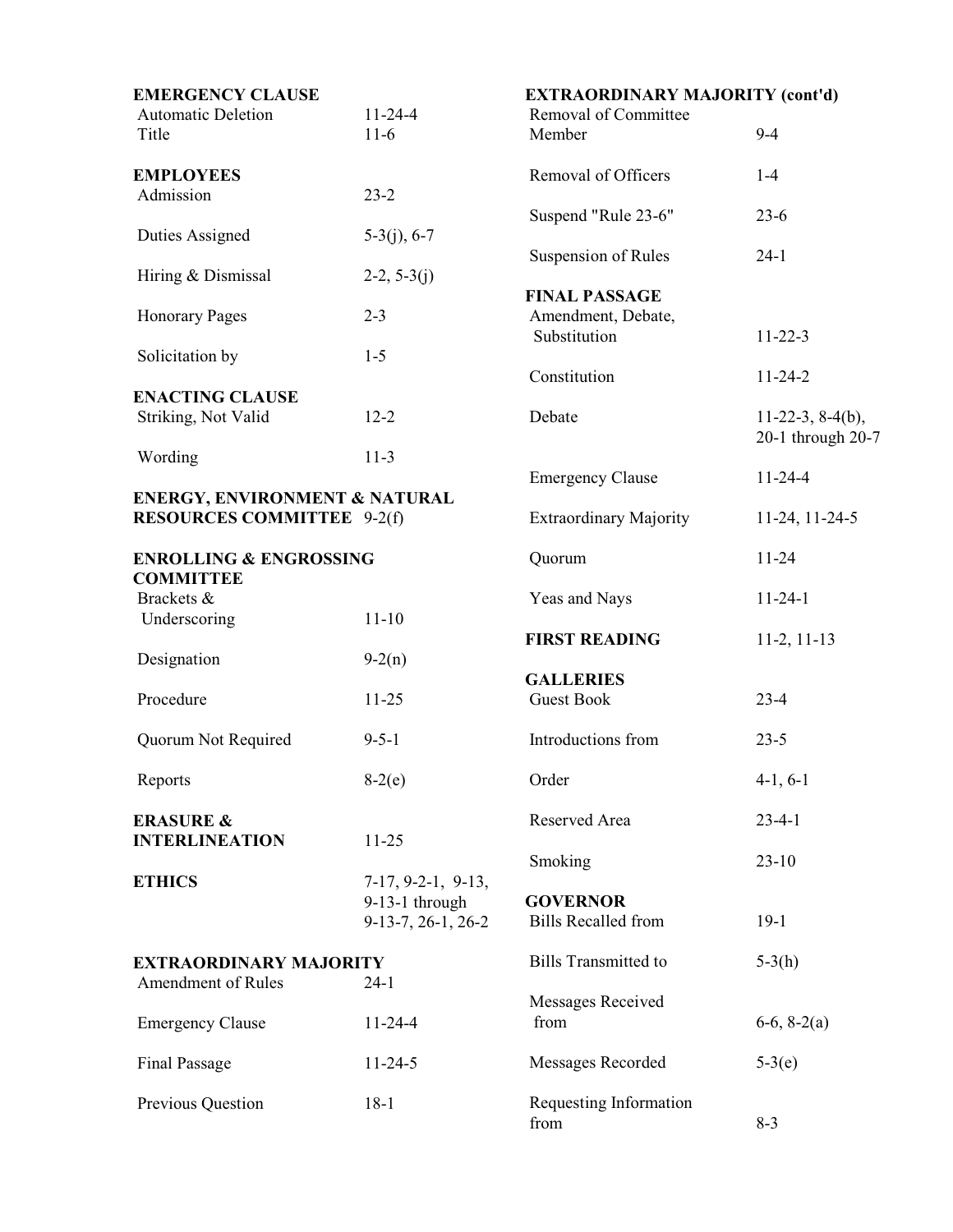| <b>GUESTS</b>                              |                     | <b>JOURNAL</b> (cont'd)                           |                      |
|--------------------------------------------|---------------------|---------------------------------------------------|----------------------|
| <b>Books</b>                               | $23 - 4$            | appointments                                      | $9 - 1$              |
|                                            |                     | -committee reports                                | $11 - 21$            |
| Introduction of                            | $23 - 5$            | -final passage                                    | $5-3(h), 11-24-1$    |
|                                            |                     | -interlineation $&$                               |                      |
| Lounges                                    | $23-2(b)$ , 23-9    | erasure                                           | $11 - 25$            |
|                                            |                     | -member voting                                    |                      |
| Passes                                     | $23-3, 23-4-1$      | preference                                        | $21 - 2$             |
|                                            | $23-2(b)$ , 23-4-1  | -messages                                         | $5-3(e)$             |
| Seating                                    |                     | -proceedings<br>-roll call demanded               | $5-3(e)$<br>$21 - 3$ |
| <b>HALLWAYS</b>                            | $23 - 2$            | -roll call response                               | $7 - 3$              |
|                                            |                     | -signing legislation                              | $11 - 25$            |
| <b>HEALTH &amp; HUMAN</b>                  |                     | -status of                                        |                      |
| <b>SERVICES COMMITTEE</b>                  | $9-2(g)$            | legislation                                       | $5-3(1)$             |
|                                            |                     | -titles of                                        |                      |
| <b>HOUSE COORDINATOR</b>                   | $9-6, 9-10(f)$      | legislation                                       | $5-3(e)$             |
|                                            |                     | -yeas and nays                                    | $11 - 24 - 1$        |
| <b>INTERLINEATION &amp;</b>                |                     |                                                   |                      |
| <b>ERASURE</b>                             | $11 - 25$           | Reading                                           | $8-1(3), 8-1-2$      |
|                                            |                     |                                                   |                      |
| <b>INTERNET LIVE STREAMS</b>               |                     | <b>JUDICIARY COMMITTEE</b>                        | $9-2(h)$             |
| <b>Committee Proceedings</b>               | $9-5-7, 9-5-8$      |                                                   |                      |
|                                            | $23 - 8 - 1$        | <b>LABOR &amp; ECONOMIC</b><br><b>DEVELOPMENT</b> |                      |
| <b>Floor Proceedings</b>                   |                     | <b>COMMITTEE</b>                                  | $9-2(i)$             |
| <b>INTRODUCTION OF</b>                     |                     |                                                   |                      |
| <b>LEGISLATION</b>                         |                     | <b>LAWS</b>                                       |                      |
| Brackets &                                 |                     | Amending                                          | $11-5, 11-10$        |
| Underscoring                               | $11 - 10$           |                                                   |                      |
|                                            |                     | Brackets & Underscoring                           | $11 - 10$            |
| Copies                                     | $11 - 11$           |                                                   |                      |
|                                            |                     | Passage by Bill                                   | $11 - 1$             |
| Order of Business                          | $8 - 1$             |                                                   |                      |
|                                            |                     | Reference to Title                                | $11-5$               |
| Procedures                                 | $11-9, 11-12$       |                                                   |                      |
|                                            |                     | <b>Statutory Citation</b>                         | $11 - 8$             |
| Reading                                    | $11 - 13$           | <b>LAYING ON TABLE</b>                            |                      |
| Time Limitation on                         | $11-26$             | Motions                                           | 15-1 through 15-3,   |
|                                            |                     |                                                   | $15 - 5$             |
| <b>JOINT MEMORIALS (see MEMORIALS)</b>     |                     |                                                   |                      |
|                                            |                     | Petitions & Memorials                             | $22 - 1$             |
| <b>JOINT RESOLUTIONS (see RESOLUTIONS)</b> |                     |                                                   |                      |
|                                            |                     | Precedence of Motion                              | $12-1(d)$            |
| <b>JOURNAL</b>                             |                     |                                                   |                      |
| <b>Chief Clerk's Duties</b>                | $5-3(e)$ , (h), (l) | Proposed Amendment                                | $15 - 4$             |
|                                            |                     |                                                   |                      |
| Correction                                 | $8 - 1 - 1$         | <b>LOBBY</b>                                      |                      |
|                                            |                     | Order                                             | $4-1, 6-1$           |
| <b>Entries Required</b><br>-committee      |                     | Soliciting                                        | $1-5, 7-17$          |
|                                            |                     |                                                   |                      |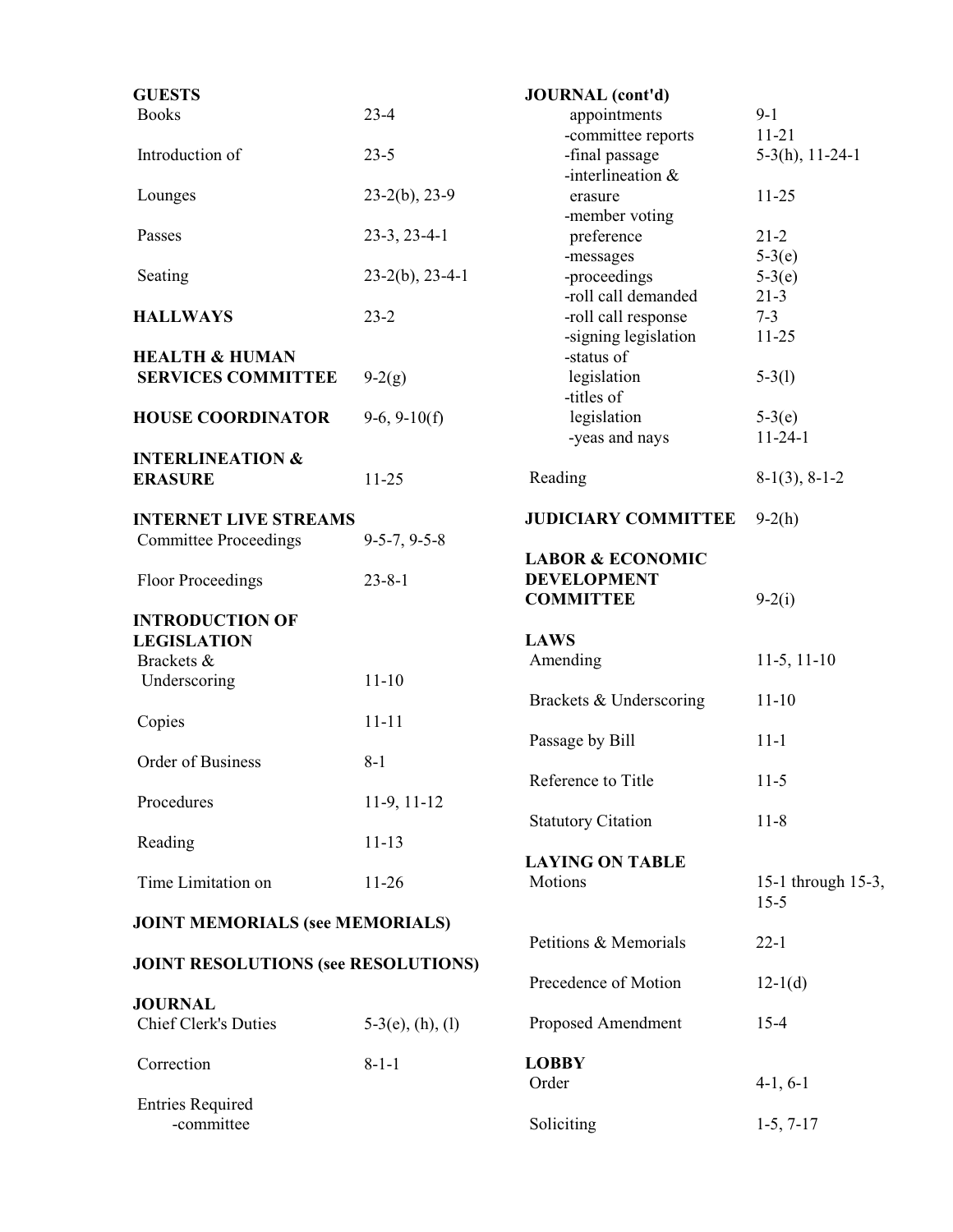| <b>LOBBYING</b>                                           | 23-6, 23-12      | <b>MEMBERS</b> (cont'd)<br>Decorum | $7-10, 7-12$        |
|-----------------------------------------------------------|------------------|------------------------------------|---------------------|
| <b>LOCAL GOVERNMENT,</b><br><b>ELECTIONS, LAND GRANTS</b> |                  | <b>Dress</b>                       | $7 - 18$            |
| <b>&amp; CULTURAL AFFAIRS</b>                             |                  |                                    |                     |
| <b>COMMITTEE</b>                                          | $9-2(j)$         | Duties                             |                     |
|                                                           |                  | -to address speaker                | $7 - 8$             |
| <b>LOUNGES</b>                                            |                  | -to be present                     | $7 - 1$             |
| Admission                                                 | $23 - 2$         | -to respond to quorum              |                     |
|                                                           |                  | roll call                          | $7 - 3$             |
| Privileges                                                | $23-9$           | -to take seat                      | $7 - 13$            |
|                                                           |                  | -to vote                           | $7-5, 9-5-4$        |
| <b>MAJORITY VOTE</b>                                      |                  |                                    |                     |
| Of Elected Members                                        |                  | Endorsements                       | $22 - 2$            |
|                                                           |                  |                                    |                     |
| -amend rules any<br>time                                  | $24-1$           |                                    |                     |
|                                                           |                  | <b>Excused from Voting</b>         | $7-5, 7-6$          |
| -recalling a bill                                         | $11 - 18 - 1$    |                                    |                     |
|                                                           |                  | Introduction of                    |                     |
| Of Members Present                                        |                  | -legislation                       | $11-9$              |
| -amend rules upon                                         |                  | -persons in gallery                | $23 - 5$            |
| committee                                                 |                  |                                    |                     |
| recommendation                                            | $24-1$           | Rights                             |                     |
| -appeal from speaker's                                    |                  | -to appeal decision                |                     |
| decision                                                  | $4-3, 7-15$      | of chair                           | $4-3, 7-13, 7-15$   |
| -closing debate                                           | $20-3$           | -to close debate                   | $7 - 11$            |
| -dispensing with                                          |                  | -to correct journal                | $8 - 1 - 1$         |
| journal reading                                           | $8 - 1 - 2$      | -to establish quorum               | $7 - 2$             |
| -emergency clause                                         | $11 - 24 - 4$    | -to explain vote                   | $7 - 7$             |
| -excused from voting                                      | $7 - 5$          | -to express voting                 |                     |
| -removal of unauthorized                                  |                  | preference                         | $21 - 1$            |
| persons                                                   | $23-6$           | -to inflict censure                |                     |
| -requesting information                                   |                  | or penalty                         | $7 - 2$             |
| from governor                                             | $8 - 3$          | -to object to reading              |                     |
|                                                           |                  | of paper                           | $8 - 7$             |
| <b>MASON'S MANUAL OF</b>                                  |                  | -to order a call of                |                     |
| <b>LEGISLATIVE</b>                                        | $24 - 2$         | the house                          | $7 - 4$             |
| <b>PROCEDURE</b>                                          |                  | -to question quorum                | $7 - 3$             |
|                                                           |                  |                                    |                     |
| <b>MEMBERS</b>                                            |                  | Speaking                           | $7-9, 7-10,$        |
| Chairs                                                    | $23 - 1$         |                                    | $7 - 12$            |
|                                                           |                  |                                    |                     |
| <b>Charges Against</b>                                    | $9-13-1$ through | <b>MEMORIALS</b> (also see Bills)  |                     |
|                                                           | $9 - 13 - 7$     | <b>Committee Hearings</b>          | $9 - 11$            |
|                                                           |                  |                                    |                     |
| <b>Committee Service</b>                                  | $9 - 3$          | Committee Report                   | $11-20, 11-20-1$    |
| -appointment                                              | $9-1, 9-1-2$     |                                    | through $11-20-3$ , |
| -chairman's duties                                        |                  |                                    | $11 - 21$           |
|                                                           | $9-10, 9-11$     |                                    |                     |
| -limitations                                              | $9 - 3$          |                                    |                     |
| -removal                                                  | $9 - 4$          | Copies                             | $6 - 5$             |
| -standing committees'                                     |                  |                                    |                     |
| designated                                                | $9 - 2$          | <b>Executive Agency</b>            | $11-9-1$            |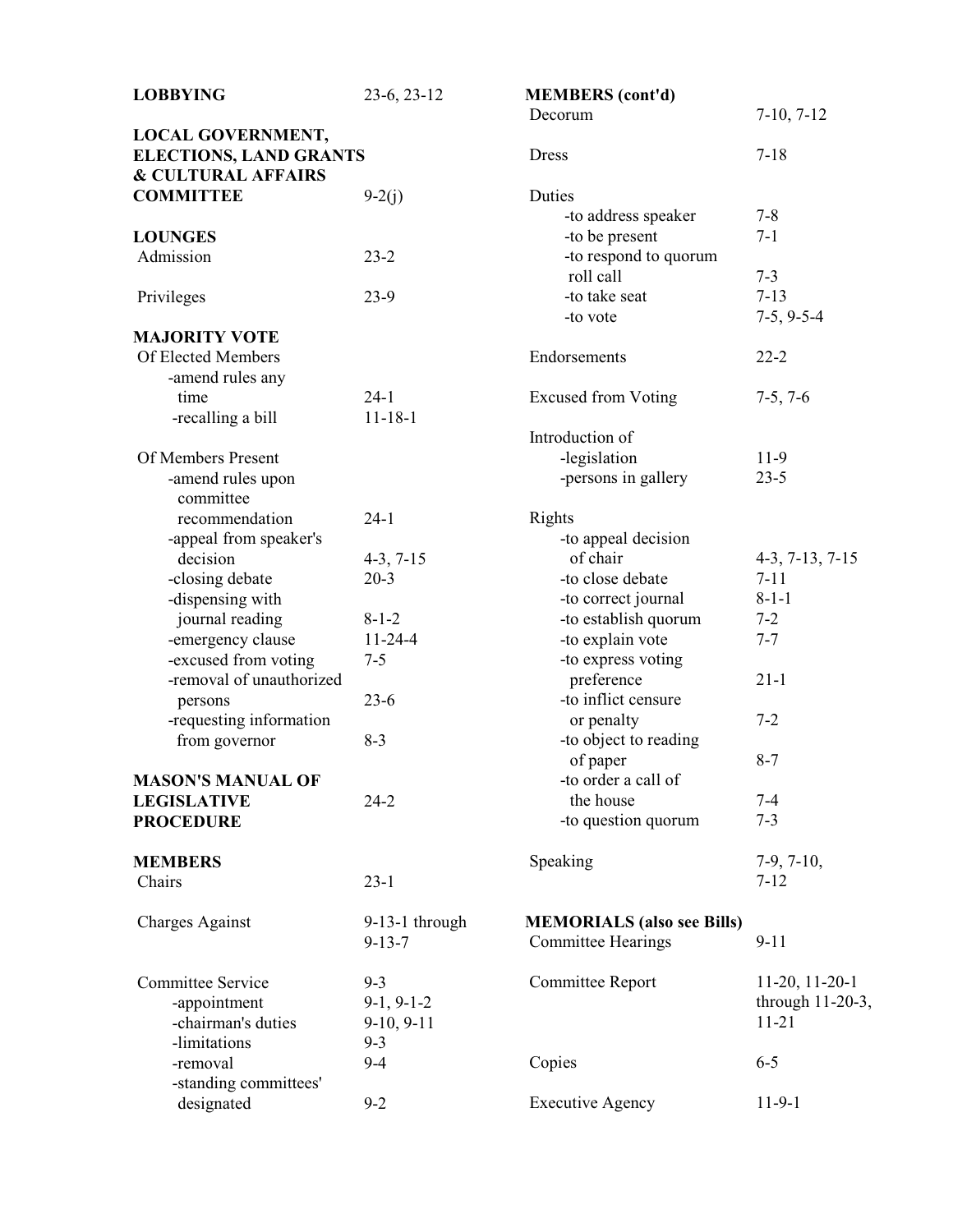| <b>MEMORIALS</b> (also see BILLS) (cont'd)<br>Introduction | $8-1(4)$ , 11-13             | <b>OFFICERS</b> (cont'd)<br>Solicitation by              | $1 - 5$               |
|------------------------------------------------------------|------------------------------|----------------------------------------------------------|-----------------------|
| Laying on Table                                            | $22 - 1$                     | <b>OFFICIAL COMPILATION</b>                              | $11 - 8$              |
| Reading                                                    | $11-13$ , $11-22-3$          | <b>OPEN MEETINGS</b>                                     | $9 - 5 - 6$           |
| <b>Recording Committee</b><br>Vote                         | $9 - 5 - 5$                  | <b>ORDER OF BUSINESS</b><br>Amendments by Other<br>House | $8 - 6$               |
| <b>MESSAGES</b><br>Journal                                 | $5-3(e)$                     | <b>Consent Calendar</b>                                  | $8 - 4$               |
| Receiving                                                  | $6-6, 8-2$                   | Executive<br>Communications                              | $8 - 2$               |
| <b>MOTIONS</b><br><b>Enacting Clause, Strike</b>           | $12 - 2$                     | Form                                                     | $8 - 1$               |
| For Committee of the<br>Whole, Report                      | $10-4$                       | Information from<br>Governor                             | $8 - 3$               |
| For Previous Question                                      | $18-1$                       | Messages                                                 | $8 - 2$               |
| Precedence of                                              | $12-1, 12-3, 19-1$           | Priority of Business                                     | $8 - 5$               |
| Procedure of                                               | 13-1 through 13-4            | Reading of Paper                                         | $8 - 7$               |
| To Adjourn                                                 | 14-1 through 14-5,<br>$19-1$ | Reports from<br>Committees                               | $8 - 2$               |
| To Close Debate                                            | 20-1 through 20-7            | State Officers'<br>Communications                        | $8 - 2$               |
| To Lay on Table                                            | 15-1 through 15-5            | PAGES, HONORARY                                          | $2 - 3$               |
| To Postpone                                                | 16-1 through 16-3            | PAIRING, PROHIBITED                                      | $9 - 5 - 2, 21 - 2$   |
| To Recess                                                  | $14-2, 14-5,$<br>$19-1$      | <b>PARAGRAPHS</b>                                        | $11 - 7$              |
| To Reconsider                                              | $19-1, 19-2$                 | <b>PETITIONS &amp; PAPERS</b>                            | $22-1, 22-2$          |
| To Refer to Committee                                      | $17-1, 17-2$                 | PLEDGE OF ALLEGIANCE                                     | $8-1(2)$              |
| To Strike                                                  | $13 - 4$                     | <b>PRAYER</b>                                            | $8-1(1)$              |
| To Suspend Rules                                           | $24-1$                       | <b>PRESS</b>                                             |                       |
| Withdrawal of                                              | $13 - 2$                     | Accreditation                                            | $23 - 12$             |
| <b>OFFICERS</b><br>Removal of                              | $1 - 4$                      | Admission to Floor<br>Lobbying                           | $23 - 3$<br>$23 - 12$ |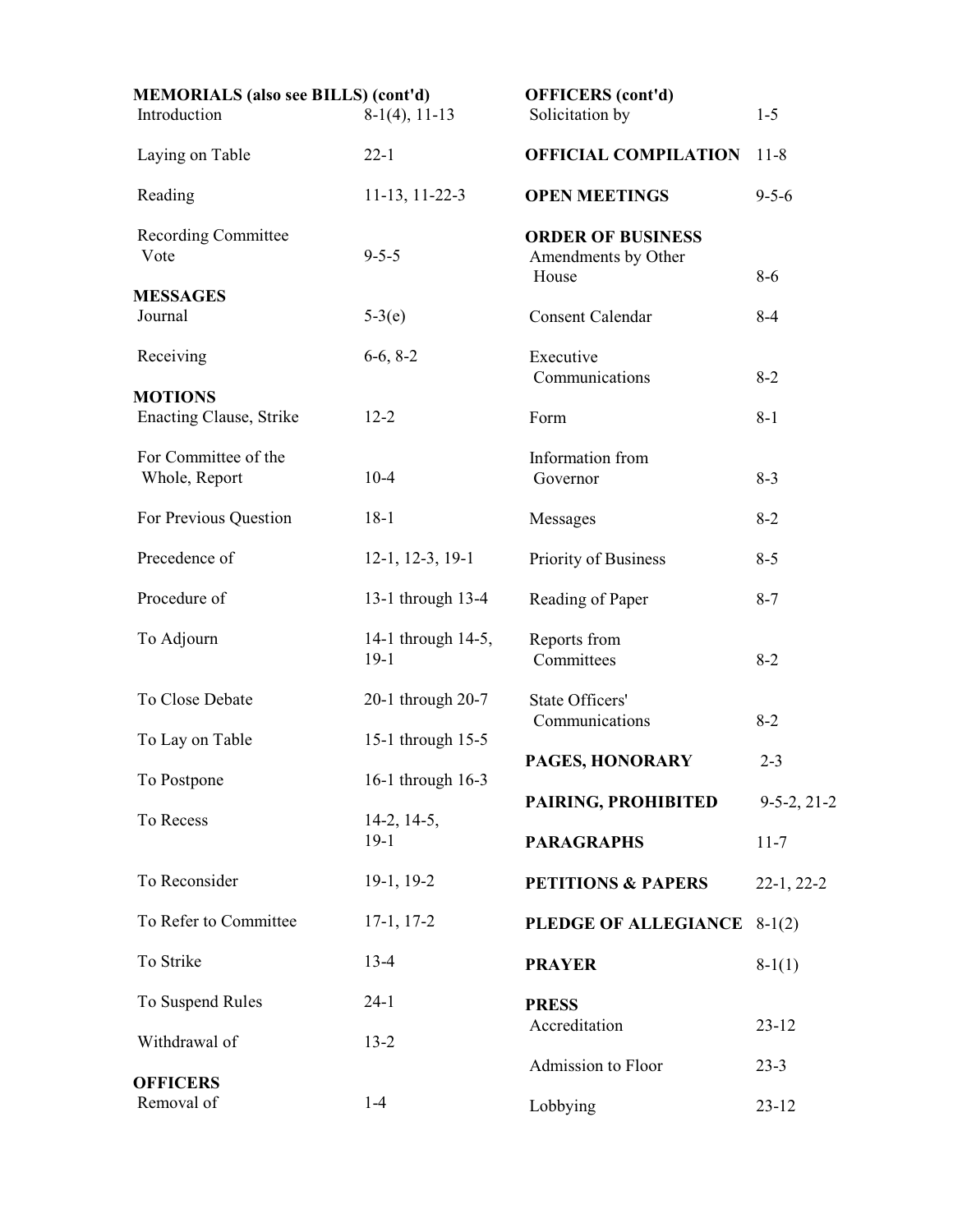| PRESS (cont'd)                     |                              | <b>REPORTS</b> (cont'd)                             |                               |
|------------------------------------|------------------------------|-----------------------------------------------------|-------------------------------|
| Rooms                              | $23 - 12$                    | -rules & order of                                   |                               |
| PREVIOUS QUESTION                  | $18-1$                       | business                                            | $8-2(f)$                      |
|                                    |                              | <b>State Officers</b>                               | $8-2(c)$                      |
| <b>PRINTING &amp; SUPPLIES</b>     |                              | -unfavorable                                        | $11 - 20 - 3$                 |
| <b>COMMITTEE</b>                   |                              |                                                     |                               |
| Designation                        | $9-2(0)$                     | <b>RESOLUTIONS (also see BILLS)</b><br>Amendment of | 11-14, 11-22-3                |
| Employees                          | $2 - 2$                      |                                                     |                               |
|                                    |                              | <b>Committee Hearings</b>                           | $9 - 11$                      |
| Reports                            | $8-2(e)$                     | Committee Report                                    | $11-20, 11-20-1$              |
| PRINTING BILLS                     | $11 - 10$                    |                                                     | through 11-20-3,<br>$11 - 21$ |
| <b>PROCEDURAL</b>                  |                              |                                                     |                               |
| <b>COMMITTEES</b>                  | $9-2$ (n) through            | Copies                                              | $6 - 5$                       |
|                                    | $9-2(p)$                     | Debate                                              | $11-22-3, 20-1$               |
| PROXY VOTING,                      |                              |                                                     |                               |
| <b>PROHIBITED</b>                  | $9-5-2, 21-2$                | Enrolling $&$                                       |                               |
|                                    |                              | Engrossing                                          | $11 - 25$                     |
| <b>QUORUM</b><br>Call of the House | $7 - 4$                      | <b>Executive Agency</b>                             | $11-9-1$                      |
|                                    |                              |                                                     |                               |
| Committees                         | $9 - 5 - 1$                  | Introduction                                        | $8-1, 11-13$                  |
| Convening Session                  | $8 - 1$                      | Reading                                             | 11-13, 11-22-3                |
| Defined                            | $7-2, 9-5-1$                 | <b>Recording Committee</b>                          |                               |
|                                    |                              | Vote                                                | $9 - 5 - 5$                   |
| Enrolling & Engrossing             |                              |                                                     |                               |
| Committee                          | $9 - 5 - 1$                  | Referral                                            | $11 - 14$                     |
| <b>Final Passage</b>               | $11 - 24$                    | Substitution                                        | $11 - 23 - 1$                 |
|                                    |                              |                                                     |                               |
| Questioning                        | $7 - 3$                      | <b>ROLL CALL</b><br>Alphabetically                  | $21 - 1$                      |
| <b>REPORTS</b>                     |                              |                                                     |                               |
| Committee                          |                              | <b>Chief Clerk's Duties</b>                         | $5-3(a)$                      |
| -adoption                          | $11-20, 11-20-1,$            | Committee                                           | $9-5-3, 9-5-5$                |
| -committee of the                  | $11 - 20 - 3$                |                                                     |                               |
| whole                              | $10-3$ , $10-4$              | Committee of the                                    |                               |
| -consideration                     | $8-4(a), 11-19-1$            | Whole                                               | $10-2$                        |
| -copies                            | $11 - 21$                    |                                                     |                               |
| -endorsement                       | $22 - 2$                     | Convening Session                                   | $8 - 1$                       |
| -enrolling $&$                     |                              | Demanding                                           | $21 - 3$                      |
| engrossing<br>-favorable           | $8-2(e)$<br>11-20-1, 11-20-2 |                                                     |                               |
| -printing $&$ supplies             | $8-2(d)$                     | <b>Explaining Vote</b>                              |                               |
| -rejection                         | $11-20-2$                    | During                                              | $7 - 7$                       |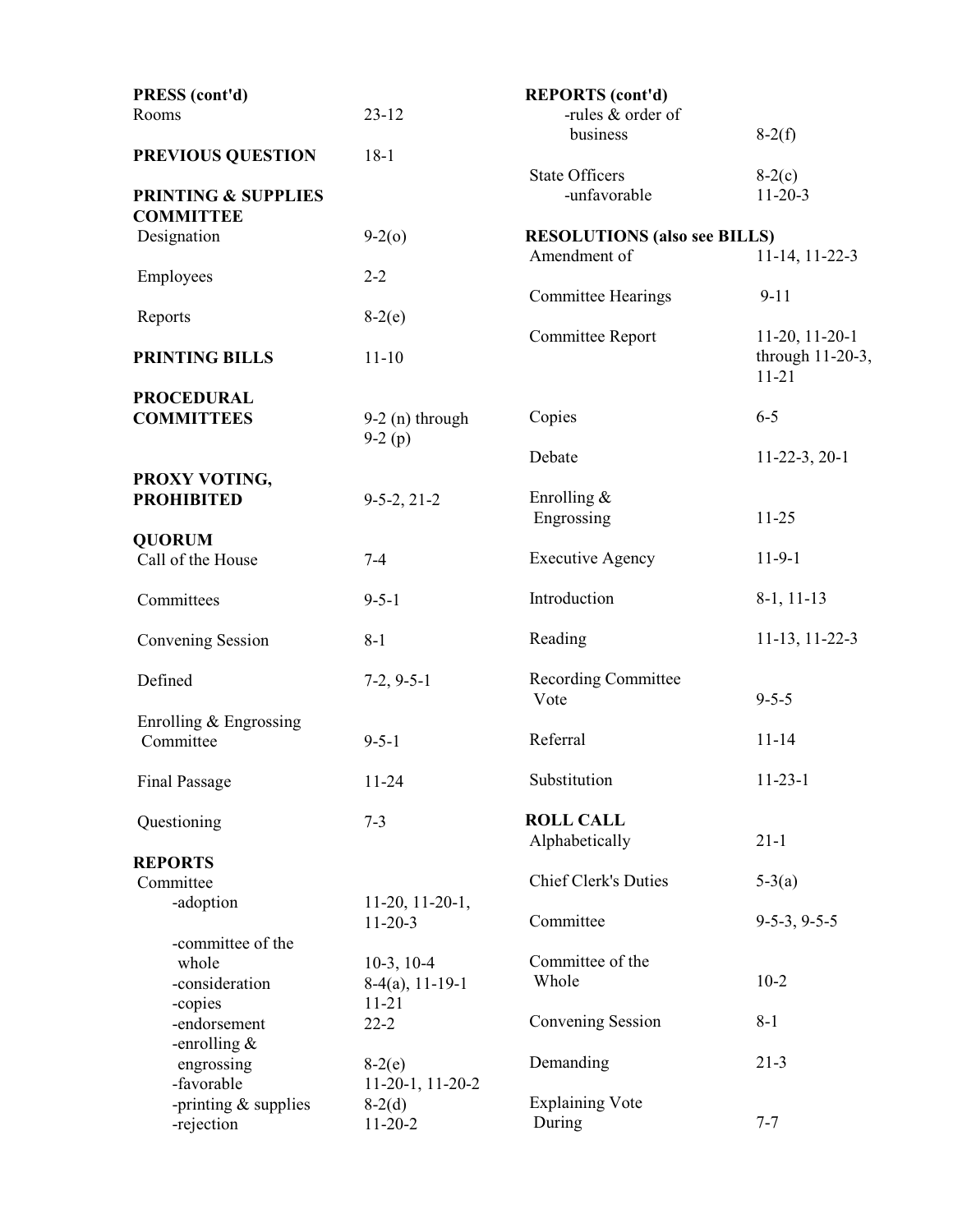| <b>ROLL CALL (cont'd)</b>            |                    | <b>SECTIONS</b> (cont'd)  |                   |
|--------------------------------------|--------------------|---------------------------|-------------------|
| Member Voting                        |                    | Reading by                | $10-3$            |
| Preference                           | $21 - 2$           |                           |                   |
|                                      |                    | <b>SERGEANT-AT-ARMS</b>   |                   |
| Quorum                               | $7 - 3$            | Duties                    |                   |
|                                      |                    | -assigning assistants     | $6 - 7$           |
| <b>ROOMS</b>                         |                    |                           |                   |
| Control                              | $5-3(i)$           | -attendance at sessions   | $6 - 1$           |
|                                      |                    | -compelling attendance    | $7 - 2$           |
| Hours Opened                         | $23 - 11$          | -distributing materials   | $6 - 5$           |
|                                      |                    | -enforce order            | $6-1$             |
| Order                                | $4-1, 6-1$         | -gallery seating          | $23 - 4 - 1$      |
|                                      |                    | -orders of speaker        | $6 - 2$           |
| Press                                | $23 - 12$          | -receive messages         | $6-6$             |
|                                      |                    |                           |                   |
| <b>ROSTRUM</b>                       | $23 - 2$           | Removal                   | $1-4$             |
|                                      |                    |                           |                   |
| <b>RULES</b>                         |                    | Solicitation by           | $1 - 5$           |
| Amendment                            | $24-1$             |                           |                   |
|                                      |                    | <b>SESSION LAWS</b>       | $11 - 8$          |
| <b>Committee Consideration</b>       | $8-2(f)$           |                           |                   |
|                                      |                    | <b>SOLICITING</b>         | $1-5, 7-17$       |
| Committee of the                     |                    |                           |                   |
| Whole                                | $10-2$             | <b>SPEAKER</b>            |                   |
|                                      |                    | <b>Additional Powers</b>  | $4 - 6$           |
| Governing Committees                 | $9 - 5$            |                           |                   |
|                                      |                    | Appeal from Decision      | $4-3, 7-13, 7-15$ |
| Supplementary                        | $24 - 2$           |                           |                   |
|                                      |                    | <b>Appoint Committees</b> | $9 - 1$           |
| Suspending                           | $24 - 1$           |                           |                   |
|                                      |                    | <b>Certifying Passage</b> |                   |
| <b>RULES &amp; ORDER OF BUSINESS</b> |                    | Over Veto                 | $4 - 4$           |
| <b>COMMITTEE</b>                     |                    |                           |                   |
| <b>Amending Rules</b>                | $24-1$             | Control of Electronic     |                   |
|                                      |                    | Equipment                 | $23 - 8$          |
| Chairman, Space                      |                    |                           |                   |
| Control                              | $23 - 13$          | Convening Session         | $8 - 1$           |
|                                      |                    |                           |                   |
| Designation                          | $9-2(p)$           | Designating Acting        |                   |
|                                      |                    | Speaker                   | $4 - 5$           |
| Reports                              | $8-2(f)$           |                           |                   |
|                                      |                    | Designating Chairmen      | $9 - 1 - 2$       |
| Subcommittee                         | $9-13-3, 9-13-4$   |                           |                   |
|                                      |                    | Guests                    | $23-2(b)$         |
| <b>SECOND READING</b>                | 11-2, 11-13, 11-14 | Preserve Order &          |                   |
| <b>SECTIONS</b>                      |                    | Decorum                   | $4 - 1$           |
| Divisions                            | $11 - 7$           |                           |                   |
|                                      |                    | Questions of Order        | $7 - 13$          |
| Law Revision                         | $11-5$             |                           |                   |
|                                      |                    | Questions of              |                   |
| <b>Official Compilation</b>          | $11 - 8$           | Procedure                 | $4 - 3$           |
|                                      |                    |                           |                   |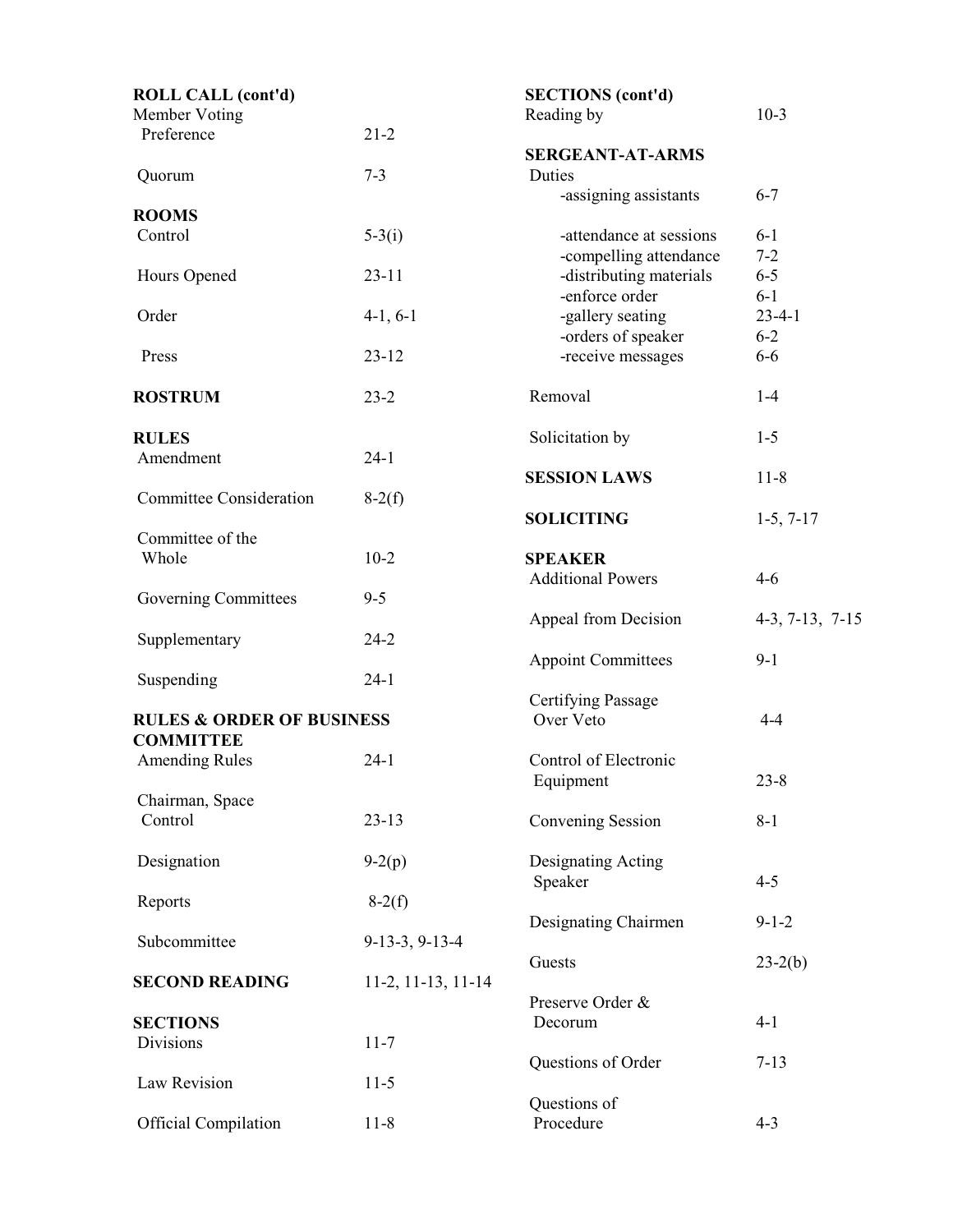| <b>SPEAKER</b> (cont'd)                               |                                 | THIRD READING (cont'd)                          |                       |
|-------------------------------------------------------|---------------------------------|-------------------------------------------------|-----------------------|
| Removal                                               | $1-4$                           | Journal                                         | $11 - 24 - 1$         |
| Sergeant-at-Arms                                      | $6 - 2$                         | Order of Business                               | $8-1(6)$              |
| Sign Enacted<br>Legislation                           | $4 - 4$                         | Quorum                                          | $11 - 24$             |
| <b>Signing Processes</b>                              | $4-2, 11-25$                    | Reading Out of<br>Order                         | $11 - 22 - 2$         |
| <b>Smoking Control</b>                                | $23-10$                         | Substitution                                    | $11-22-3$ , $11-23-1$ |
| Writ for Arrest                                       | $4 - 2$                         | Yeas and Nays                                   | $11 - 24 - 1$         |
| <b>STANDING COMMITTEES (see</b><br><b>COMMITTEES)</b> |                                 | <b>TITLE</b><br>Appropriation                   | $11-6$                |
| STATE GOVERNMENT,<br><b>INDIAN &amp; VETERANS</b>     |                                 | <b>Bill Subject</b>                             | $11 - 4$              |
| <b>AFFAIRS COMMITTEE</b>                              | $9-2(k)$                        | <b>Emergency Clause</b><br>-deletion            | $11 - 24 - 4$         |
| <b>STATUTORY CITATIONS</b>                            | $11 - 8$                        | -inclusion                                      | $11-6$                |
| <b>SUBPARAGRAPHS</b>                                  | $11 - 7$                        | Reading by                                      | $11 - 13$             |
| <b>SUBPOENA</b>                                       | $4 - 2$                         | Reference to                                    | $11-5$                |
| <b>SUBSECTIONS</b>                                    | $11 - 7$                        | TRANSPORTATION,<br><b>PUBLIC WORKS &amp;</b>    |                       |
| <b>SUBSTANTIVE</b><br><b>COMMITTEES</b>               | $9-2$ (a through 1)             | <b>CAPITAL IMPROVEMENTS</b><br><b>COMMITTEE</b> | $9-2(m)$              |
| <b>SUBSTITUTIONS</b>                                  | $11-22-3,$<br>$11 - 23 - 1$     | <b>VOTING</b><br>Absentee, Prohibited           | $21 - 2$              |
| <b>TAXATION &amp;</b>                                 |                                 | Alphabetically                                  | $21 - 1$              |
| <b>REVENUE COMMITTEE</b>                              | $9-2(1)$                        | <b>Blanks</b>                                   | $21 - 4$              |
| <b>THIRD READING</b><br>Amendments                    | $11 - 22 - 3$                   | Call of the House                               | $21-1$                |
| <b>Appropriation Bills</b>                            | $11 - 14 - 2$                   | Certification                                   | $5-3(h)$              |
| Calendar                                              | $11 - 20 - 1$                   | Committee                                       | $9-5-3, 9-5-4, 9-5-5$ |
| <b>Consent Calendar</b>                               | $8 - 4$                         | Committee of the<br>Whole                       | $10-2$                |
| Debate                                                | $11-22-3, 20-1$<br>through 20-7 | Demand Roll Call                                | $21 - 3$              |
| In Full                                               | $11-2$                          | Dividing Question                               | $21 - 5$              |